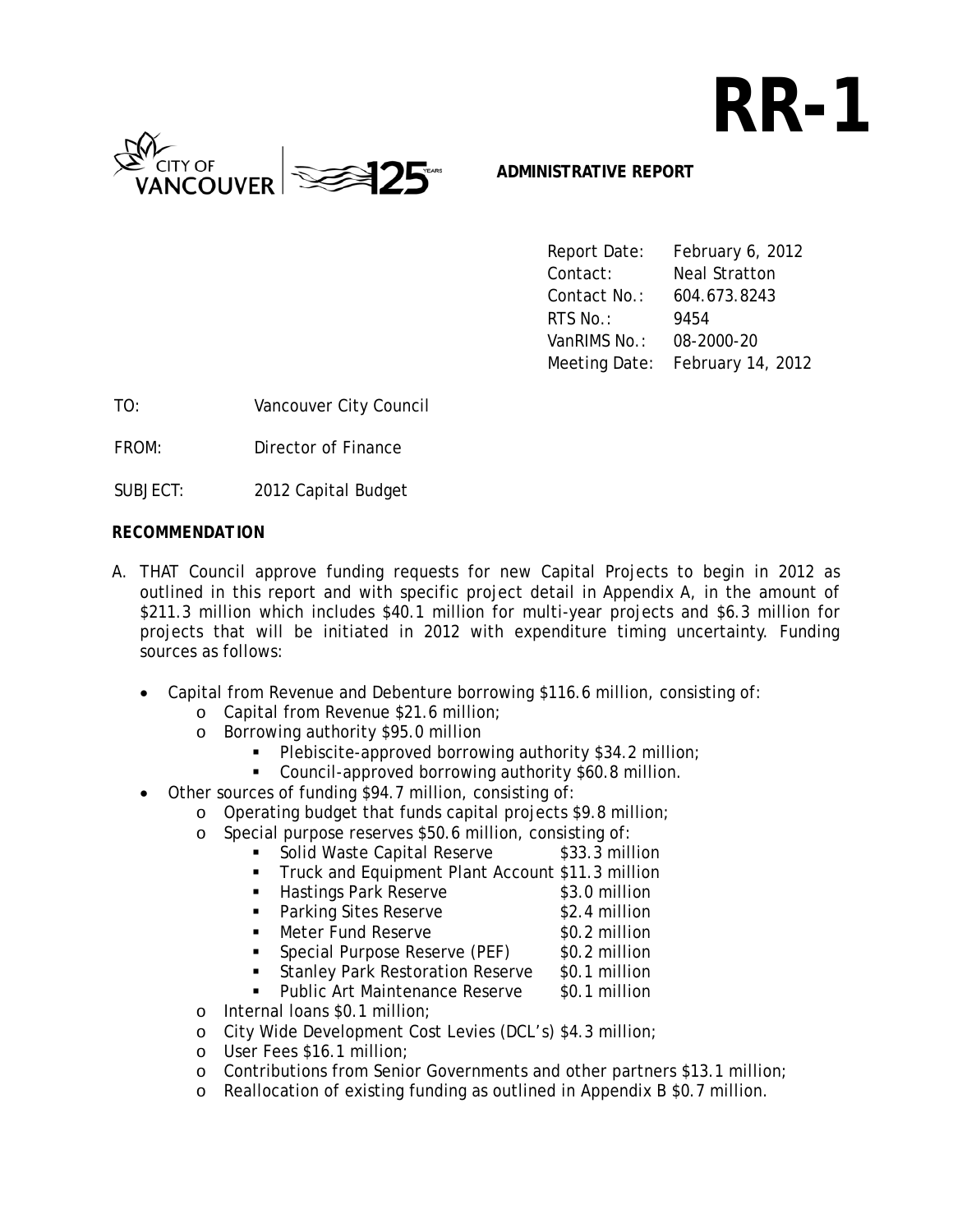B. THAT Council approve the 2012 Capital Budget (expenditure budget) as outlined in this report and Appendix C in the amount of \$255.1 million, consisting of:

| <b>Service Category</b>     | Previously               | <b>New Projects</b> | <b>Total</b> |
|-----------------------------|--------------------------|---------------------|--------------|
|                             | <b>Approved Projects</b> |                     |              |
| <b>Community Facilities</b> | 19,032,700               | 18,735,700          | 37,768,400   |
| Parks and Open Spaces       | 7,582,000                | 6,269,000           | 13,851,000   |
| Housing                     | 3,439,400                | 3,435,000           | 6,874,400    |
| <b>Public Safety</b>        | 4,878,900                | 1,930,000           | 6,808,900    |
| Transportation              | 21,147,000               | 31,026,400          | 52,173,400   |
| Utilities and Public Works  | 4,833,900                | 77,015,000          | 81,848,900   |
| Civic Infrastructure        | 23,056,000               | 29,715,500          | 52,771,500   |
| Overhead                    | $\overline{\phantom{0}}$ | 3,000,000           | 3,000,000    |
| <b>Total</b>                | 83,969,900               | 171,126,600         | 255,096,500  |

- C. THAT Council receive for information the 2012-2014 capital expenditure forecast, as outlined in this report and Appendix C.
- D. THAT Council approve a new project of \$300,000 for repairs to Major Road Network catch basins not included in the 2012 – 2014 Capital Plan (funding included in Recommendation A and expenditure budget included in Recommendation B).
- E. THAT Council approve the allocation of donations received by Parks from external agencies in the amount of \$0.6 million as outlined in Appendix D.

#### *REPORT SUMMARY*

The purpose of this report is to:

- Request Council approval of funding for new Capital Projects to begin in 2012 (includes multi-year projects, and projects where expenditure timing is uncertain);
- Request Council approval of the 2012 Capital Budget (expenditure budget) which includes previously approved continuing projects and new projects;
- Provide Council with the 2012-2014 capital expenditure forecast;
- Request Council approval of a project not included in the 2012 2014 Capital Plan;
- Request Council approval of the allocation of donations received by Park Board from external agencies; and
- Request Council approval of the reallocation of Capital funding from the 2011 Capital Budget.

The Capital Budgeting process has been reviewed and refined as part of the Vancouver Services Review Capital Program Review which consisted of an examination and review of all major steps in the City's Capital Program. This review provided recommendations and improvements to the Capital Program including the development of a 10-year Capital Strategic Outlook, the development of an enhanced 3-year Capital Plan (approved September 2011 in the amount of \$702M), and the development of an improved Capital Budget including 2-year forecast.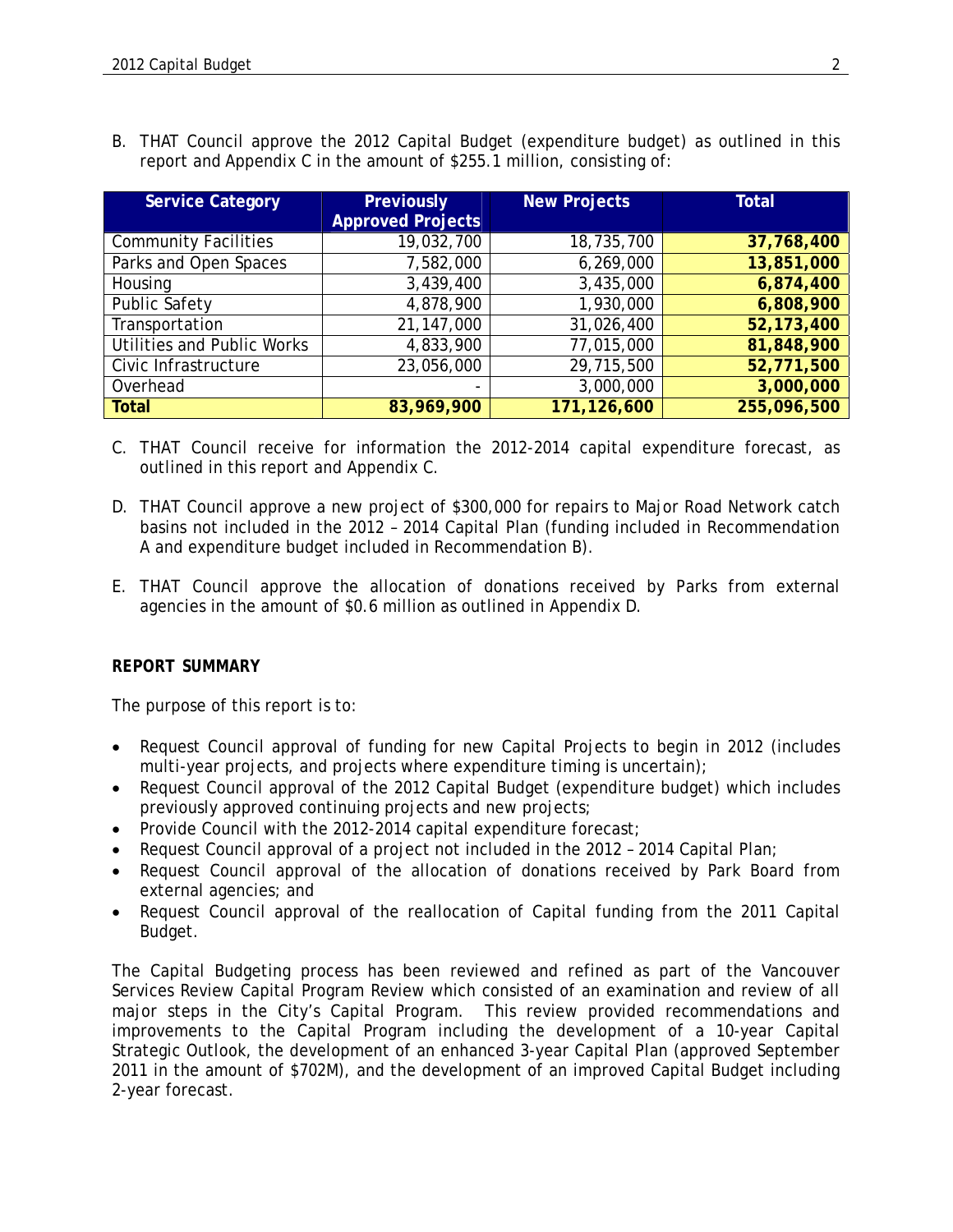The Capital Budget is an important tool in fostering and maintaining public accountability and transparency, and provides detailed information about specific projects; e.g., funding sources, detailed budgets by cost category, project outcomes/metrics.

A flexible budget process has been developed that allows the 2012 Capital Budget to be:

- Updated based on year-end results for carryforward projects (projects with funding approved in prior year and not yet completed);
- Adjusted once timing of expenditures is certain for projects classified as timing uncertain; and
- Reallocated based on emerging priorities.

In addition, the process also allows for upfront funding approval for multi-year projects required for procurement purposes, as well as upfront funding for projects that will be initiated sometime in 2012 but where uncertainty exists with regards to the more precise timing of expenditures.

Overall funding of 211.3M for new projects initiated in 2012 is being requested, consisting of:

- Funding for new 2012 Projects \$164.9M;
- Advance approval of full project funding for multi-year projects \$40.1M; and
- Upfront funding for 2012 projects with expenditure timing uncertainty \$6.3M.

As part of the Capital Budgeting process, carryforward projects and new requests were rigorously reviewed with the goal of reducing the overall 2012 Capital Budget to an amount in line with the City's capacity to spend. As a result, a 2012 Capital Budget of \$255.1M is being requested:

- Community Facilities \$37.8M;
- Parks and Open Spaces \$13.8M;
- Housing \$6.9M;
- Public Safety \$6.8M;
- Transportation \$52.2M;
- Utilities and Public Works \$81.8M;
- Civic Infrastructure \$52.8M;
- City-Wide Overhead \$3.0M.

In addition, a forecast of capital expenditures for 2012 – 2014 has been compiled and is presented for information. Expenditure forecast includes 2013 (\$232.2M), 2014 (\$186.5M), and a forecast of capital expenditures for projects with uncertain timing (\$161.8M). This reflects the fact that many of the City's capital expenditures rely on partnership funding, or opportunistic purchases such as land or housing and the exact timing of the expenditure is unknown, and often cross multiple years. Project funding approval provides staff with the ability to initiate the projects, however, the Capital budget is not yet approved as the expenditure timing is uncertain. The Capital budget and forecasts will be brought back to council for approval of adjustments as these dates become known. In this way, the Capital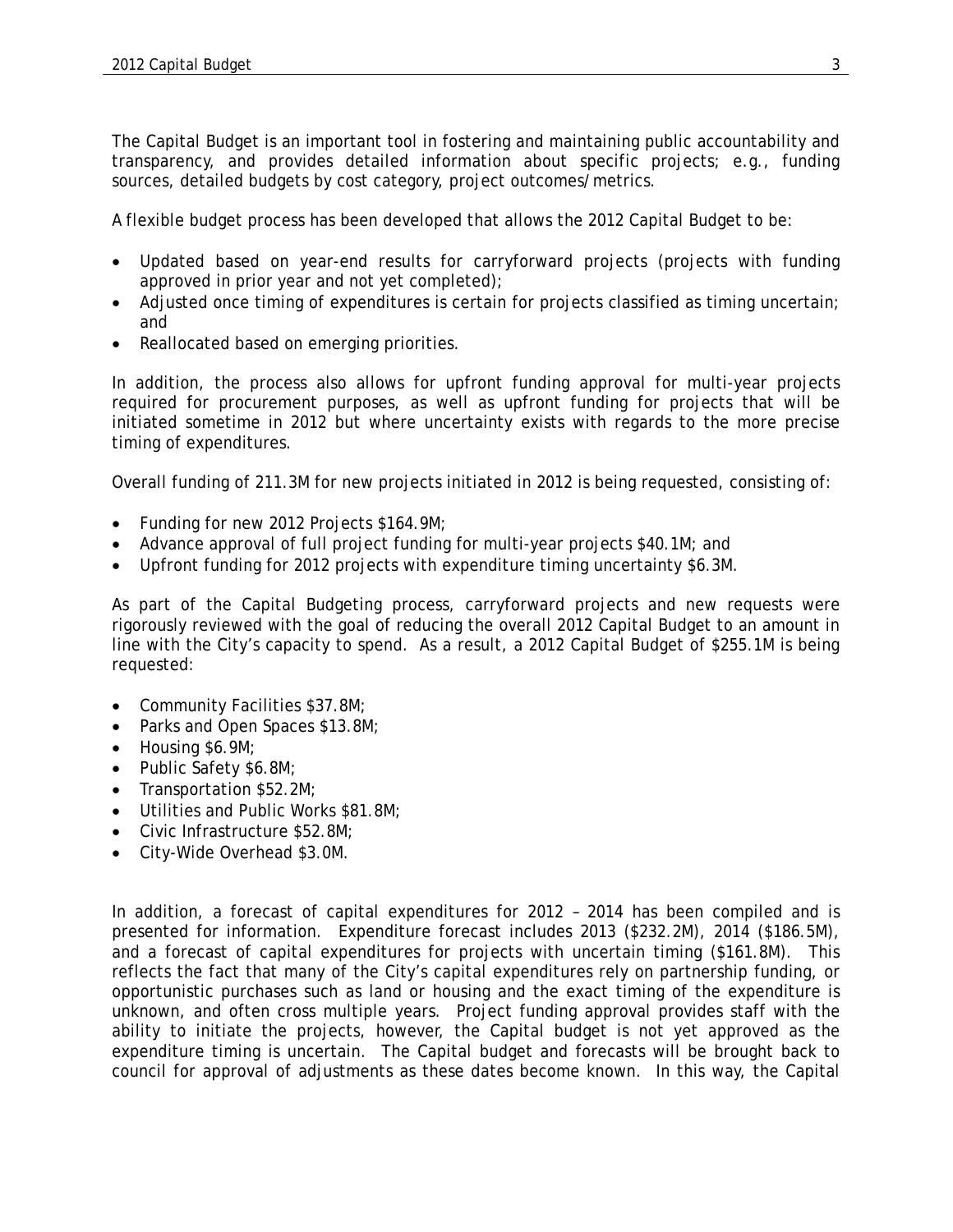Budget will more accurately reflect the expenditures and will avoid recurring carry-forwards in the future.

#### *COUNCIL AUTHORITY/PREVIOUS DECISIONS*

The City has a policy to plan for capital expenditures on a multi-year cycle. Since 1990, capital plans have been developed in 3-year terms in order to match the term of Council and allow for a borrowing plebiscite to be held in conjunction with the civic election. In September 2011, Council approved the 2012–2014 Capital Plan in the amount of \$702M (RTS 9318).

It is Council policy to fund capital expenditures for the waterworks, sewerage & drainage and energy utility systems from debenture borrowing; the balance of capital expenditures are funded from a combination of debenture borrowing, direct contribution from the annual Operating Budget (Capital from Revenue), Development Cost Levies (DCLs) and Community Amenity Contributions (CACs) from developers, special-purpose reserves, internal loans, fees and levies collected from property owners and contributions from senior governments and other funding partners.

Funding from the three year Capital Plan is allocated to specific Capital Programs and Projects through the annual Capital Budgeting process. Council approval of the annual Capital Budget is required before work can proceed on specific programs/projects.

Section 242 of the *Vancouver Charter* gives Council the authority to borrow funds for the construction, installation, maintenance, replacement, repair and regulation of waterworks, sewerage & drainage and energy utility systems without the assent of the electorate. Section 245 requires that the borrowing authority for all other purposes be established through the electorate's approval of a borrowing plebiscite.

The requirement to borrow funds to finance capital expenditures is established by Council at the time of the approval of the annual capital budget and through special approvals. Borrowed funds are generally paid back over 10 years to ensure that a systematic borrowing program can be administered, that outstanding debt does not accumulate to unacceptable levels and that interest and repayment costs are maintained at a level that does not put undue pressure on the operating budget.

Section 247 A of the *Vancouver Charter* requires that full provision of annual debt servicing charges, both principle and interest, be made in the annual operating budget. This ensures that debenture holders are paid the interest component at the prescribed rate and time, and that sufficient funding is available to retire the obligation at maturity.

In June 2003, Council approved the Financing Growth Policy which sets out policy for the collection and use of DCLs and CACs. Pursuant to Section 523D of the *Vancouver Charter*, DCLs are collected to assist in recovering growth-related capital costs that arise from new developments. DCLs are generally allocated on a "cash available" basis among park, replacement housing, transportation and childcare projects in proportions specified in various DCL By-laws. CACs are developer contributions that arise from rezonings; these are directed toward the cost of public amenities in the area affected by the rezoning. The allocation of both DCL and CAC funding to specific amenities requires Council approval.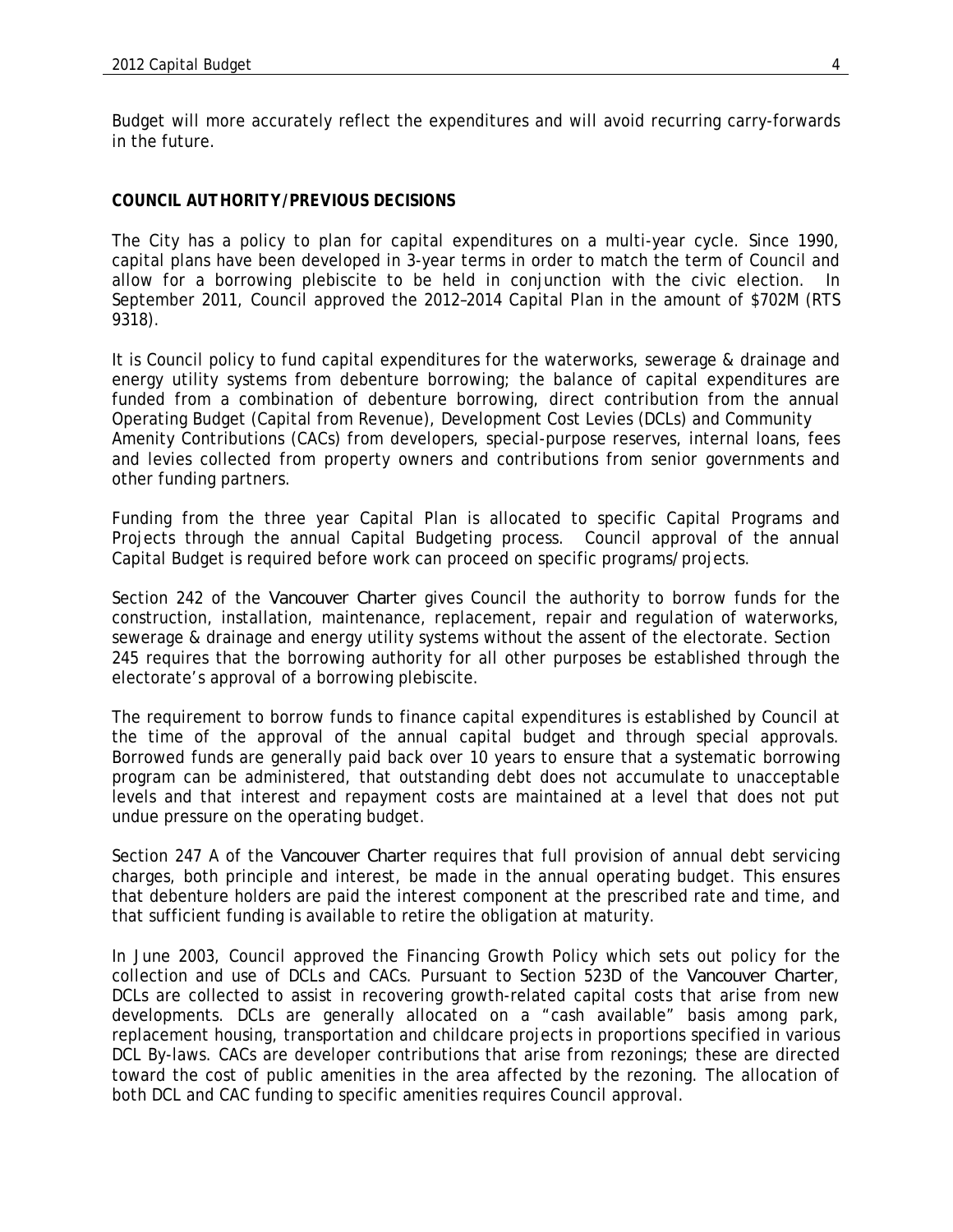Council authority is required to reallocate Capital funding over \$50,000. *CITY MANAGER'S/GENERAL MANAGER'S COMMENTS* 

The Capital Budgeting process at the City of Vancouver has evolved as part of the City's new Capital Planning Program which has been developed under the umbrella of the Vancouver Services Review. The purpose of the program has been to examine and recommend improvements to all major steps involved in the City's Capital Program.

Deliverables of this program include the development of a 10-year Capital Strategic Outlook (draft completed June/July 2011), development of an enhanced 3-year Capital Plan based on Service Categories rather than departments (approved by Council in September 2011), and the development of an improved Capital Budgeting process which includes an annual Capital Budget plus 2-year forecast.

In September 2011, Council approved the City's 2012–2014 Capital Plan in the amount of \$702M. This plan is aligned with Council and Board priorities, addresses growth-related needs, and ensures the City is investing in the renewal and repair of its existing infrastructure. In addition, the plan was based the City's borrowing capacity and the organization's capacity to spend capital funds in a given year.

A rigorous review of prior years Capital Projects, new requests from the 2012-14 Capital Plan, and the City's capacity to spend was undertaken which has informed the proposed 2012 Capital Budget presented within this report.

The Capital Program review process recognized that a number of the City's capital projects will be executed over multiple years. These projects require upfront funding approval from Council in order to begin the project and to procure  $3<sup>rd</sup>$  party contracts, with the expenditures extending beyond 2012. For this reason, the Capital Budget process will have two components: upfront approval of full project funding for multi-year projects, with authority to expend a specific amount of this funding in 2012, and a 2-year expenditure forecast. This new model provides Council and the public with better insight into the longer term trends in spending, and provides staff with clear direction on project and spending authority.

In addition to the review of projects and spending forecasts, deliverables and metrics related to capital expenditures are being developed. Clear key performance indicators (KPI's) for each project or program are being established for major projects. These will be tracked through the Capital Oversight process that was put in place for the Federal Infrastructure Stimulus-funded projects which will provide Council, staff and the public with additional information on the deliverables and achievements of the projects.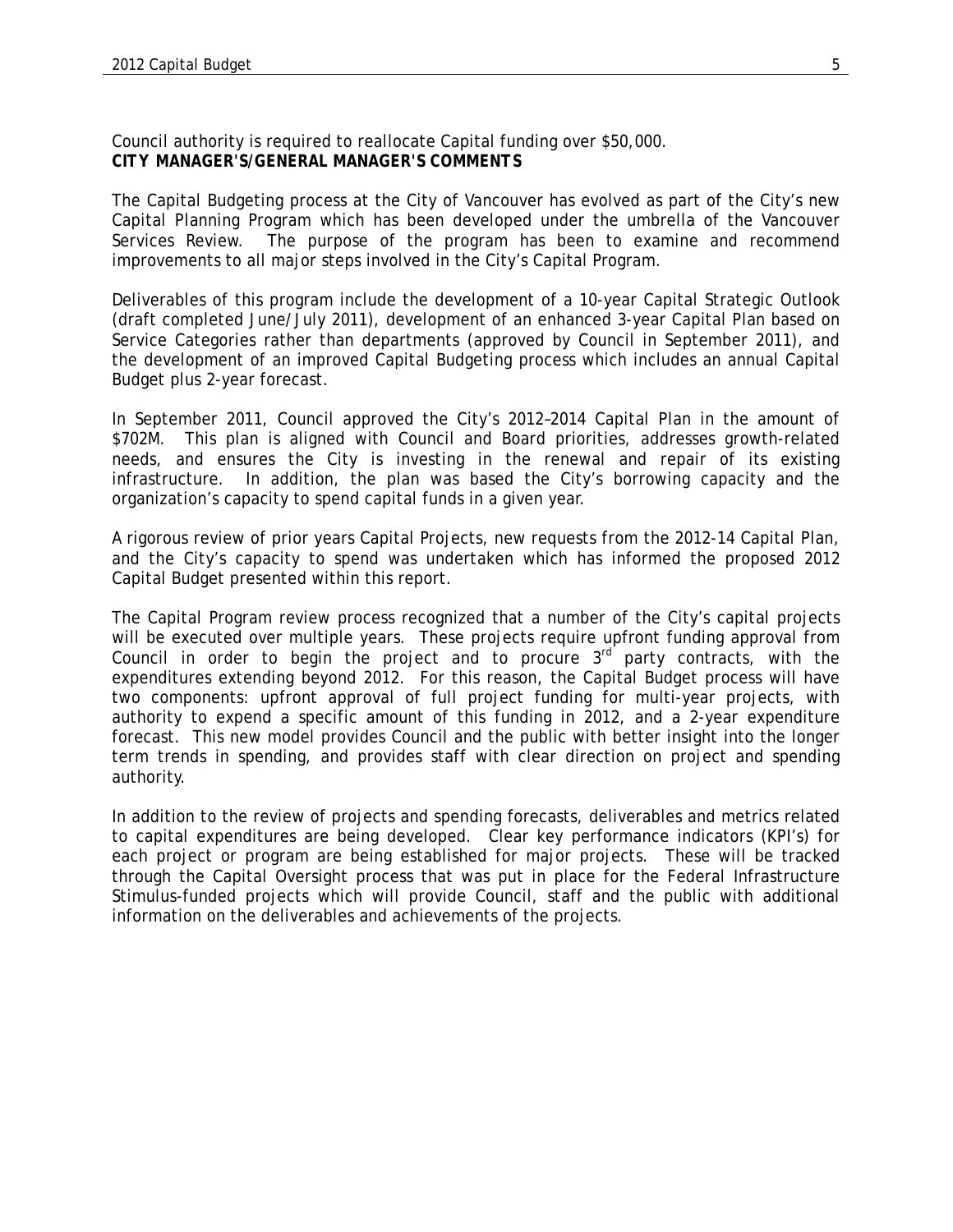#### *REPORT*

#### *Background/Context*

#### **A. Capital Program Review:**

The 2012 Capital Budget is the first annual budget prepared since the City completed the review of its capital program. This work was led by the Vancouver Services Review team and involved all departments with capital spending programs.

Key changes include:

- The preparation of a 10-year Capital Strategic Outlook: the draft 2011-2021 Capital Strategic Outlook was presented to Council and Boards in June-July 2011;
- Improving cross-departmental coordination when preparing the 3-year Capital Plan;
- Presenting a 2-year forecast to supplement the 1-year Capital Budget, so that Council and Boards have a multi-year perspective when they approve the budget;
- Structuring these capital documents so they are presented by type of asset (rather than by the department managing the asset, as was followed in prior Capital Plans and Capital Budgets);
- Incorporating all funding sources in these capital documents, including Area-specific Development Cost Levies, Community Amenity Contributions that are received as cash, special purpose reserves, internal loans, user fees (e.g., water/sewer connection fees), local improvement levies and contributions from senior governments and other funding partners.

The graphic below provides an overview of the City's new Capital Planning and Budgeting program.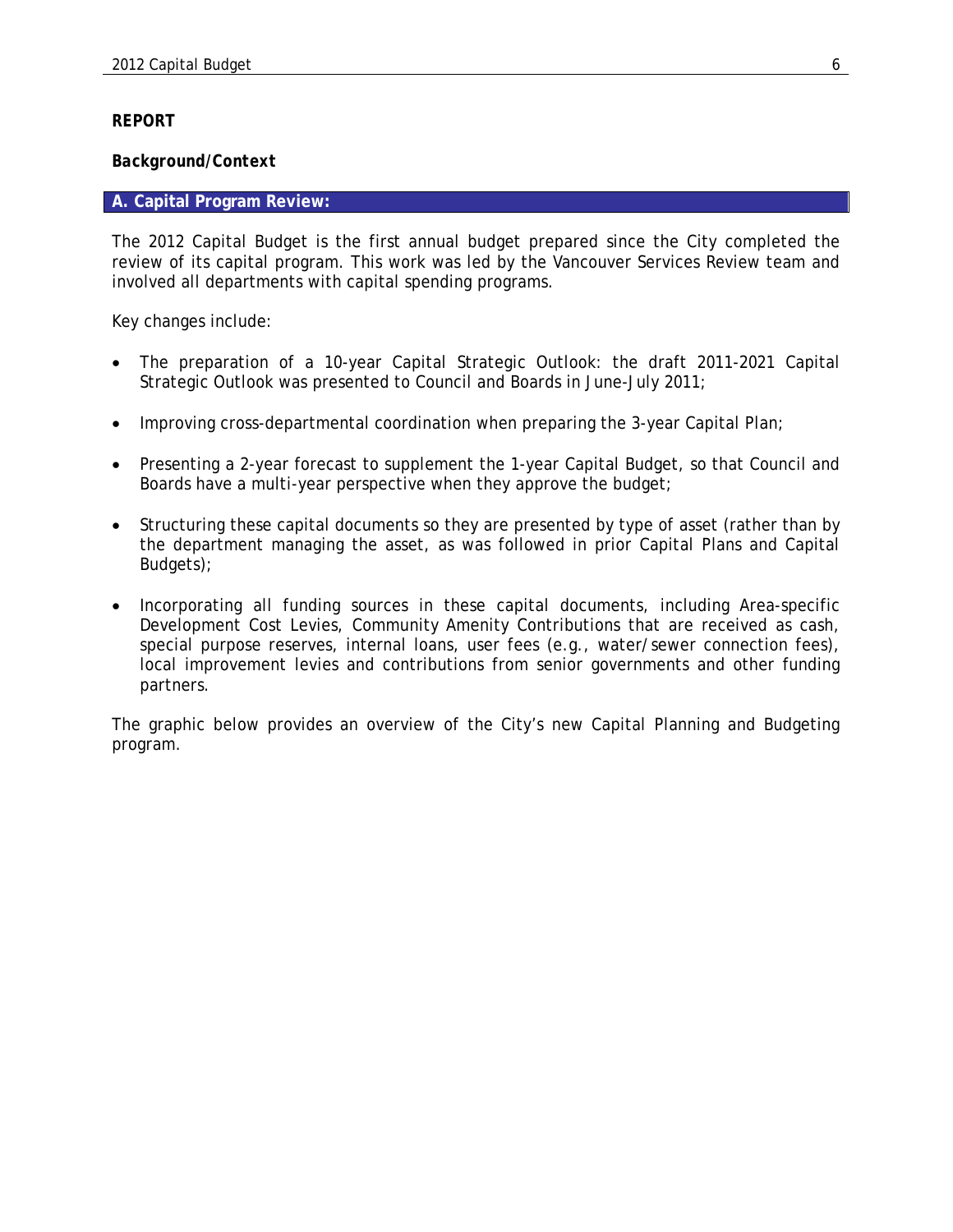| Tool:                                                  | <b>Capital</b><br><b>Strategy</b>                                                       | Capital<br>Plan                                                                        | Capital<br><b>Budget</b>                                                    |
|--------------------------------------------------------|-----------------------------------------------------------------------------------------|----------------------------------------------------------------------------------------|-----------------------------------------------------------------------------|
| Timeframe:                                             | 10 years                                                                                | 3 years                                                                                | 1 yr budget +<br>2 yr forecast                                              |
| <b>Purpose:</b>                                        | strategic choices<br>about investments                                                  | sets shorter<br>term priorities                                                        | approves funding<br>for projects                                            |
| <b>Fiscal</b><br>capacity:                             | high-level<br>estimate                                                                  | mid-level<br>estimate                                                                  | fixed<br>amount                                                             |
| <b>Capital works</b><br>for each major<br>asset class: | <b>identifies</b><br>objectives to<br>be achieved<br>(may include<br>specific projects) | <b>identifies</b><br>specific projects<br>and<br>program priorities<br>to be completed | provides detailed<br>information/plans<br>about projects<br>to be completed |
| <b>Cost estimates:</b>                                 | high-level                                                                              | mid-level                                                                              | detailed<br>with cash flow                                                  |
| <b>Funding for</b><br>each major<br>asset class:       | assigns order-of-<br>magnitude funding<br>and<br>identifies possible<br>funding sources | assigns specific<br>funding level<br>and identifies<br>specific funding<br>sources     | assigns fixed<br>funding level<br>from specific<br>funding sources          |

#### **B. 2012 – 2014 Capital Plan:**

On September 22, 2011, Council approved the 2012-2014 Capital Plan (RTS 9318), consisting of \$702 million in expenditures in the following areas:

- Community Facilities: \$79 million
- Parks and Open Spaces: \$39 million
- Housing: \$60 million
- Public Safety: \$13 million
- Transportation: \$154 million
- Utilities and Public Works: \$228 million
- Civic Infrastructure: \$95 million
- Contingency and Overhead: \$34 million

Funding for these projects reflects priorities identified by Council, Boards and the community and the relative condition and needs of each asset class. Programs seeing increases in funding compared to the previous 2009-2011 Capital Plan include non-market housing, childcare, entertainment and exhibition (Hastings Park) and street tree planting.

Highlights of the 2012-2014 Capital Plan include:

- $\bullet$  \$42 M toward the creation of about 1,100 new non-market rental units;
- \$18 M for the first phase of the Marpole Community Facility (community centre, library, childcare and possibly other uses);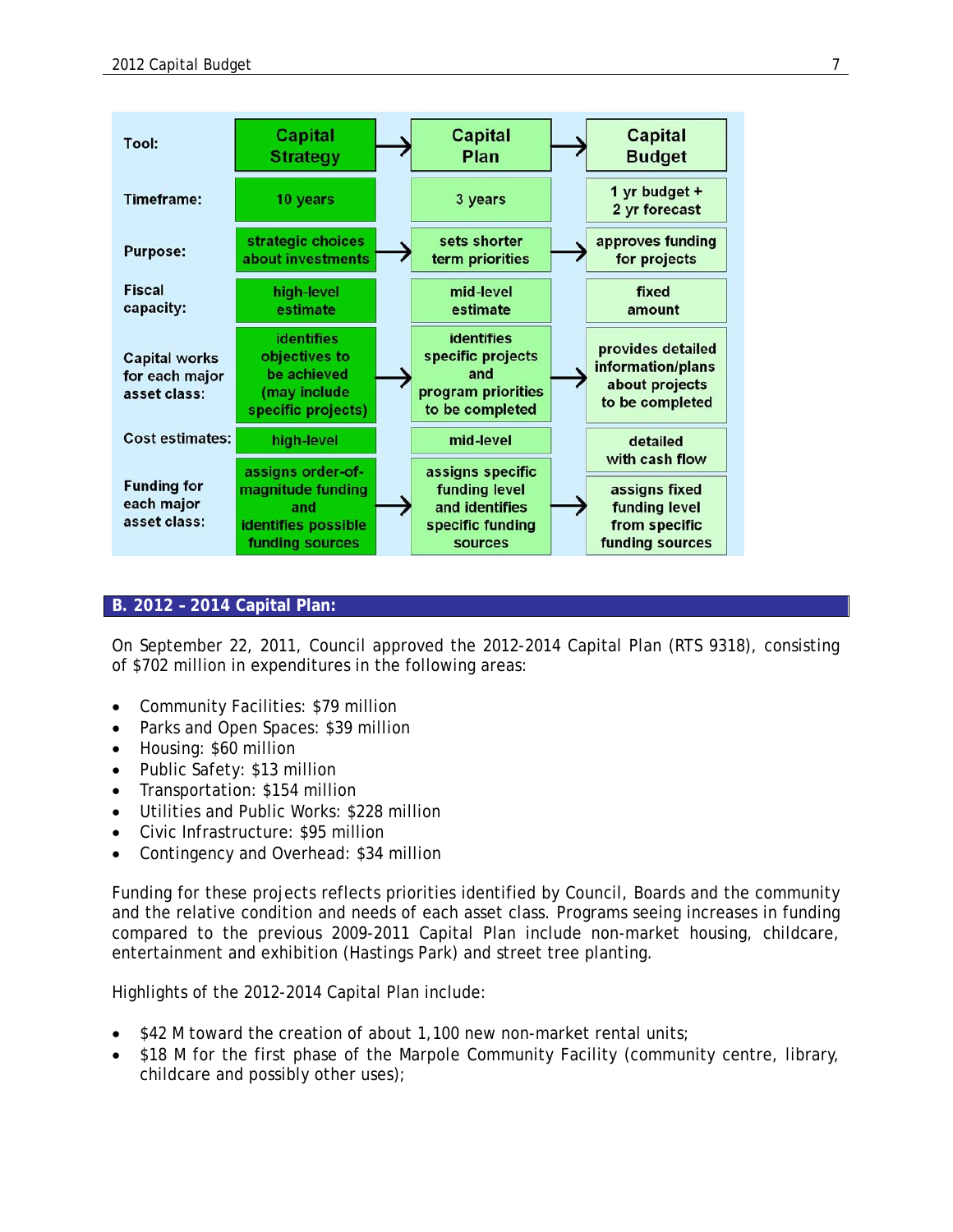- \$16 M at Hastings Park (Empire Fields reinstatement, trail improvements, first phase of Livestock Building renewal and Playland renewal);
- \$15 M for the construction of Downtown Eastside-Strathcona Library;
- \$10 M for the replacement of Fire Hall #5 at Kerr Street and 54<sup>th</sup> Avenue;
- \$48 M for the construction of the new Powell Street Overpass near Raymur Avenue;
- \$17 M for the removal of PCB contaminants from Burrard and Granville Bridges;
- \$16 M for new walking and cycling assets;
- \$84 M for the sewer separation program (increasing the rate from about 10.4 km per year to about 12.5 km per year); and
- \$35 M for closure and gas collection projects at the Delta landfill.

In order to mitigate pressures on the operating budget over the next 3 years and limit the growth of the City's overall debt, the 2012- 2014 Capital Plan is maintained at the same level as the prior Capital Plan (adjusted for additional funding sources) however the portion to be funded from debenture and capital from revenue is reduced while other funding sources such as DCL's, CAC's, special purpose reserves, and contributions from senior government and other funding partners has increased (graph below).

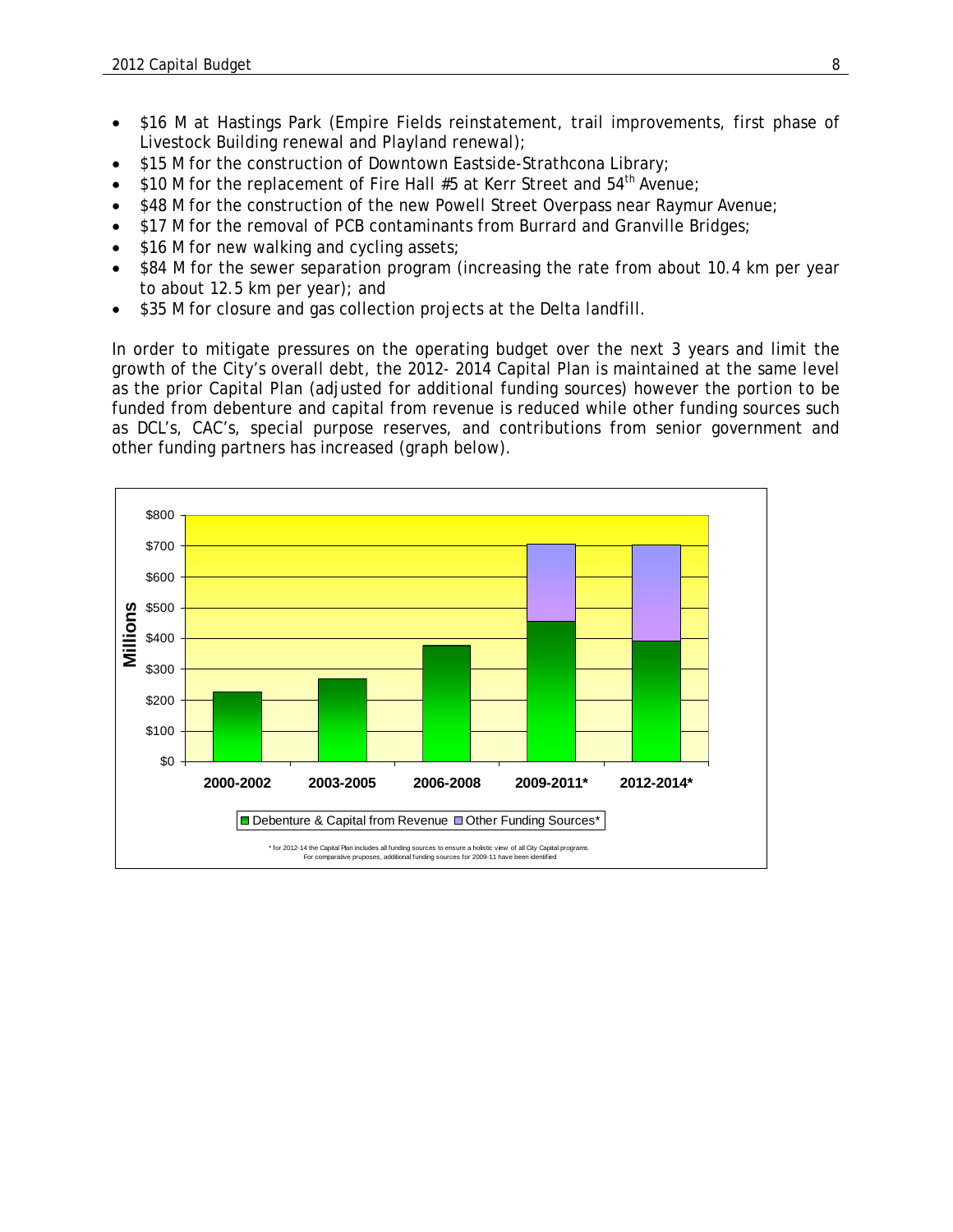| Approved Capital Plan (Sept. 2011) - Millions |              |                  |                               |                          |                 |                          |                          |                          |            |                |                          |
|-----------------------------------------------|--------------|------------------|-------------------------------|--------------------------|-----------------|--------------------------|--------------------------|--------------------------|------------|----------------|--------------------------|
|                                               |              |                  | <b>Capital from Operating</b> |                          |                 |                          | Internal DCL City        | <b>DCL Area</b>          |            | <b>User</b>    |                          |
| <b>Description</b>                            | <b>TOTAL</b> | <b>Debenture</b> | <b>Revenue</b>                | <b>Budget</b>            | <b>Reserves</b> | Loan                     | Wide                     | <b>Specific</b>          | <b>CAC</b> | <b>Fees</b>    | <b>External</b>          |
| Community Facilities                          | 78.7         | 49.6             | 8.3                           | ۰                        | 4.0             | ٠                        | 2.9                      | 2.1                      | 11.8       | ٠              | $\overline{\phantom{a}}$ |
| <b>Housing</b>                                | 60.1         | 8.5              | 8.6                           | $\overline{\phantom{0}}$ | 0.7             | $\overline{\phantom{a}}$ | 17.9                     | 15.6                     |            | ٠              | 8.9                      |
| Parks and Open Spaces                         | 39.4         | 7.2              | 4.6                           | 1.8                      | 0.6             | 2.5                      | 22.9                     |                          |            |                |                          |
| Public Safety                                 | 13.1         | 13.1             | $\overline{\phantom{0}}$      |                          | ٠               | ٠                        | $\sim$                   | $\overline{\phantom{a}}$ |            |                | ٠                        |
| Transportation                                | 154.2        | 65.7             | 3.5                           | ۰                        | 9.3             | $\overline{\phantom{a}}$ | 13.3                     | 0.6                      |            | ٠              | 61.8                     |
| Utilities & Public Works                      | 227.7        | 141.6            | ٠                             | ۰                        | 32.0            | ٠                        |                          |                          | ۰          | 46.3           | 7.8                      |
| Civic Infrastructure                          | 95.0         | 34.2             | 12.0                          | 12.8                     | 35.5            | $\overline{\phantom{a}}$ | $\overline{\phantom{a}}$ | $\overline{\phantom{a}}$ |            | $\overline{a}$ | 0.5                      |
| IPROGRAM TOTAL                                | 668.1        | 319.8            | 37.0                          | 14.5                     | 82.1            | 2.5                      | 57.0                     | 18.3                     | 11.8       | 46.3           | 79.0                     |
| a. Emerging Priorities                        | 15.0         | ٠                | 15.0                          | ۰                        | ٠               | ٠                        | ٠                        | ۰                        |            | ٠              | ٠                        |
| b. Inflation Contingency                      | 10.0         | ۰                | 10.0                          | ۰                        | ٠               | ٠                        |                          |                          |            |                | ٠                        |
| c. Citv-wide Overhead                         | 9.0          | 3.0              | 6.0                           | ۰                        | ٠               | $\overline{\phantom{a}}$ |                          |                          |            |                | $\blacksquare$           |
| <b>GRAND TOTAL</b>                            | 702.1        | 322.8            | 68.0                          | 14.5                     | 82.1            | 2.5                      | 57.0                     | 18.3                     | 11.8       | 46.3           | 79.0                     |

The table below provides a summary of the approved sources of funds for the 2012–2014 Capital Plan.

#### **C. 2012 Capital Budget + 2 Year Forecast:**

The Capital Budget is the main tool by which the City implements its 3-year capital plan as it provides the authority to proceed with specific programs/projects, and defines the approved annual expenditure for Capital. It is important in fostering and maintaining public accountability and transparency, and provides detailed information about specific programs/projects, such as budgets by cost category, identification of specific funding sources, and outcomes that are clearly identifiable and measurable.

The City's new Capital Budget process has been developed to ensure assets and investments are managed more comprehensively, with greater rigor and transparency, in a manner that ensures the City is achieving value for money, and ensure that staff resources are used more efficiently.

As such, a flexible budget process has been developed that:

- Allows for the 2012 budget for continuing projects to be updated based on year-end results (to be provided as part of 2011 Q4 report);
- Allows projects and/or programs where timing of the capital expenditure is uncertain to be added as additions to the 2012 budget and approved by Council as part of the Quarterly reporting process once the project is ready to proceed (e.g., projects that are delayed pending resolution of factors external to the City, such as partnership funding commitment);
- Allows for funding to be reallocated to projects that have been deemed to be higher priority;
- Allows upfront full project funding approval required for procurement purposes for multiyear projects and provides a 2012 expenditure budget and two-year expenditure forecast;
- Allows for upfront funding approval for projects that will be initiated in 2012 but where the timing of the actual expenditure is uncertain at this time (affordable housing, land acquisitions, and partnership projects).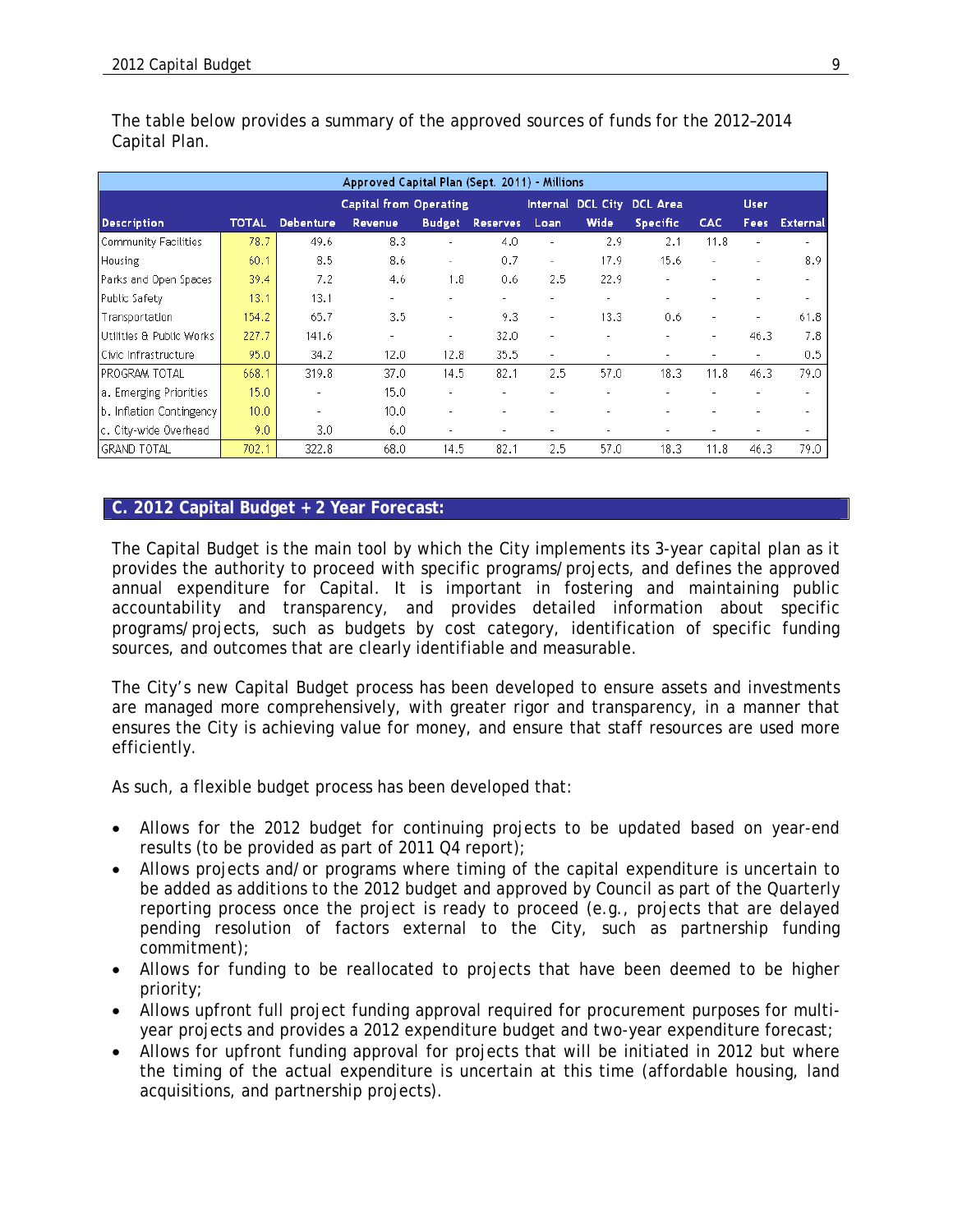Other improvements include a multi-year outlook (1 year budget + 2 year forecast), a budget that is outcome-based and measurable, is built on a gross expenditure basis and by quarter (seasonalized), and is built on a capacity-to-spend basis (i.e., budget requests in line with ability to spend within a given year).

The 2012 Capital Budget consists of new requests derived from the 2012–2014 Capital Plan and "carryforward" projects that have been previously approved by Council and are still ongoing.

As part of the Capital Budgeting process, carryforward projects and new requests were reviewed rigorously with the goal of reducing the overall 2012 Capital Budget to an amount that is in line with the City's capacity to spend. This included an overall review and prioritization based on council priorities, ensuring appropriate KPI's were produced to reflect value for money, and ensuring that overall spending was reasonably aligned across the 3-year period.

In addition, projects or programs where the timing of expenditures is uncertain at this time (e.g., partnership projects, affordable housing, land acquisitions), "Timing Uncertain," have been grouped together and are not included in the 2012 budget or the 2013 and 2014 forecasts. These projects or programs will remain in this group until certainty about timing expenditure becomes more certain (e.g., commitment of partnership funding, development of favourable market conditions).

As a result of the processes described above, the 2012 Capital Budget of \$255.1M reflects the City's capacity to spend and focuses on addressing Council priorities and achieving value for money.

# *Strategic Analysis*

# **A. 2012 Capital Budget + 2 Year Forecast:**

#### **2012 Capital Budget Summary \$255,096,500**

The 2012 Capital Budget provides approval for major planned expenditures within the following categories:

- Community Facilities;
- Parks and Open Spaces;
- Housing;
- Public Safety;
- Transportation;
- Utilities and Public Works;
- Civic Infrastructure;
- Emerging Priorities, inflation contingency, and overhead.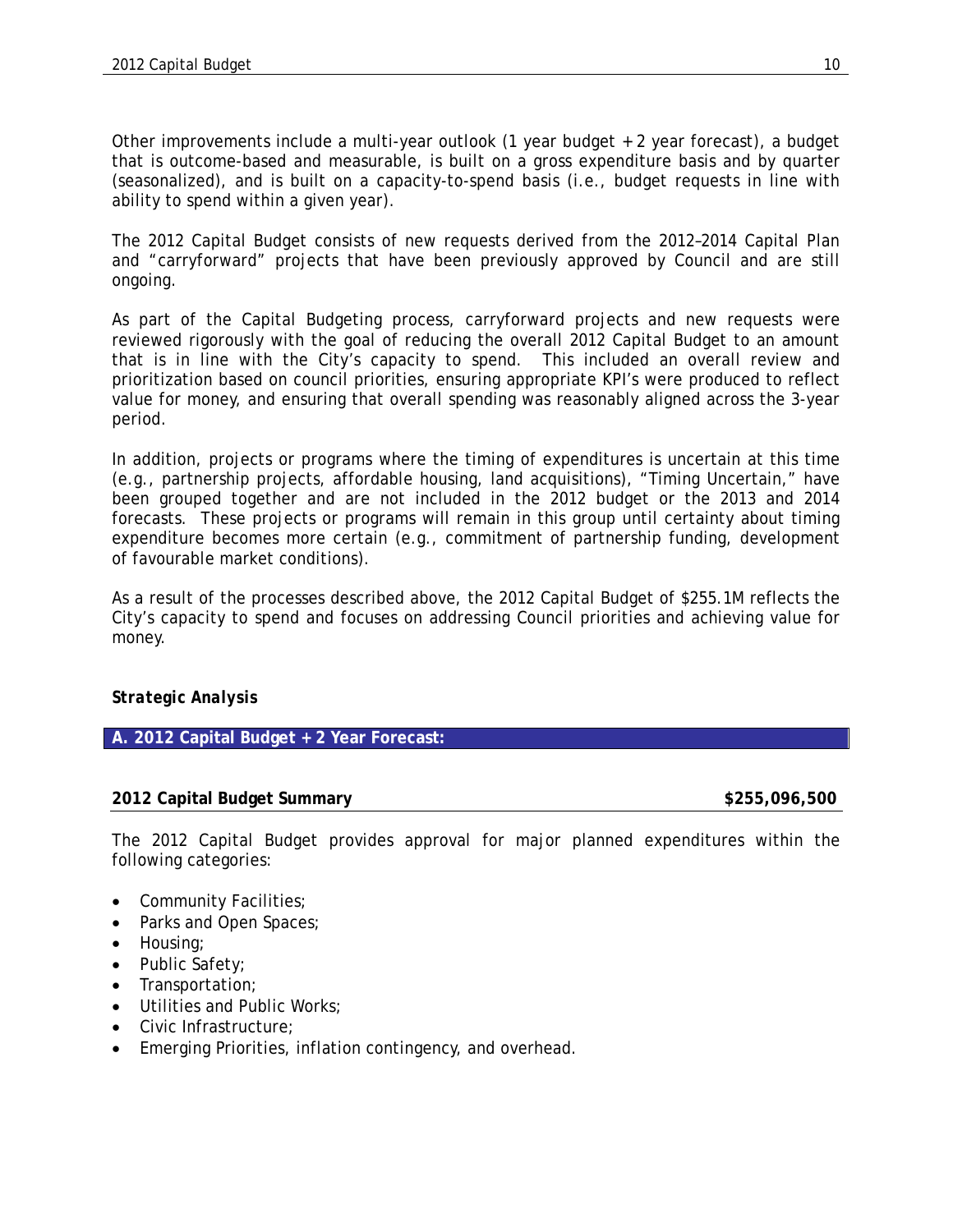The chart below provides a summary of the 2012 Capital Budget in comparison to the 2010 actual and 2011 forecast expenditures. It also provides a summary of the total projects with timing expenditure uncertainty ("Timing Uncertain"). As part of the flexible budget process, these projects can be added to the 2012 budget once timing of expenditure becomes more certain. Overall, the 2012 Capital Budget is in line with the City's overall capacity to spend (one of the principles used when developing the budget).

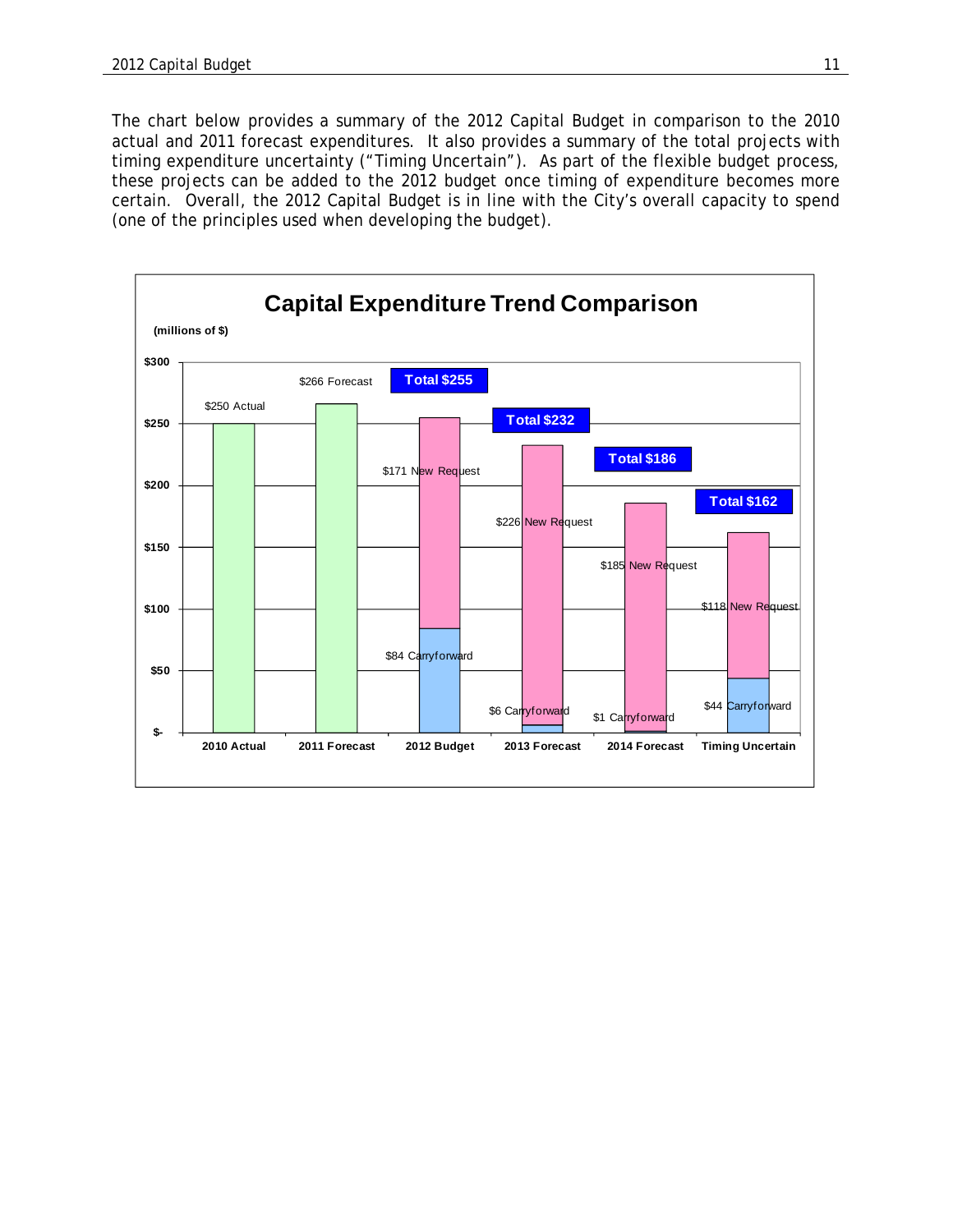The 3 pie charts below provide a summary of the new, carryforward, and total 2012 Capital Budget by Service Category.



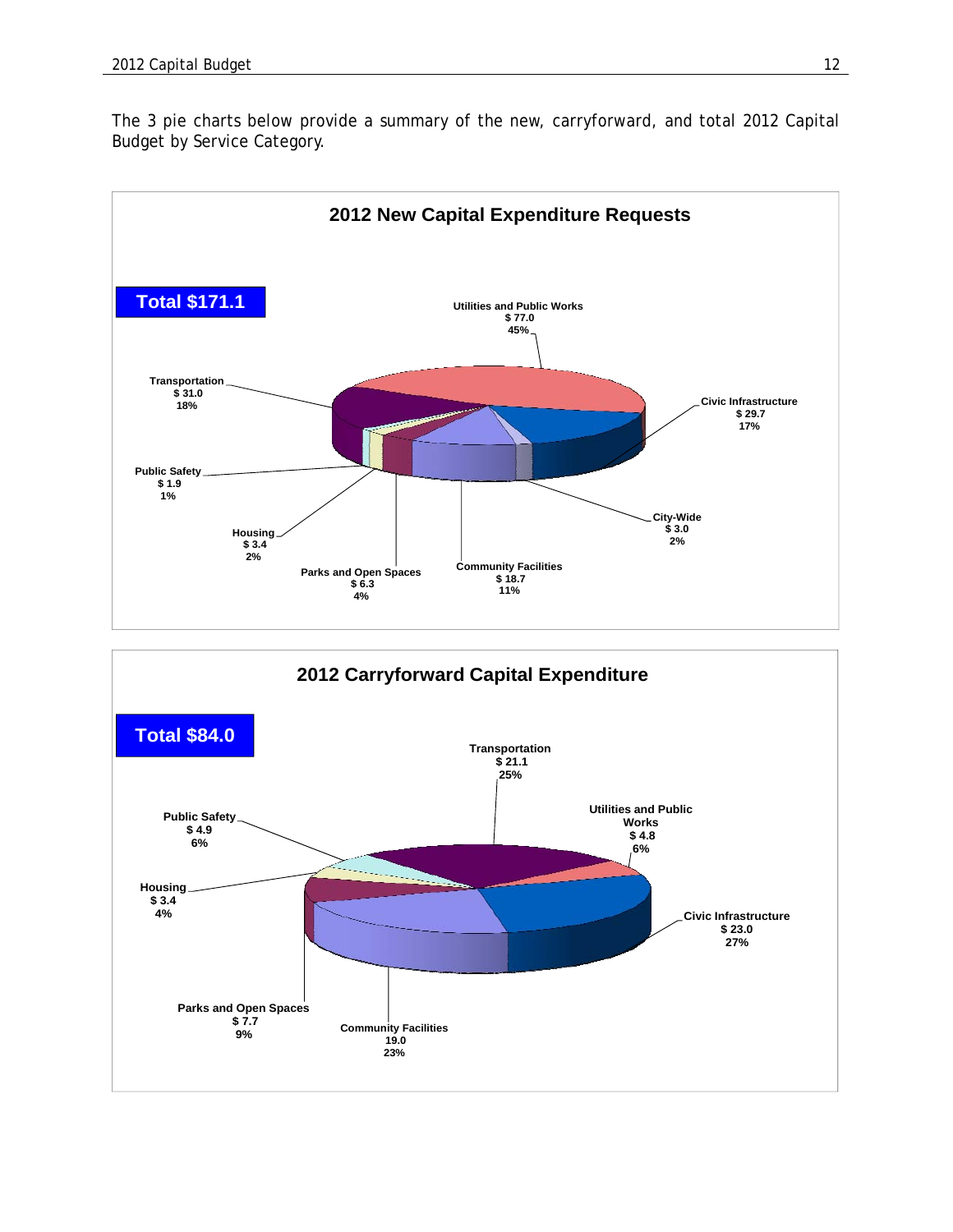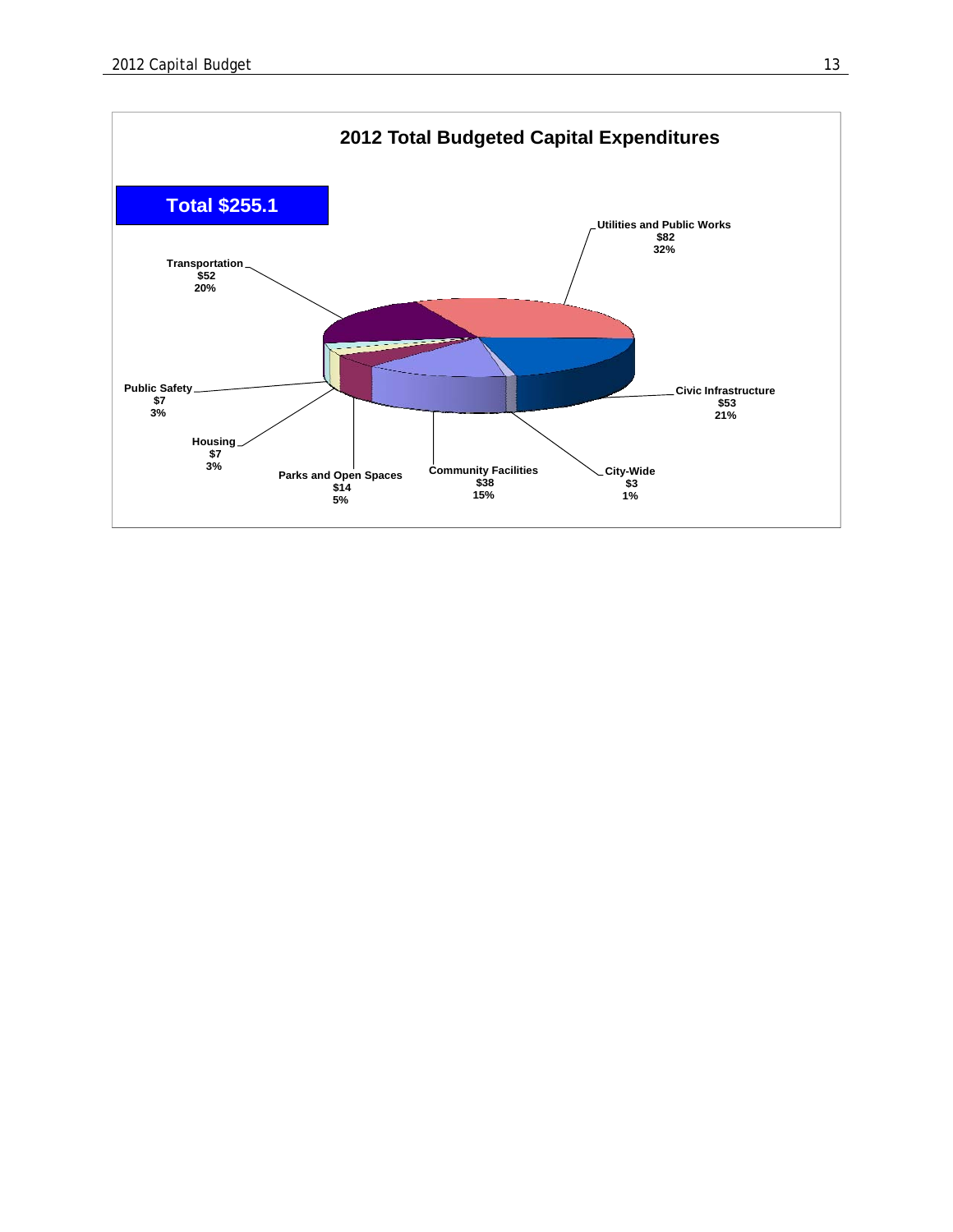The pie chart below provides a summary of the funding sources for the new 2012 Capital requests. This includes approval of funding sources for the new 2012 expenditure budget (\$164.9M), advance approval for 2013 and 2014 funding for multi-year projects (\$40.1M), and upfront approval of funding for projects to be initiated in 2012 where expenditure timing is uncertain (\$6.3M).

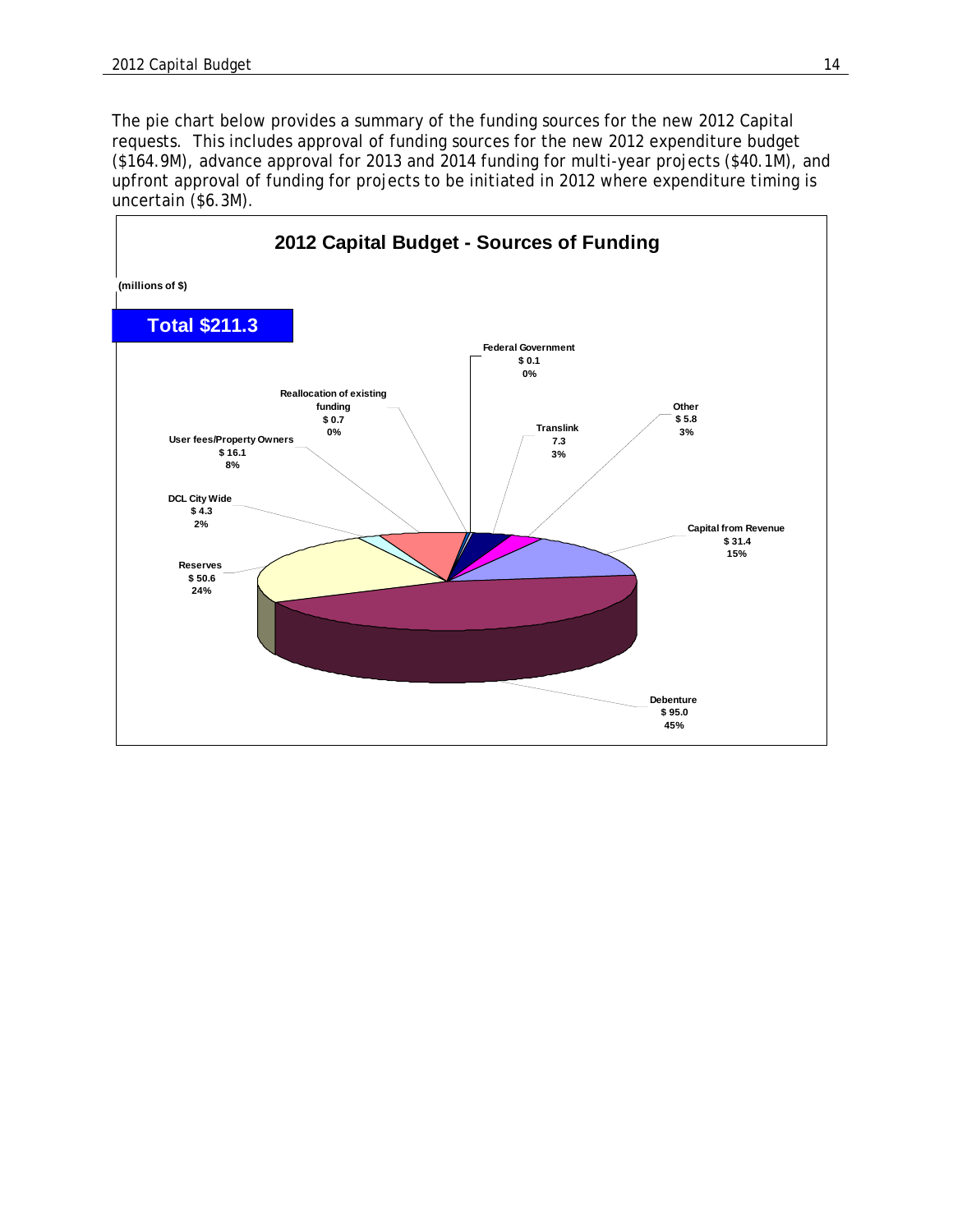The graph below provides a summary of the total 2012 Capital Budget, 2013 and 2014 forecast, and Timing Uncertain projects by Service Category.



Refer to Appendix C for a list of new and carryforward projects/programs including 2013 and 2014 expenditure forecasts.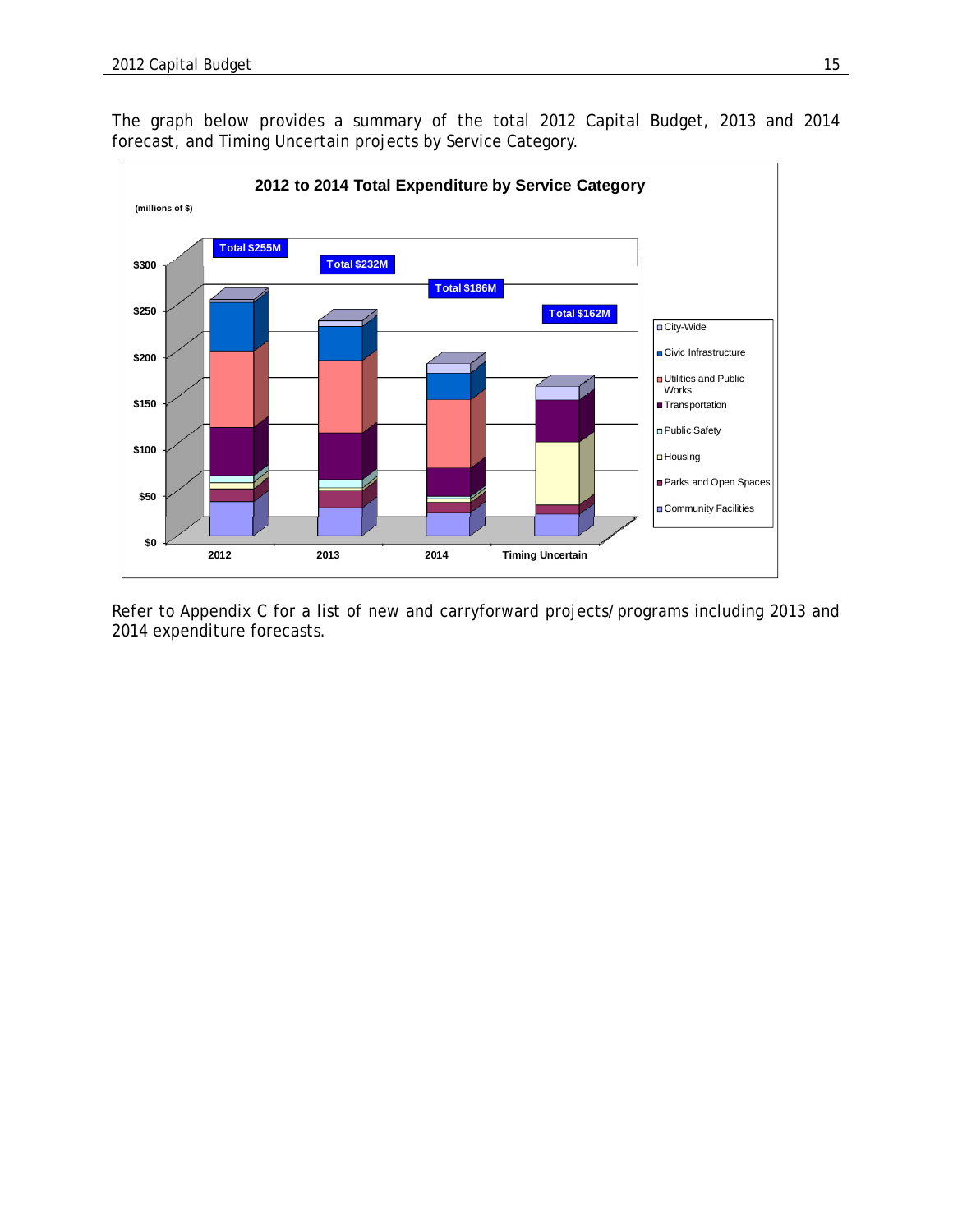

# *1.1 Childcare: 2012 Budget \$7,164,500*

The City owns 53 childcare centres which provide about 2,300 childcare and daycare spaces.

Goal: Increase the supply of childcare across the city (approximately 150 spaces over 3 years) while maintaining existing facilities.

Major projects for 2012 include:

- Preliminary design for Marpole Community Facility \$3.5M
- Completion of tenant improvements for Woodward's Development child care space \$2.0M

# *1.2 Social: 2012 Budget \$6,726,500*

The City owns 28 social facilities and funds three granting programs (social grants, Downtown Eastside capital program and heritage façade grants). The main focus is to maintain these social facilities and upgrade them based on need.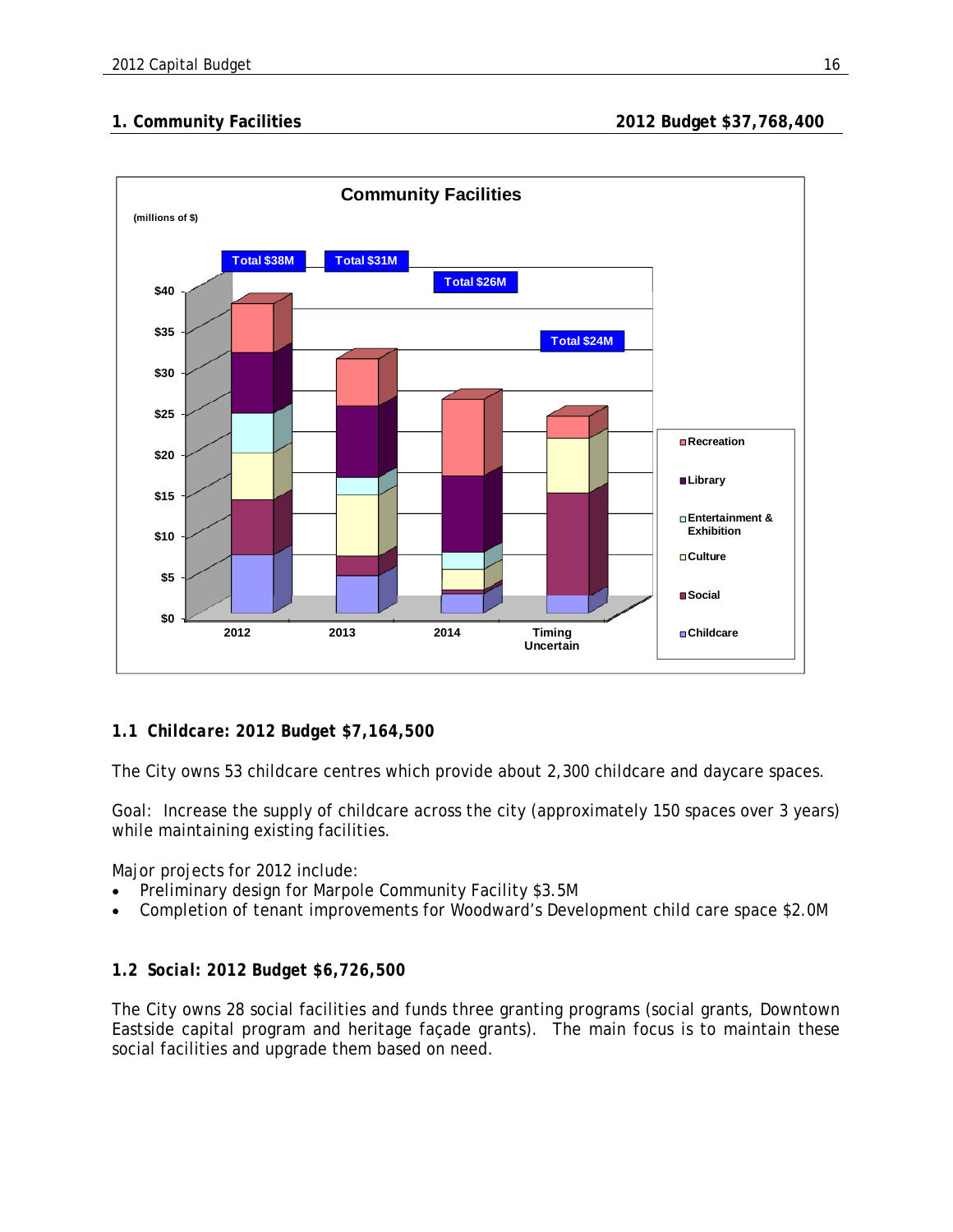Goal: Maintain our social facilities and upgrade them based on need. Upgrade 2 facilities (Downtown South Gathering Place and the Urban Native Youth Centre) and build 1 new facility (neighbourhood house at Arbutus Village) over the next 3 years.

Major projects for 2012 include:

- Capital maintenance of priority non-profit facilities \$1.4M
- Grant to support the renewal of Kitsilano Neighbourhood House \$0.8M
- Community Social and Economic Development projects \$0.4M

#### *1.3 Culture: 2012 Budget \$5,746,100*

The City owns 47 cultural facilities and funds the cultural capital grants program. The main focus is to rebuild and upgrade aging facilities, and to add new facilities based on need.

Goal: Focus on facility maintenance, and maintain funding for the cultural grants program.

Major projects for 2012 include:

- Building maintenance at Vancouver Maritime Museum \$0.9M
- Design/specifications for building envelope repairs of Vancouver Art Gallery's underground vault and upgrade of Georgia Street plaza \$0.8M
- Cultural Infrastructure Grant Program \$0.8M

#### *1.4 Entertainment and Exhibition: 2012 Budget \$4,795,000*

Facilities in this category include many of the buildings at Hastings Park, Playland, and Nat Bailey Stadium.

Goal: Renewal of the Hastings Park site (Phase 1 of Playland renewal, and the initial phase for renewing the Livestock Building) over the next 3 years.

Major projects for 2012 include:

- Livestock Building renewal (Phase 1) \$3.0M
- Pacific Coliseum boiler and chiller replacement \$0.8M
- Nat Bailey Stadium infrastructure improvements \$0.4M

#### *1.5 Libraries and Archives: 2012 Budget \$7,346,400*

The Library Board operates 21 branch libraries and the City operates the City archives.

Goal: Rebuild and upgrade aging facilities, and in particular libraries that are undersized.

Major projects for 2012 include:

- Preliminary design for Marpole Community Facility \$2.7M
- Archives building envelope rehabilitation \$1.2M
- Design development for new library in DTES/Strathcona area \$1.0M
- Complete implementation of new RFID system \$0.8M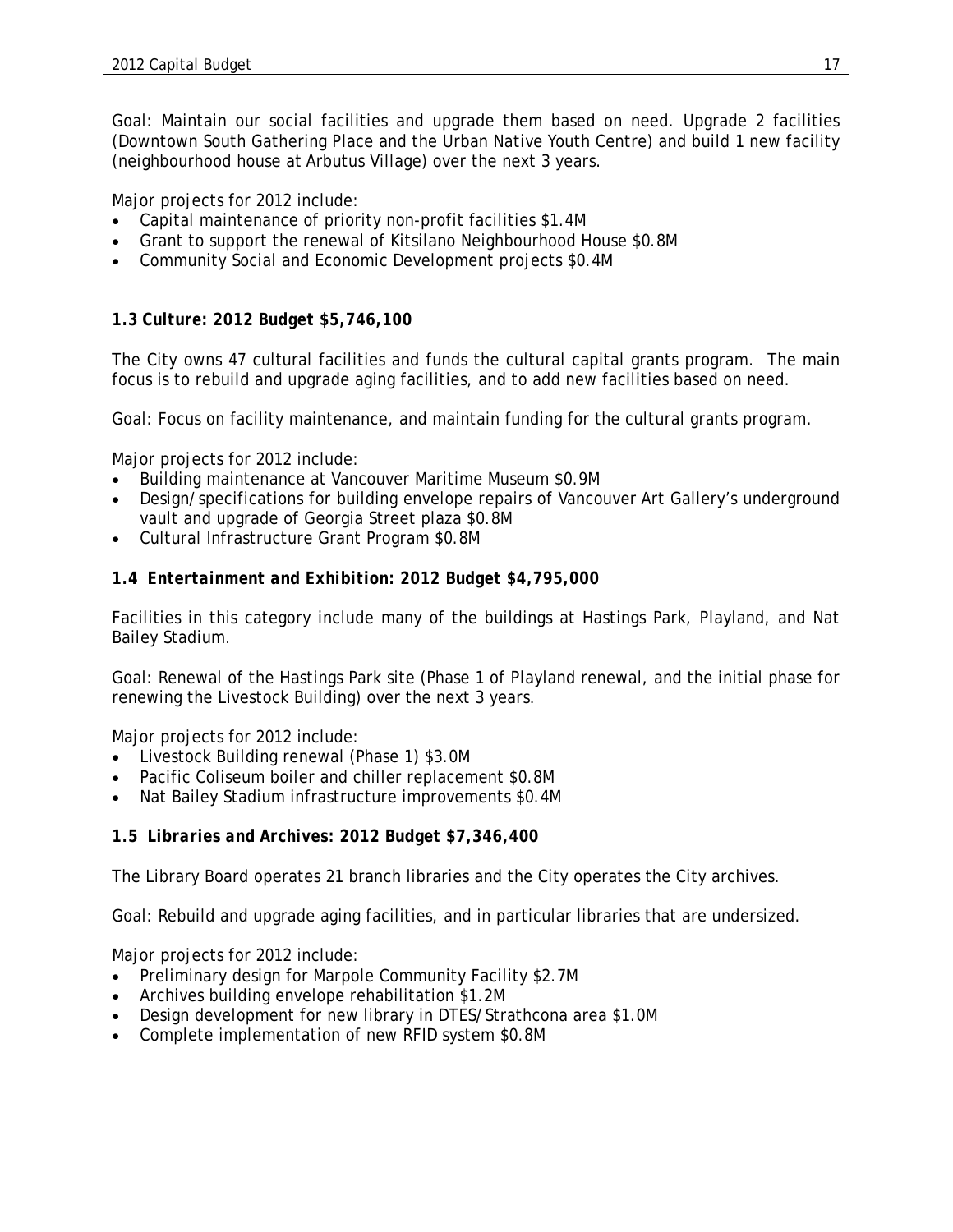## *1.6 Recreation: 2012 Budget \$5,989,900*

The City and Park Board have 56 recreation facilities.

Goal: Rebuild and upgrade aging facilities and in particular those build between 1945 and 1970.

Major projects for 2012 include:

- Final payments relating to construction finishing and landscaping at new Trout Lake Community Centre \$1.6M
- Final phase of Riley-Hillcrest recreation complex: deconstruction of Riley Park recreation complex and old Curling Club building \$0.6M
- Capital maintenance of existing recreation facilities, including mechanical and electrical systems, paint (internal and external), flooring, roofing \$0.9M



**2. Parks and Open Spaces 2012 Budget \$13,851,000**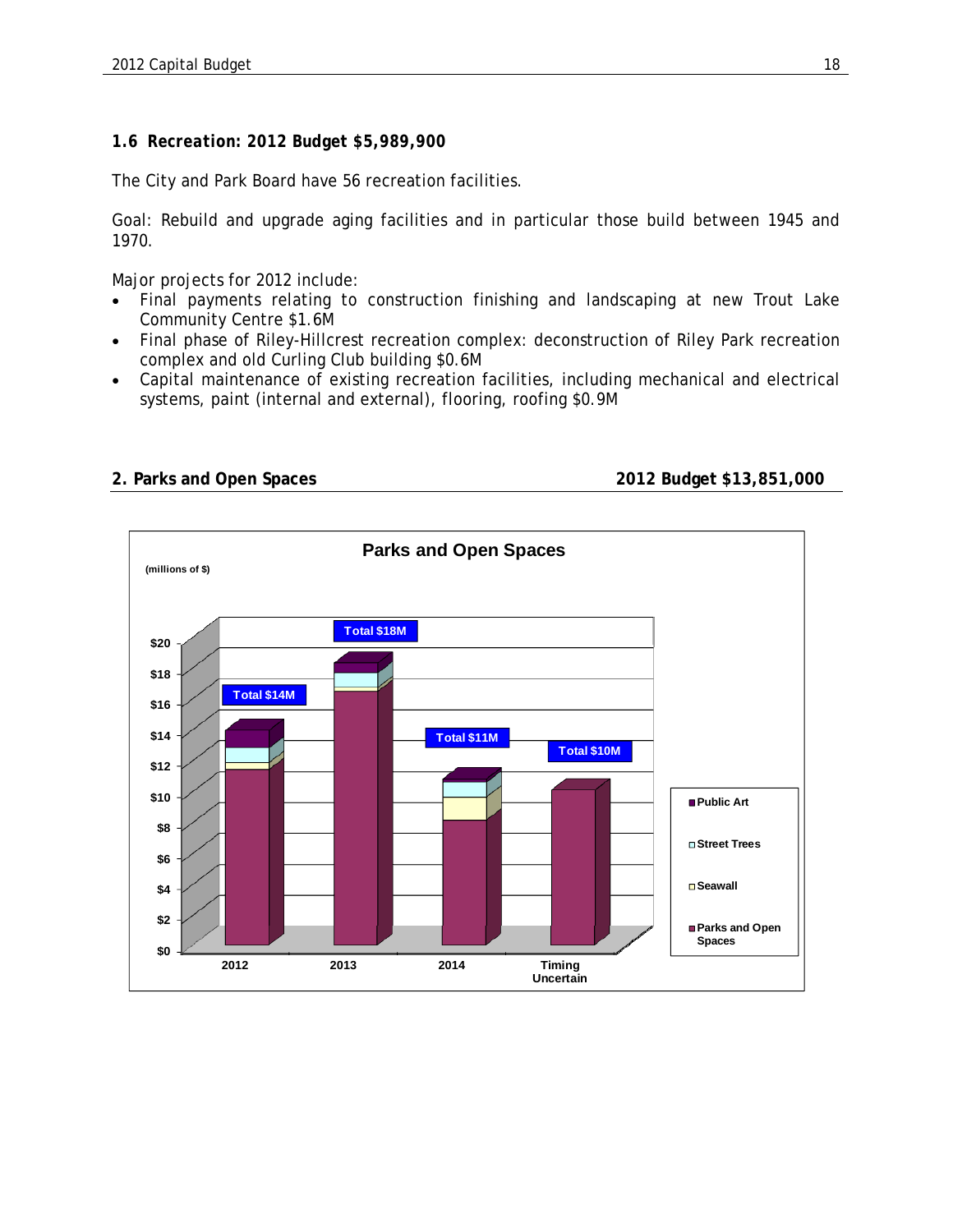#### *2.1 Parks and Seawall: 2012 Budget \$11,774,600*

In this category are 200+ parks accounting for 1300 hectares of land, one cemetery, and 32km of sea wall.

Goal: Maintain existing parks in reasonably good condition and adding features to existing parks/building new parks to keep up with population growth.

Major projects for 2012 include:

- Completion of park pedestrian/bicycle connection and stream connection from Hastings Park to New Brighton Park \$0.7M
- Conversion of streets to mini-parks in several neighbourhoods \$0.6M
- **Enhancements to natural features in parks \$0.6M**
- Capital Maintenance and/or replacement of existing park infrastructures \$0.7M

#### *2.2 Street Trees: 2012 Budget \$950,000*

There are about 138,000 trees planted along the streets in Vancouver.

Goal: Replace dying and diseased trees, while planting new trees to increase the total stock across the City.

The 2012 program will replace approximately 1,700 street trees and add approximately 1,100 trees on street boulevards currently without trees.

#### *2.3 Public Art: 2012 Budget \$1,126,400*

There are over 250 public art installations across the city.

Goal: Maintain existing public art and build new public art.

Major project for 2012 is the Civic Public Art Program, including the completion of Vancouver 125 projects and artwork at Hillcrest, Trout Lake Community Centre, Hastings Park, and Clark-Knight Corridor \$0.7M.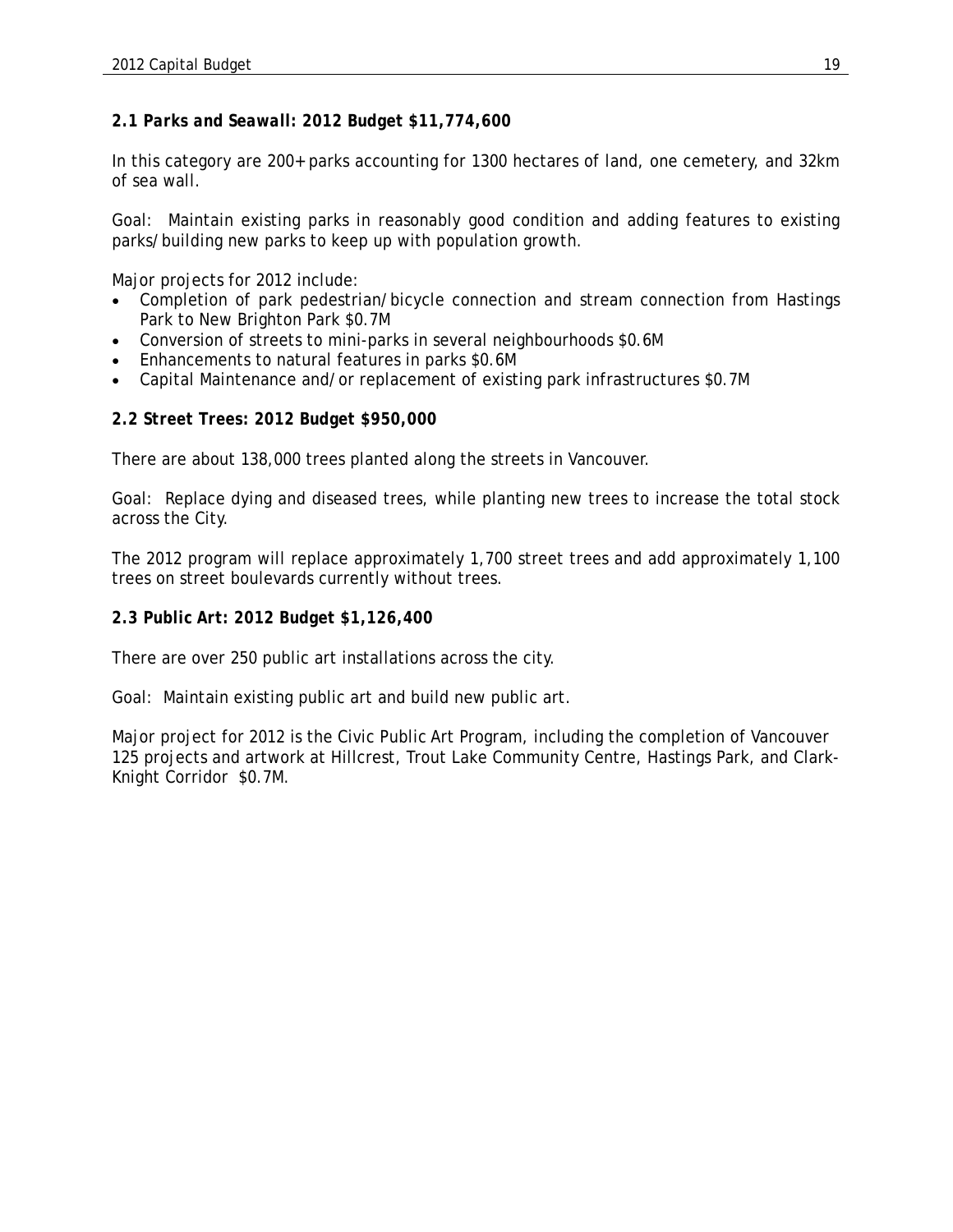**3. Housing 2012 Budget \$6,874,400** 



The City's goal is to increase the supply of affordable housing in Vancouver with a broad range of dwelling types to meet the needs to a diverse population. The City has been a partner in providing affordable housing since the 1950s, along with the Federal government, Provincial government and non profit groups. The City's most frequent contribution is the provision of land upon which affordable is built by housing partners. The City also has a granting program to facilitate the construction of affordable housing. A total of \$42 million will be invested by the City over the next three years to create new affordable housing. This investment will lead to the creation of about 1,100 units.

Goal: Maintain the existing stock of affordable housing in satisfactory condition, and create new affordable housing.

The majority of housing funding has been identified as timing uncertain at this time. Timing uncertain funding includes amounts for land acquisitions and projects that involve partners. Once certainty with regards to the timing of expenditures for these projects are known, these amounts will be added to the budget.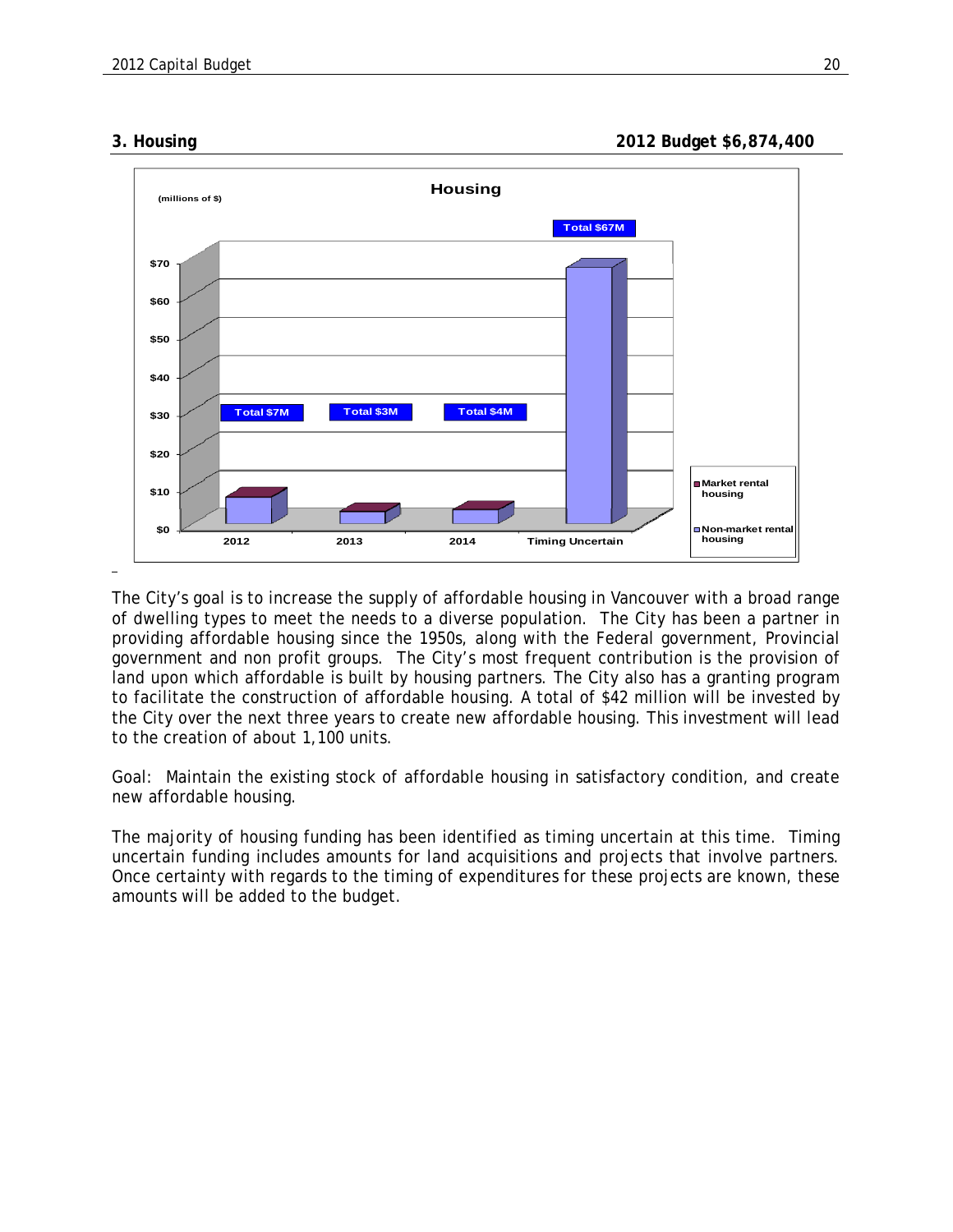

*4.1 Police: 2012 Budget \$1,684,700*

There are over 10 police facilities across the city.

Goal: Maintain police facilities in a state of good repair.

Major projects for 2012 include:

- Installation of Closed circuit televisions in Jail and Interview Rooms \$0.6M
- Final payments relating to the recently completed Property and Forensic Storage Facility \$0.4M

#### *4.2 Fire: 2012 Budget \$4,744,200*

There are 19 firehalls in Vancouver. The 2012-2014 Capital Plan signals investments designed to commit more investment to addressing issues in local fire halls, including priority replacement and maintenance of fire halls.

Goal: Maintain or replace fire halls on a priority basis.

Major projects for 2012 include:

- Completion of Fire Hall #15 replacement \$1.5M
- Priority maintenance of existing Fire Hall #5 and design development for replacement of the fire hall \$1.5M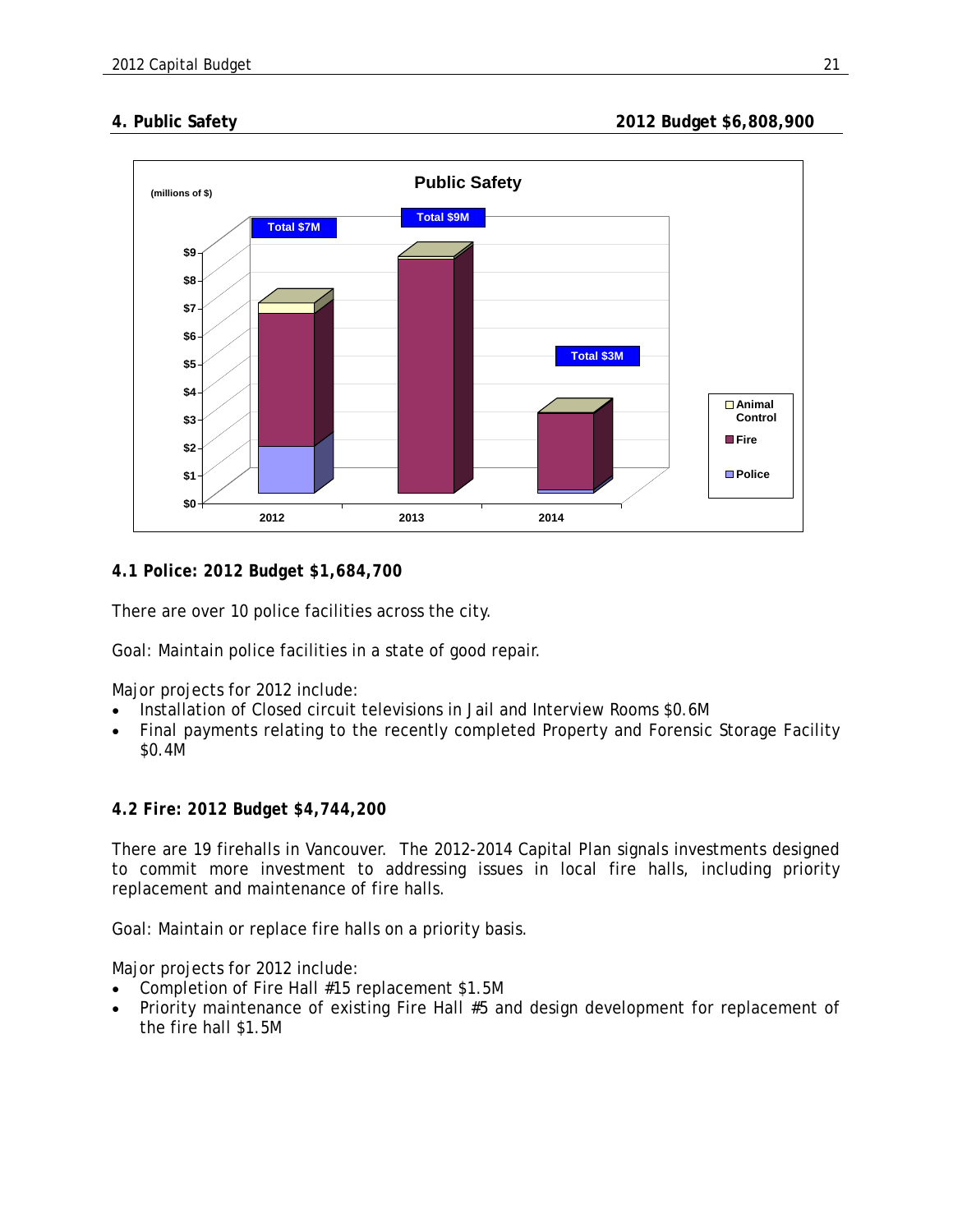# *4.3 Animal Control: 2012 Budget \$380,000*

There is one animal control facility in the city, built in the mid 1970's.

Goal: plan for replacing the facility in the long term while focusing on maintaining the building in a state of good repair in the interim.

The major project scheduled for 2012 is a feasibility study that will assist in assessing options for the long term future of the Animal Control Shelter.

```
5. Transportation 2012 Budget $52,173,400
```


# *5.1 Walking and Cycling: 2012 Budget \$15,587,000*

Assets include 2400 km of sidewalks, 225km of bikeways and greenways, 341 pedestrian bike signals, and 13 brides and underpasses.

Goal: Improve pedestrian safety, and focus on core features that make cycling safe and comfortable for all ages and abilities. Explore options that involve lower cost changes to the road system for future years.

Major projects for 2012 include:

Active Transportation Corridors and Spot Improvements \$1.8M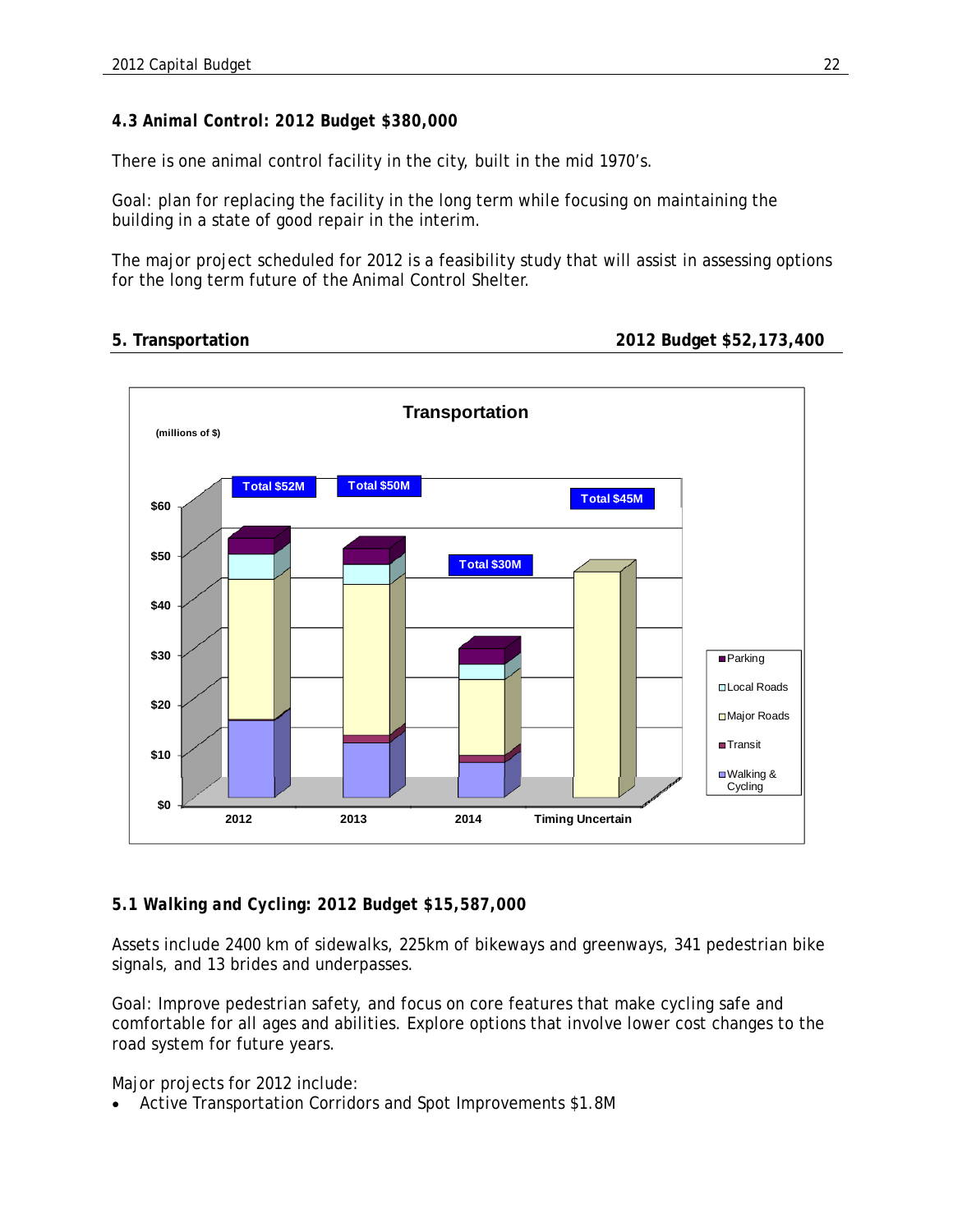- New Pedestrian/Bicycle Signal construction \$1.1M
- Pedestrian/Bicycle Signal Rehabilitation \$1.1M

#### *5.2 Transit: 2012 Budget \$250,000*

Assets include 18 km of bus lanes, 37 bus bulges and about 250 concrete slabs at bus stops, with most of these assets built over the last 20 years.

Goal: Make ongoing investments to facilitate the movement of buses along the arterial street system and provide passenger amenities at bus stops.

Major projects for 2012 include:

- Transit Improvements \$0.15M
- Bus Slabs \$0.1M

#### *5.3 Roads: 2012 Budget \$33,136,400*

Assets include 363 km of arterial roads, 1,050 km of local roads, 650 km of lanes, 24 bridges, 468 traffic signals and 55,000 street lights.

Goal: Maintain existing assets in reasonably good condition, and build new assets to facilitate goods movement or improve safety for motor vehicles.

Major projects for 2012 include:

- Granville Bridge Bearing Replacement (PCB) \$3.0M
- Repaving/rehabilitation of arterial streets (including Major Road Network) and local streets and lanes \$3.0M
- Planning & design of Powell Street Overpass \$2.5M
- Arterial Projects Program \$2.5M

#### *5.4 Parking: 2012 Budget \$3,200,000*

Assets include 21 parkades, 12 surface parking lots and 9,200 parking meters.

Goal: Maintain assets in good order and install pay parking in and near commercial districts as demand warrants, to provide parking turnover to support local business.

- Capital Maintenance \$1.1M
- Revenue Control Equipment \$0.9M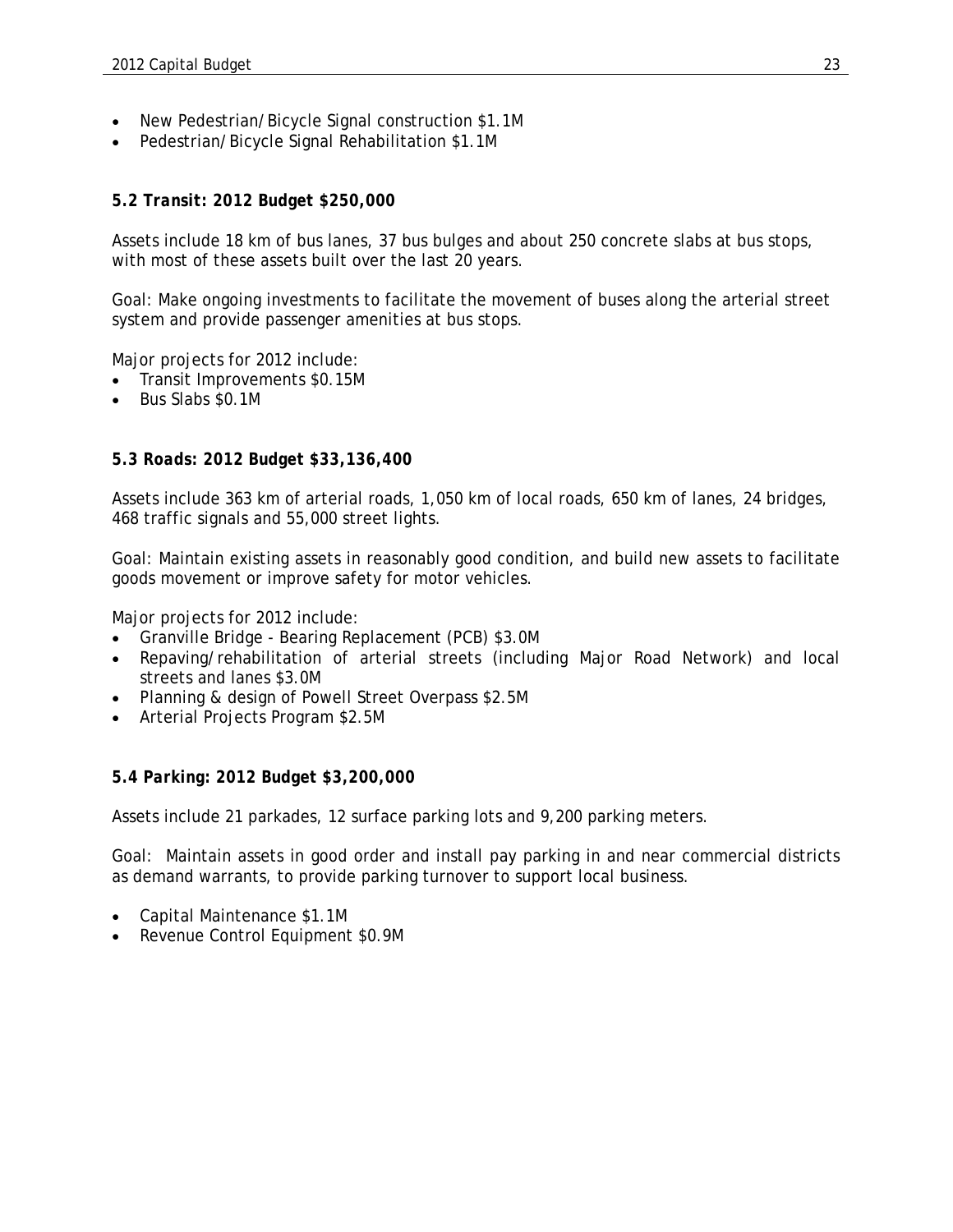## **6. Utilities and Public Works 2012 Budget \$81,848,900**



#### *6.1 Waterworks: 2012 Budget \$14,761,100*

Assets include 1,483 km of water mains, 1,120 km of service connections and 27 pressure reducing valve stations.

Goal: Maintain existing assets in good condition.

Major projects for 2012 include:

- Water Main Replacement Program \$9.0M
- New water connections \$2.0M

#### *6.2 Sewers: 2012 Budget \$42,257,800*

Assets include 2,082 km of sewer mains and 1,100 km of service connections and 24 pump stations.

Goal: Maintain existing assets in good condition, and separate combined sewers into one storm sewer and one sanitary sewer, to meet our regulatory commitment to eliminate combined sewer overflows (CSO's) by 2050.

Major projects for 2012 include:

- Replacement of existing sewer pipes (Main Sewer Separation Program) \$23.0M
- Replacement of sewer connections and manholes \$15.1M
- Upgrade of Sanitary Sewer Pipes \$1.8M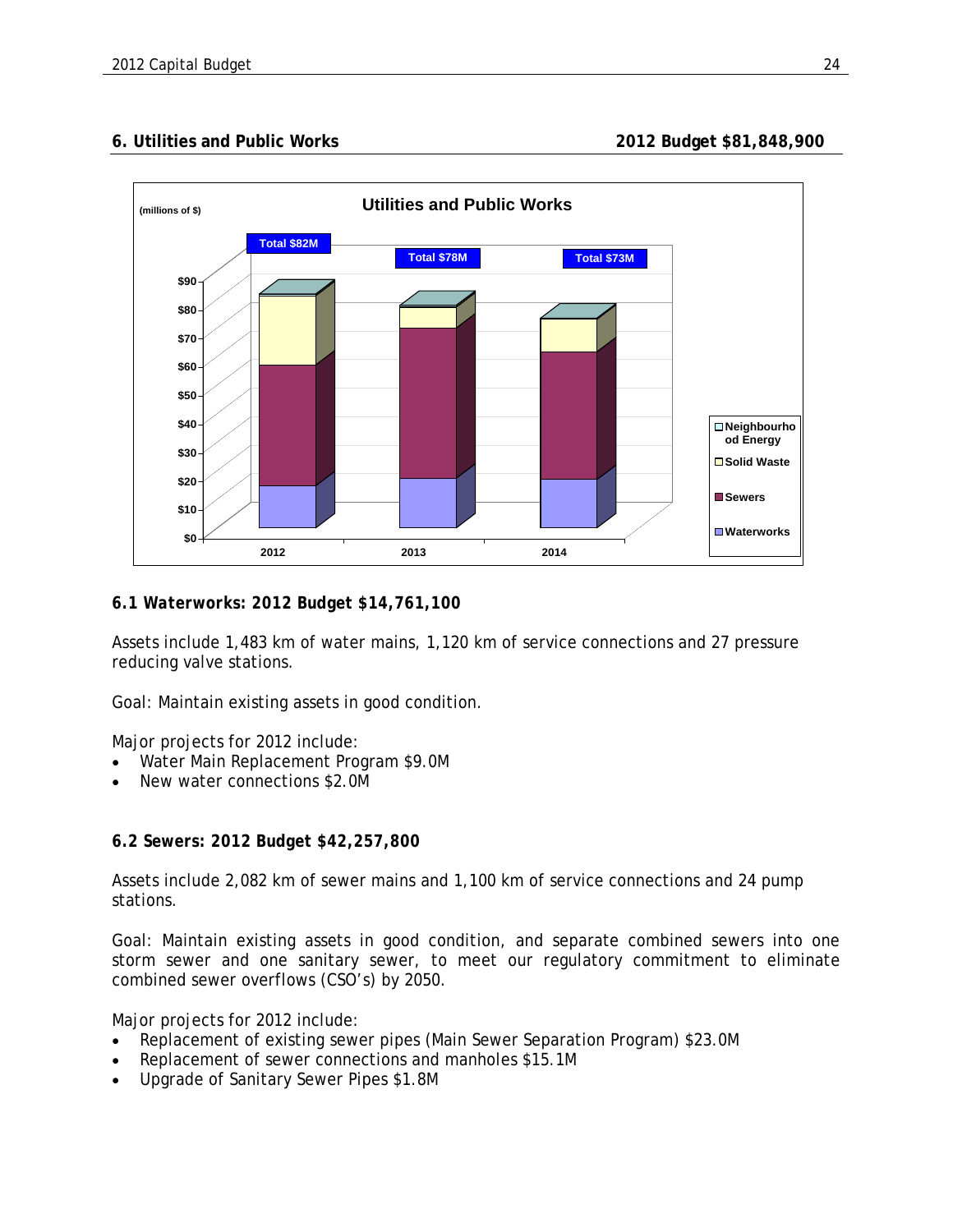## *6.3 Solid Waste: 2012 Budget \$24,230,000*

Assets include the transfer station on Kent Avenue and the landfill in Delta.

Goal: Close several sections of the landfill including the capping of closed sections and infrastructure to capture gas that emanates from the landfill.

Major projects for 2012 include:

- Landfill Closure Phase 2 and Gas Collection Program Phase 3 East/West (multi-year) \$20.9M
- Reconstruction and upgrading of Residential Drop Off \$1.2M

#### *6.4 Neighbourhood Energy Utility: 2012 Budget \$600,000*

Assets include one neighbourhood energy centre and 4 km of pipes in Southeast False Creek.

Goal: Connect all buildings in Southeast False Creek to the Neighbourhood Energy Utility.

Funding for 2012 will be used to continue extension work in Southeast False Creek.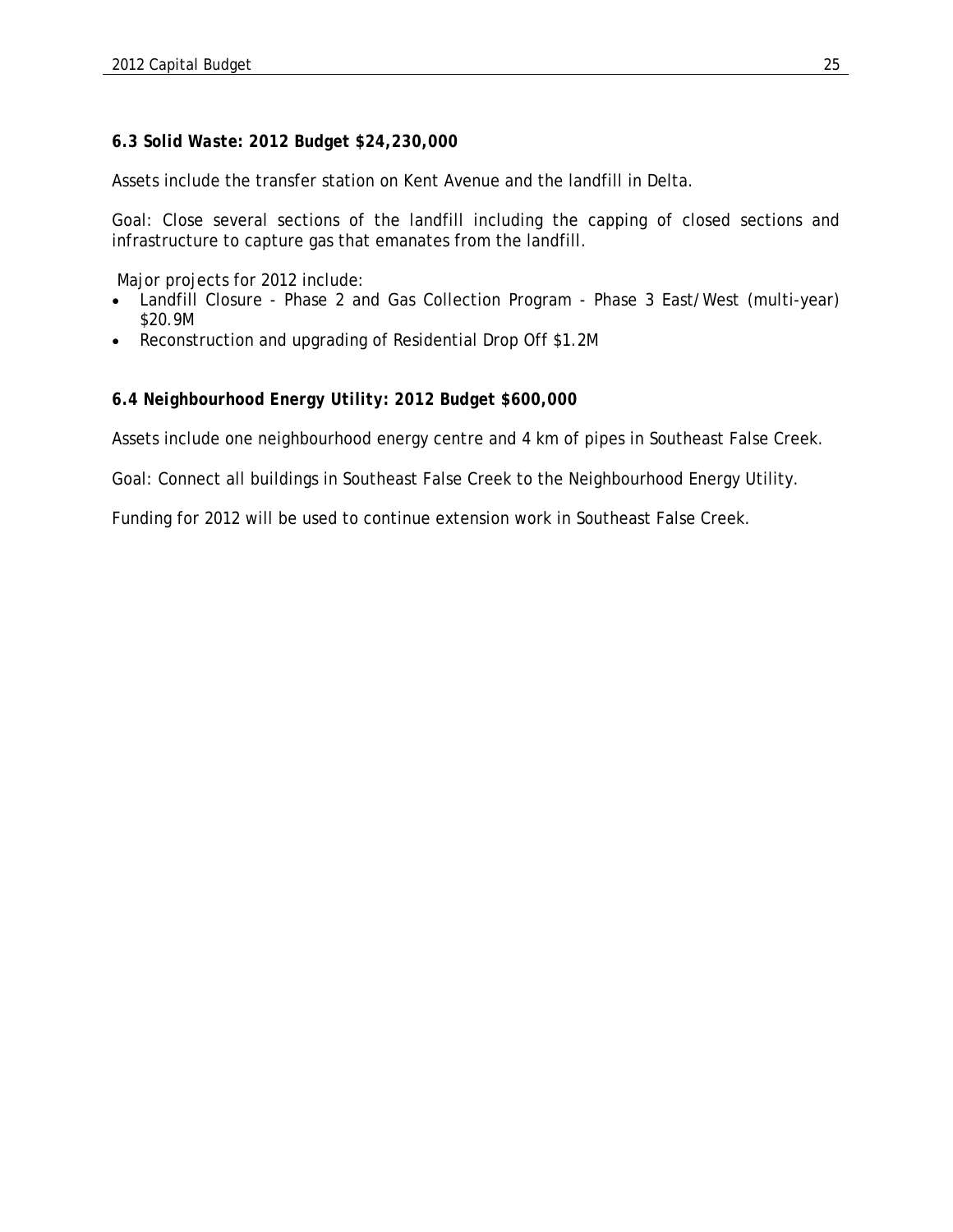**7. Civic Infrastructure 2012 Budget \$52,771,500** 



# *7.1 Administrative Facilities: 2012 Budget \$11,936,700*

The City has about 460,000 square feet of offices in 12 different buildings.

Goal: Invest in seismic upgrades to enhance safety at the City Hall precinct, maintain our older administrative buildings in good functional order.

Major projects for 2012 include:

- City Hall renovations (Office Accommodation Plan) \$2.5M
- City Hall re-piping \$2.1M
- Complete re-roofing of Archives building \$1.4M
- Hazardous materials abatement at civic facilities, including priority site assessments, remediation and abatement \$0.9M

#### *7.2 Service Yards: 2012 Budget \$135,000*

The City has 18 service yards covering 33 hectares of land.

Goal: Facility maintenance and identifying opportunities to co-locate and functionally integrate.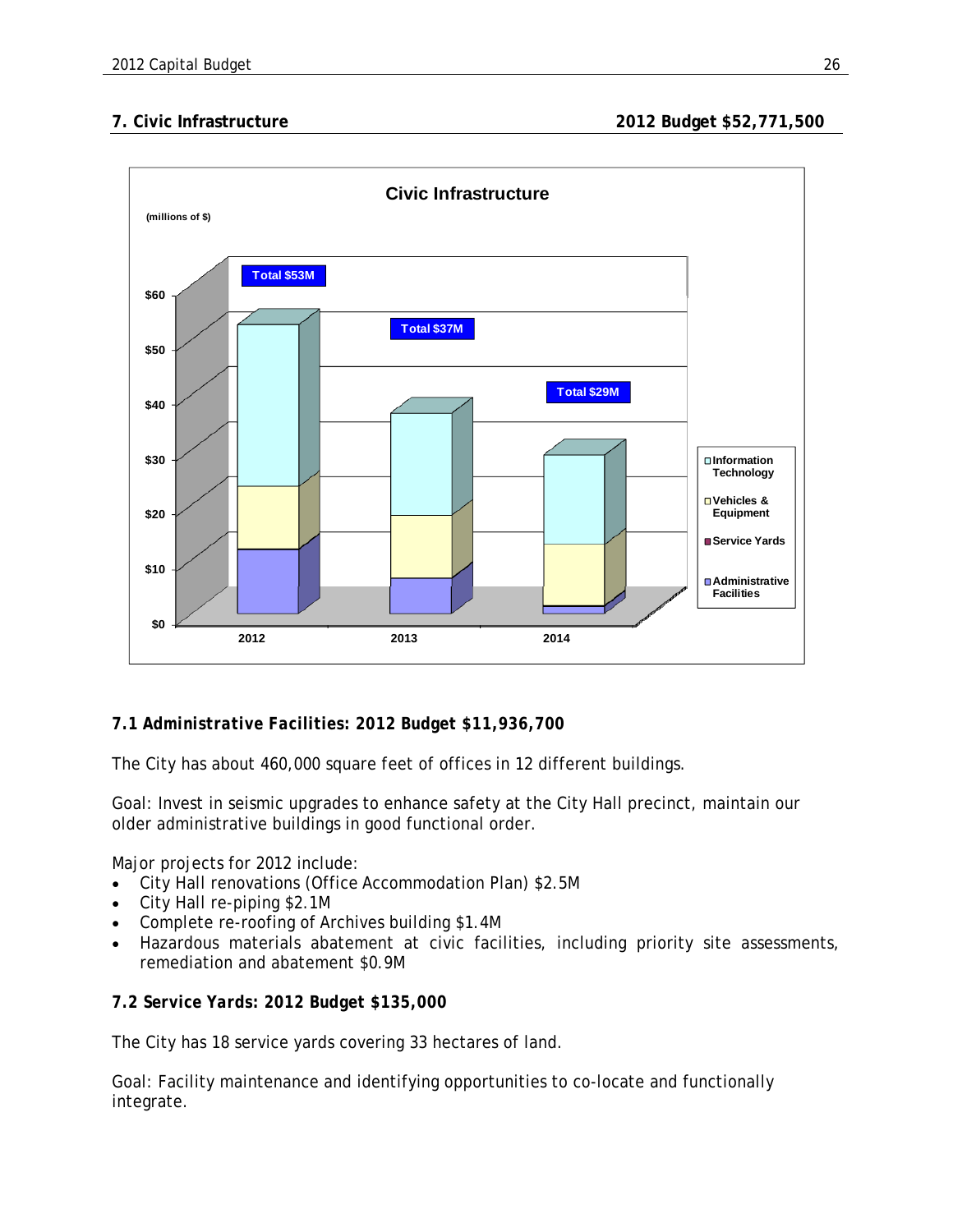Funding for 2012 is for continued capital maintenance of existing service yards facilities.

## *7.3 Vehicles and Equipment: 2012 Budget \$11,340,000*

Assets include 1,850 vehicles and 2,850 pieces of equipment.

Goal: Continue with the life-cycle replacement programs and to ensure our choices are aligned with our green goals in this area.

#### *7.4 Information Technology: 2012 Budget \$29,359,800*

Assets include 5,300 computers, 300 servers and 250 specialized software applications.

Goal: Replace hardware and software that have reached the end of life, replace and enhance technology to transform our operations and improve customer service, and to invest in new technology systems to support our ongoing business transformation.

Major projects for 2012 include:

- Permit and Project Tracking System \$6.5M
- Client Hardware Refresh Program (hardware replacement/software upgrades) \$2.3M
- Data Centre expansion \$1.9M
- Content Management System (Web Renewal) \$1.5M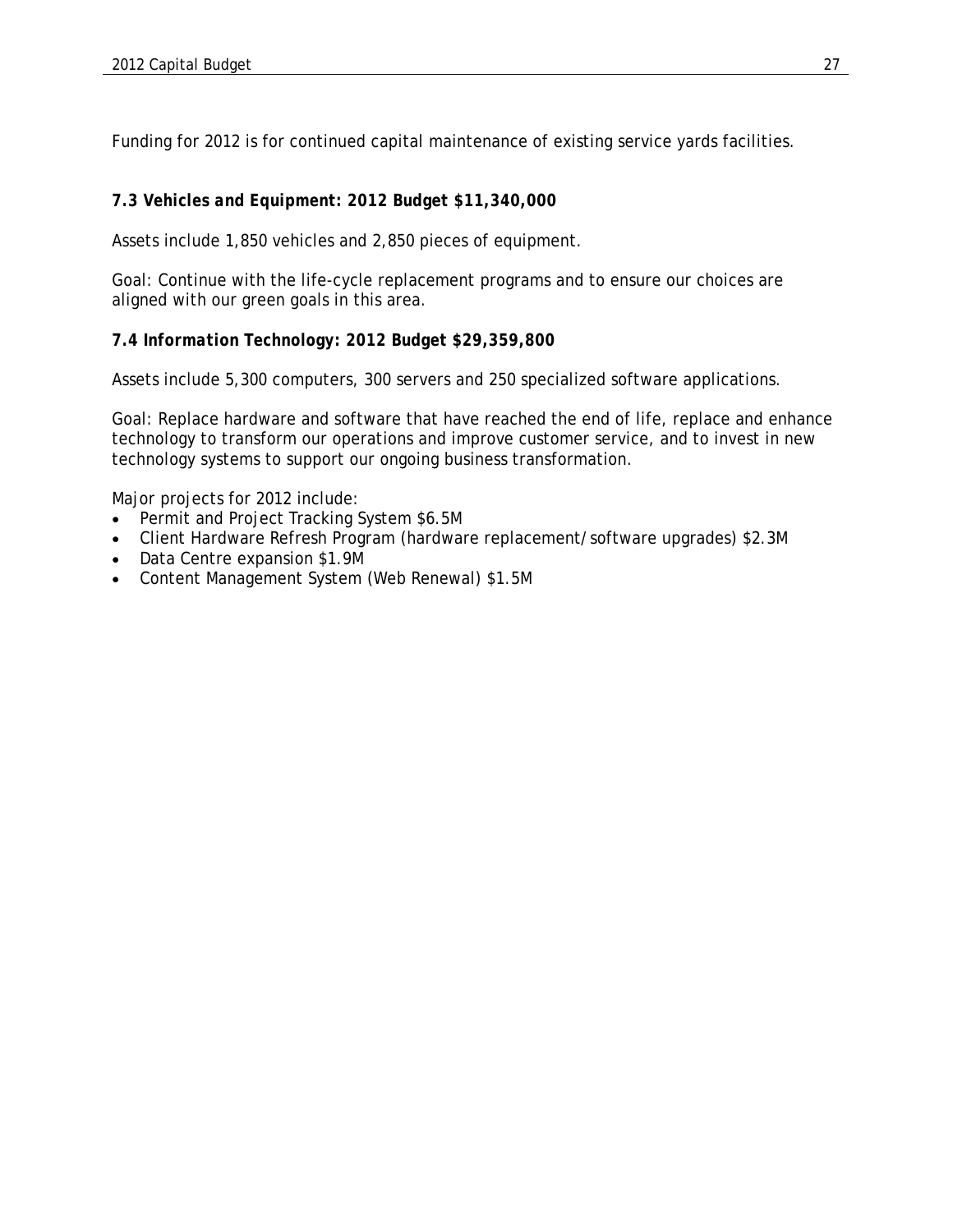# **8. Emerging Priorities, Inflation Contingency, Overhead 2012 Budget \$3,000,000**



# *8.1 Emerging Priorities: 2012 Budget \$0*

During the course of a three-year capital plan, there will be a number of emerging priorities that need to be addressed. Examples include fulfilling strategic priorities identified by Council and/or Boards, or advancing projects if funding from partners materializes. A total of \$15 million has been reserved for this purpose, which represents 2.3% of program spending.

There are no 2012 Capital Budget requests at this time.

# *8.2 Inflation Contingency: 2012 Budget \$0*

The program spending identified in the Capital Plan is calculated in current dollars. It is prudent to reserve an amount to cover potential cost increases due to inflation for projects that will be started in 2013 and 2014. A total of \$10 million has been earmarked as a contingency, which represents 1.5% of program spending.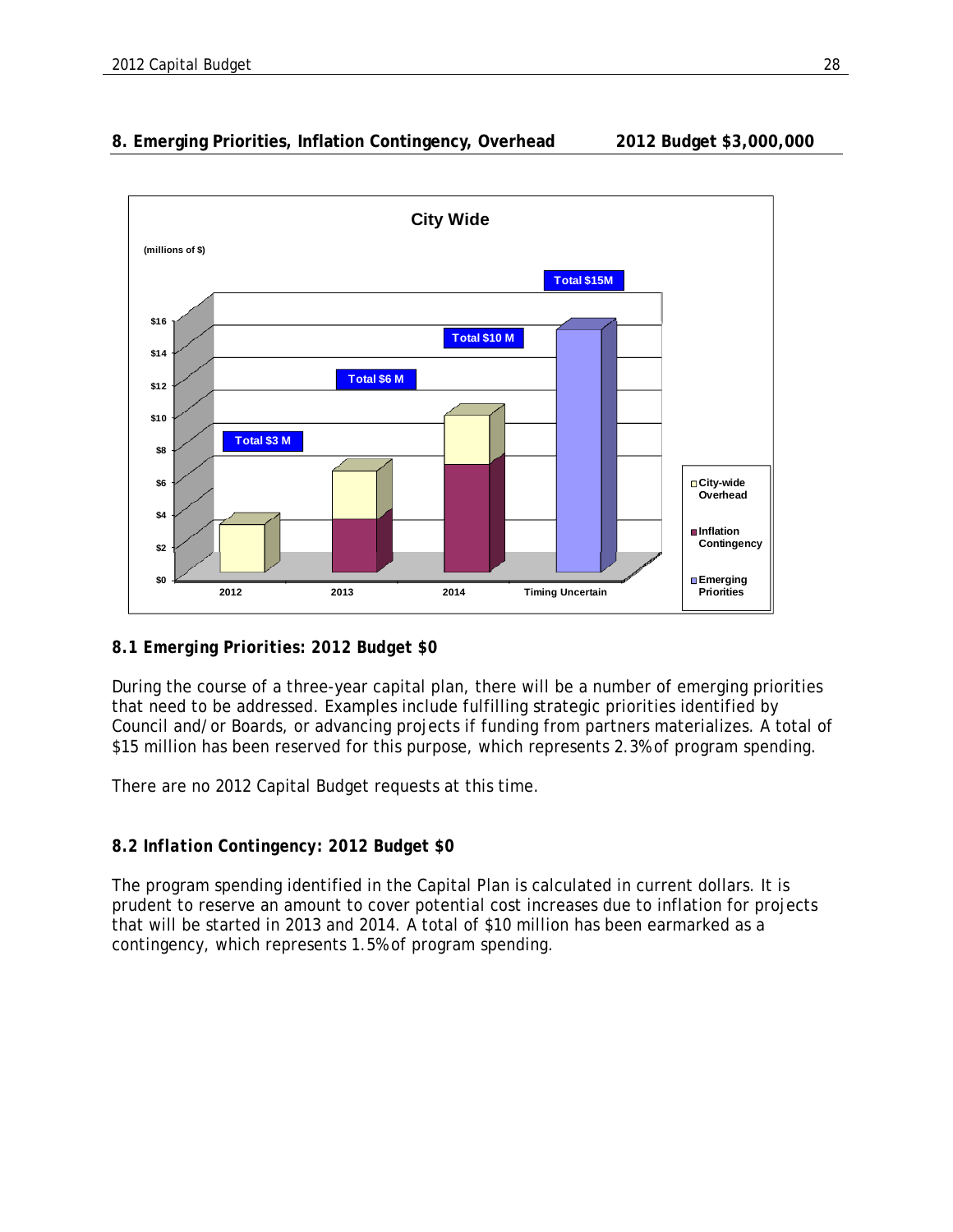## *8.3 City Wide Overhead: 2012 Budget \$3,000,000*

Two costs are built into this category:

• Financing fees that the City incurs as part of the debenture program (not the interest associated with debenture borrowing);

 The City's legal and finance costs that are needed to support the capital program. A total of \$9 million is identified for overhead for 2012-2014, which represents 1.3% of program spending.

#### **C. Revised 2012 – 2014 Capital Plan:**

Based on the information provided in this report, the table below provides a summary of the revised Capital Plan which includes \$0.3 million of external funding.

|                             |              |                  |                         | Revised Capital Plan (Feb. 2012) - Millions |                 |                          |                         |                                    |            |                     |          |
|-----------------------------|--------------|------------------|-------------------------|---------------------------------------------|-----------------|--------------------------|-------------------------|------------------------------------|------------|---------------------|----------|
| Description                 | <b>TOTAL</b> | <b>Debenture</b> | Capital from<br>Revenue | Operating<br><b>Budget</b>                  | <b>Reserves</b> | Internal<br>Loan         | <b>DCL City</b><br>Wide | <b>DCL Area</b><br><b>Specific</b> | <b>CAC</b> | <b>User</b><br>Fees | External |
| <b>Community Facilities</b> | 78.7         | 49.6             | 8.3                     | ٠                                           | 4.0             |                          | 2.9                     | 2.1                                | 11.8       |                     |          |
| Housing                     | 60.1         | 8.5              | 8.6                     | ٠                                           | 0.7             | ٠                        | 17.9                    | 15.6                               |            |                     | 8.9      |
| Parks and Open Spaces       | 39.4         | 7.2              | 4.6                     | 1.8                                         | 0.6             | 2.5                      | 22.9                    |                                    |            |                     |          |
| <b>Public Safety</b>        | 13.1         | 13.1             | ۰                       |                                             |                 |                          |                         |                                    |            |                     |          |
| Transportation              | 154.2        | 65.7             | 3.5                     | ٠                                           | 9.3             | ٠                        | 13.3                    | 0.6                                | ٠          |                     | 61.8     |
| Utilities & Public Works    | 228.0        | 141.6            | ÷,                      | ٠                                           | 32.0            | $\overline{\phantom{a}}$ |                         |                                    | ٠          | 46.3                | 8.1      |
| Civic Infrastructure        | 95.0         | 34.2             | 12.0                    | 12.8                                        | 35.5            | ٠                        | ٠                       | ٠                                  | ٠          | ٠                   | 0.5      |
| <b>PROGRAM TOTAL</b>        | 668.4        | 319.8            | 37.0                    | 14.5                                        | 82.1            | 2.5                      | 57.0                    | 18.3                               | 11.8       | 46.3                | 79.3     |
| a. Emerging Priorities      | 15.0         |                  | 15.0                    | ٠                                           |                 |                          |                         |                                    |            |                     |          |
| b. Inflation Contingency    | 10.0         | и.               | 10.0                    | ٠                                           |                 |                          |                         |                                    |            |                     |          |
| c. City-wide Overhead       | 9.0          | 3.0              | 6.0                     | ٠                                           |                 | $\overline{\phantom{a}}$ |                         |                                    | ۰          |                     |          |
| <b>GRAND TOTAL</b>          | 702.4        | 322.8            | 68.0                    | 14.5                                        | 82.1            | 2.5                      | 57.0                    | 18.3                               | 11.8       | 46.3                | 79.3     |

#### *CONCLUSION*

This report has provided an overview of funding requested for new Capital Projects to begin in 2012 including specific funding sources, the detailed 2012 Capital Budget (expenditure), the 2013 and 2014 Capital forecast, and information on timing uncertain projects. It also provides a summary of projects not included in the Capital Plan and a summary of donations received by Parks from external agencies.

The report also describes the flexible budgeting process that allows the 2012 Capital Budget to be updated based on year end results for carryforward projects, to be adjusted once timing uncertain projects are certain, and to be reallocated based on priority. The process has also allowed for upfront funding approval of multi year projects and projects that will be initiated in 2012 but are uncertain with regards to timing of the expenditure budget.

\* \* \* \* \*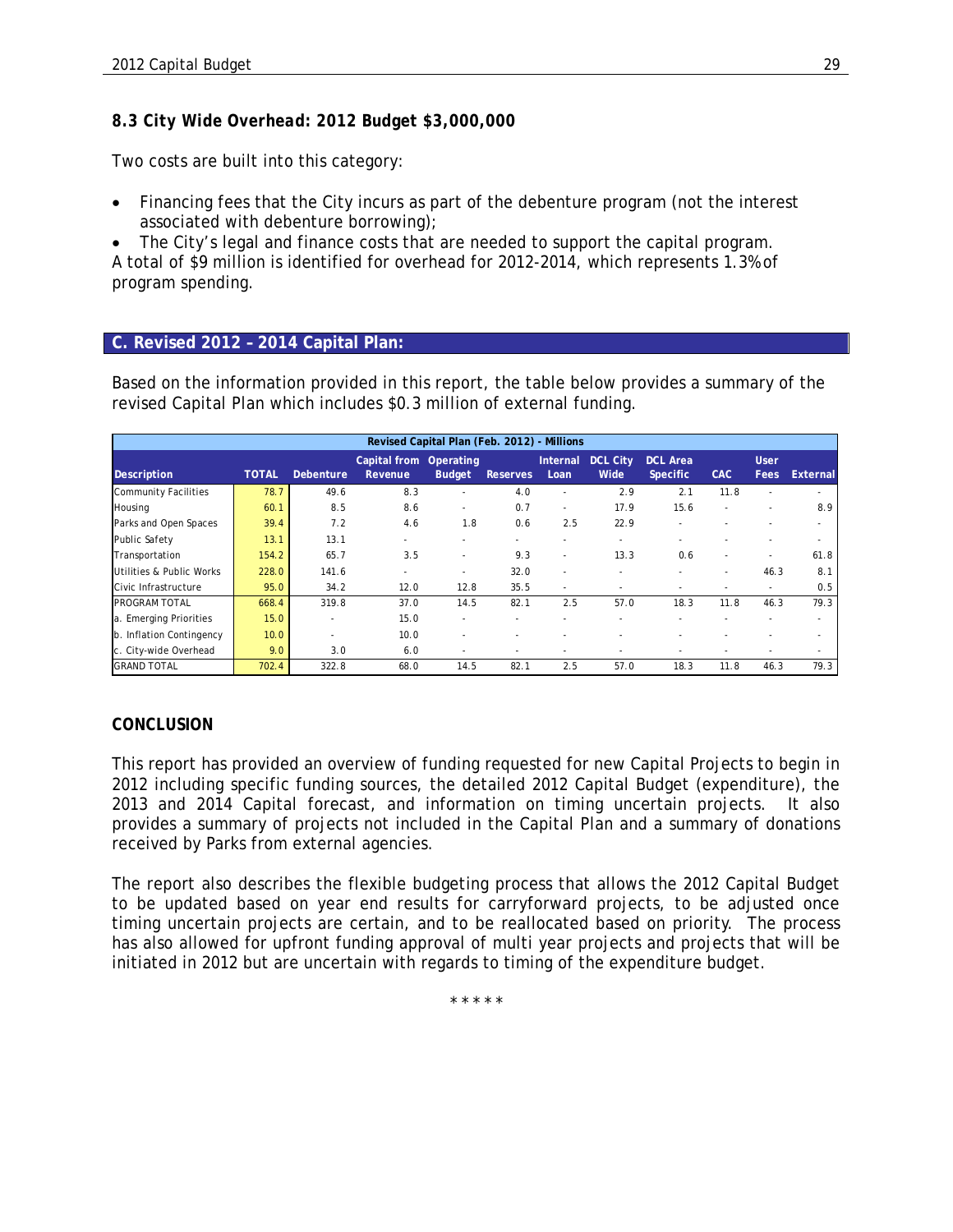|                                                                            |                      | <b>Capital from</b>                | Debenture                           | Debenture                                |                                          | <b>DCL</b>               | <b>User Fees/</b><br>Property | Reallocation<br>of existing | Federal                            |                          |                                    |
|----------------------------------------------------------------------------|----------------------|------------------------------------|-------------------------------------|------------------------------------------|------------------------------------------|--------------------------|-------------------------------|-----------------------------|------------------------------------|--------------------------|------------------------------------|
| Service Category / Program/Project                                         | <b>Total Funding</b> | Revenue                            | Plebiscite                          | Utility                                  | <b>Reserves</b>                          | City-Wide                | Owners                        | funding                     | Government                         | Translink                | Other                              |
| <b>Community Facilities</b>                                                |                      |                                    |                                     |                                          |                                          |                          |                               |                             |                                    |                          |                                    |
| Strathcona DTES Branch Library                                             | 15,300,000           | $\sim$                             | 15,300,000                          | $\omega$                                 | $\overline{\phantom{a}}$                 | $\sim$                   | $\sim$                        | $\blacksquare$              | $\sim$                             | $\sim$                   |                                    |
| Marpole CC Child Care Facilities                                           | 3,500,000            | $\sim$                             | 3,500,000                           | $\sim$                                   | $\overline{\phantom{a}}$                 | $\bar{z}$                | $\sim$                        | $\sim$                      | $\sim$                             | $\sim$                   | $\sim$                             |
| Livestock Building Renewal Phase 1                                         | 3,000,000            | $\sim$                             | $\sim$                              | $\sim$                                   | 3,000,000                                | $\mathbf{r}$             | $\sim$                        | $\sim$                      | $\sim$                             | $\sim$                   | $\sim$                             |
| Marpole Civic facility                                                     | 2,700,000            | $\overline{\phantom{a}}$           | 2,700,000                           | $\blacksquare$                           | $\overline{\phantom{a}}$                 | ÷,                       | $\sim$                        | $\blacksquare$              |                                    |                          | $\omega$                           |
| Capital Maintenance of existing Archives                                   | 1,150,000            | $\sim$                             | 1,150,000                           | $\omega$                                 | ÷                                        | $\sim$                   | $\sim$                        | $\sim$                      | $\sim$                             | $\sim$                   | $\sim$                             |
| Capital Maintence of existing recreation facilities (Park Board)           | 900,000              | $\sim$                             | 900,000                             | $\omega$                                 | $\overline{\phantom{a}}$                 | $\overline{\phantom{a}}$ | $\sim$                        | $\mathcal{L}_{\mathcal{A}}$ | $\overline{\phantom{a}}$           | $\overline{\phantom{a}}$ | $\sim$                             |
| 2012 Cultural Infrastructure Grant Program                                 | 800,000              | 800,000                            | $\sim$                              | $\mathbf{r}$                             | $\sim$                                   | $\mathbf{r}$             | $\sim$                        | $\omega$                    | $\sim$                             | $\sim$                   | $\sim$                             |
| Capital Maintenance of existing entertainment and exhibition               | 800,000              |                                    | 800,000                             | ×,                                       | $\sim$                                   |                          | $\sim$                        |                             | $\sim$                             |                          |                                    |
| facillites                                                                 |                      |                                    |                                     |                                          |                                          |                          |                               |                             |                                    |                          |                                    |
| Art Gallery Plaza: Envelope Repair and Restoration                         | 750,000              | ÷.                                 | 750,000                             | $\sim$                                   | $\sim$                                   | $\sim$                   | $\sim$                        | $\sim$                      | $\sim$                             | $\sim$                   | $\sim$                             |
| PB project management and overhead - Recreation Facilities                 | 466,666              | 466,666                            | $\sim$                              | $\omega$                                 | $\overline{\phantom{a}}$                 | $\sim$                   | $\sim$                        | $\sim$                      | $\sim$                             | $\sim$                   | $\sim$                             |
| Capital Maintenance of existing cultural facilities                        | 465,000              | ä,                                 | 465,000                             | $\omega$                                 | $\sim$                                   | $\overline{\phantom{a}}$ | $\sim$                        | $\omega$                    | $\overline{\phantom{a}}$           | $\overline{\phantom{a}}$ | $\sim$                             |
| Expansion to Levels 8 and 9 at Central Library                             | 450.000              | 450.000                            | $\sim$                              | $\sim$                                   | $\sim$                                   | $\blacksquare$           | $\sim$                        | $\sim$                      | $\sim$                             | $\sim$                   | $\sim$                             |
| Hastings Park Infrastructure Renewal                                       | 300,000              | 300,000                            | $\omega$                            | ä,                                       | $\blacksquare$                           | $\blacksquare$           | $\sim$                        | $\sim$                      | $\sim$                             |                          | $\mathcal{L}_{\mathcal{A}}$        |
| Replacement and/or upgrade of existing childcare facilities                | 250,000              | $\sim$                             | 250,000                             | $\omega$                                 | $\sim$                                   | $\sim$                   | $\mathcal{L}_{\mathcal{A}}$   | $\omega$                    | $\sim$                             | $\sim$                   | $\sim$                             |
| Replacement of Community Hall building at Kensington                       | 250,000              | $\overline{\phantom{a}}$           | 250,000                             | $\overline{\phantom{a}}$                 | ÷,                                       | ÷,                       | $\blacksquare$                |                             |                                    |                          |                                    |
| <b>Community Centre</b>                                                    |                      |                                    |                                     |                                          |                                          |                          |                               |                             |                                    |                          |                                    |
| 2012 Cultural Spaces planning and research                                 | 200,000              | 200,000                            | $\sim$                              | $\sim$                                   | $\sim$                                   | $\mathbf{r}$             | $\sim$                        | $\sim$                      | $\overline{\phantom{a}}$           | $\overline{\phantom{a}}$ | $\sim$                             |
| Capital Maintenance of existing childcare facilities                       | 200,000              |                                    | 200,000                             | ä,                                       | $\bar{a}$                                | ÷,                       | $\omega$                      | $\sim$                      |                                    |                          | $\omega$                           |
| Capital Maintenance of existing Library                                    | 200,000              | $\mathcal{L}_{\mathcal{A}}$        | 200,000                             | $\omega$                                 | $\sim$                                   | $\sim$                   | $\mathcal{L}_{\mathcal{A}}$   | $\omega$                    | $\overline{a}$                     | $\overline{a}$           | $\sim$                             |
| Gathering Place New Entry                                                  | 200,000              | $\omega$                           | 200,000                             | $\omega$                                 | $\overline{\phantom{a}}$                 | $\overline{\phantom{a}}$ | $\blacksquare$                | $\blacksquare$              | $\overline{\phantom{a}}$           | $\overline{\phantom{a}}$ | $\sim$                             |
| Planning and Research - Recreation Facilities                              | 165,000              | 165,000                            | $\sim$                              | $\sim$                                   | $\sim$                                   | $\sim$                   | $\sim$                        | $\sim$                      | $\sim$                             | $\overline{\phantom{a}}$ | $\sim$                             |
| Downtown Eastside Capital Program                                          | 160,000              | 160,000                            | $\sim$                              | $\overline{\phantom{a}}$                 | $\sim$                                   | $\sim$                   | $\sim$                        | $\sim$                      | $\overline{\phantom{a}}$           |                          | $\sim$                             |
| <b>Facade Rehabilitation Grants</b>                                        | 150,000              | 150,000                            | $\omega$                            | $\sim$                                   | $\mathbf{r}$                             | $\mathbf{r}$             | $\sim$                        | $\sim$                      | $\sim$                             |                          | $\sim$                             |
| Minor renovations and upgrades to exisiting recreation facilities          | 125,000              |                                    | 125,000                             | $\overline{\phantom{a}}$                 | ÷,                                       |                          | $\sim$                        |                             |                                    |                          |                                    |
|                                                                            |                      |                                    |                                     |                                          |                                          |                          |                               |                             |                                    |                          |                                    |
| Project Management and related consultancies                               | 119,000              | 119,000                            | $\sim$                              | $\sim$                                   | $\sim$                                   | $\sim$                   | $\sim$                        | $\sim$                      | $\sim$                             | $\sim$                   | $\sim$                             |
| Capital Maintence of existing recreation facilities (Britannia)            | 100,000              |                                    | 100,000                             | $\blacksquare$                           | $\sim$                                   | $\blacksquare$           | $\overline{\phantom{a}}$      | $\overline{\phantom{a}}$    | $\overline{\phantom{a}}$           |                          | $\omega$                           |
| VSB Community Partnership Program 2012-14                                  | 100.000              | 100,000                            |                                     | $\mathbf{r}$                             | ÷                                        | ÷                        | $\sim$                        | $\sim$                      | $\sim$                             |                          | $\sim$                             |
| Social Infrastructure Grants                                               | 85,000               | 85,000                             | $\sim$                              | $\sim$                                   | $\sim$                                   | $\sim$                   | $\sim$                        | $\sim$                      | $\sim$                             | $\sim$                   | $\sim$                             |
| Bloedel Conservatory roof replacement (phase 1)                            | 50,000               | $\sim$                             | 50,000                              | $\sim$                                   | $\sim$                                   | $\sim$                   | $\sim$                        | $\sim$                      | $\sim$                             | $\sim$                   | $\sim$                             |
| Capital Maintenance of existing Social facilities                          | 50,000               | $\omega$                           | 50,000                              | $\omega$                                 | $\sim$                                   | $\mathbf{r}$             | $\sim$                        | $\sim$                      | $\sim$                             | $\sim$                   | $\sim$                             |
| Child Care Project Management                                              | 50,000               | 50,000                             |                                     |                                          |                                          |                          |                               |                             |                                    |                          | $\omega$                           |
|                                                                            | 33,035,666           | 3,045,666                          | 26,990,000                          | $\sim$                                   | 3,000,000                                | $\blacksquare$           | $\mathbf{r}$                  | $\blacksquare$              | ÷.                                 | $\sim$                   | $\sim$                             |
| <b>Total Community Facilities</b>                                          |                      |                                    |                                     |                                          |                                          |                          |                               |                             |                                    |                          |                                    |
| arks and Open Spaces<br>Park Board Project management and overhead - parks | 1,087,332            | 815,499                            | $\sim$                              | $\blacksquare$                           |                                          | 271,833                  |                               | $\blacksquare$              | $\overline{\phantom{a}}$           | $\overline{\phantom{a}}$ | $\sim$                             |
|                                                                            | 675,000              | ÷,                                 |                                     | $\mathbf{r}$                             | $\overline{\phantom{a}}$<br>$\mathbf{r}$ |                          | $\sim$<br>$\sim$              | $\sim$                      | $\sim$                             |                          | $\sim$                             |
| Capital Maintainence and or replacement of existing park<br>buildings      |                      |                                    | 675,000                             |                                          |                                          |                          |                               |                             |                                    |                          |                                    |
| Conversion of Streets into mini-parks                                      | 600,000              | $\overline{a}$                     | $\sim$                              | $\sim$                                   | ÷                                        | 600,000                  | ÷.                            | $\sim$                      | $\sim$                             |                          | $\overline{a}$                     |
| Replacement of Existing Street Trees                                       | 583.333              | 583,333                            | $\overline{\phantom{a}}$            | $\sim$                                   | $\overline{\phantom{a}}$                 |                          | $\sim$                        | $\omega$                    | $\sim$                             | $\sim$                   | $\sim$                             |
| New or enhancement to natural features in parks                            | 550,000              |                                    |                                     |                                          |                                          | 550,000                  |                               |                             |                                    |                          |                                    |
| Capital maintenace and or replacement of existing activity                 | 446,668              | $\overline{\phantom{a}}$<br>$\sim$ | $\overline{\phantom{a}}$<br>446,668 | $\overline{\phantom{a}}$<br>$\mathbf{r}$ | $\sim$<br>$\mathbf{r}$                   | ÷,                       | $\sim$<br>$\sim$              | $\sim$<br>$\sim$            | $\overline{\phantom{a}}$<br>$\sim$ | $\overline{\phantom{a}}$ | $\overline{\phantom{a}}$<br>$\sim$ |
| features                                                                   |                      |                                    |                                     |                                          |                                          |                          |                               |                             |                                    |                          |                                    |
| New street trees                                                           | 366,667              | 366,667                            | $\mathcal{L}$                       | ä,                                       | $\sim$                                   | ÷,                       | $\mathcal{L}$                 | $\sim$                      | $\sim$                             |                          |                                    |
| Park Renewals - Major                                                      | 300,000              | $\sim$                             | 129.000                             | $\sim$                                   | $\sim$                                   | 171.000                  | $\mathcal{L}_{\mathcal{A}}$   | $\sim$                      | $\sim$                             | $\sim$                   | $\sim$                             |
| Hastings Park Greening                                                     | 250,000              | $\overline{\phantom{a}}$           | $\overline{\phantom{a}}$            | $\overline{\phantom{a}}$                 | $\overline{\phantom{a}}$                 | 250,000                  | $\overline{\phantom{a}}$      | $\overline{\phantom{a}}$    | $\sim$                             | $\overline{\phantom{a}}$ | $\sim$                             |
| Access to nature; tree planting and new community gardens farms            | 240,000              | $\omega$                           | 90,000                              | $\omega$                                 | $\overline{\phantom{a}}$                 | 150,000                  | $\sim$                        |                             | $\overline{\phantom{a}}$           |                          |                                    |
| in parks                                                                   |                      |                                    |                                     |                                          |                                          |                          |                               |                             |                                    |                          |                                    |
| New or enhancement to activity features in parks                           | 230,000              |                                    |                                     |                                          |                                          | 230,000                  |                               |                             |                                    |                          |                                    |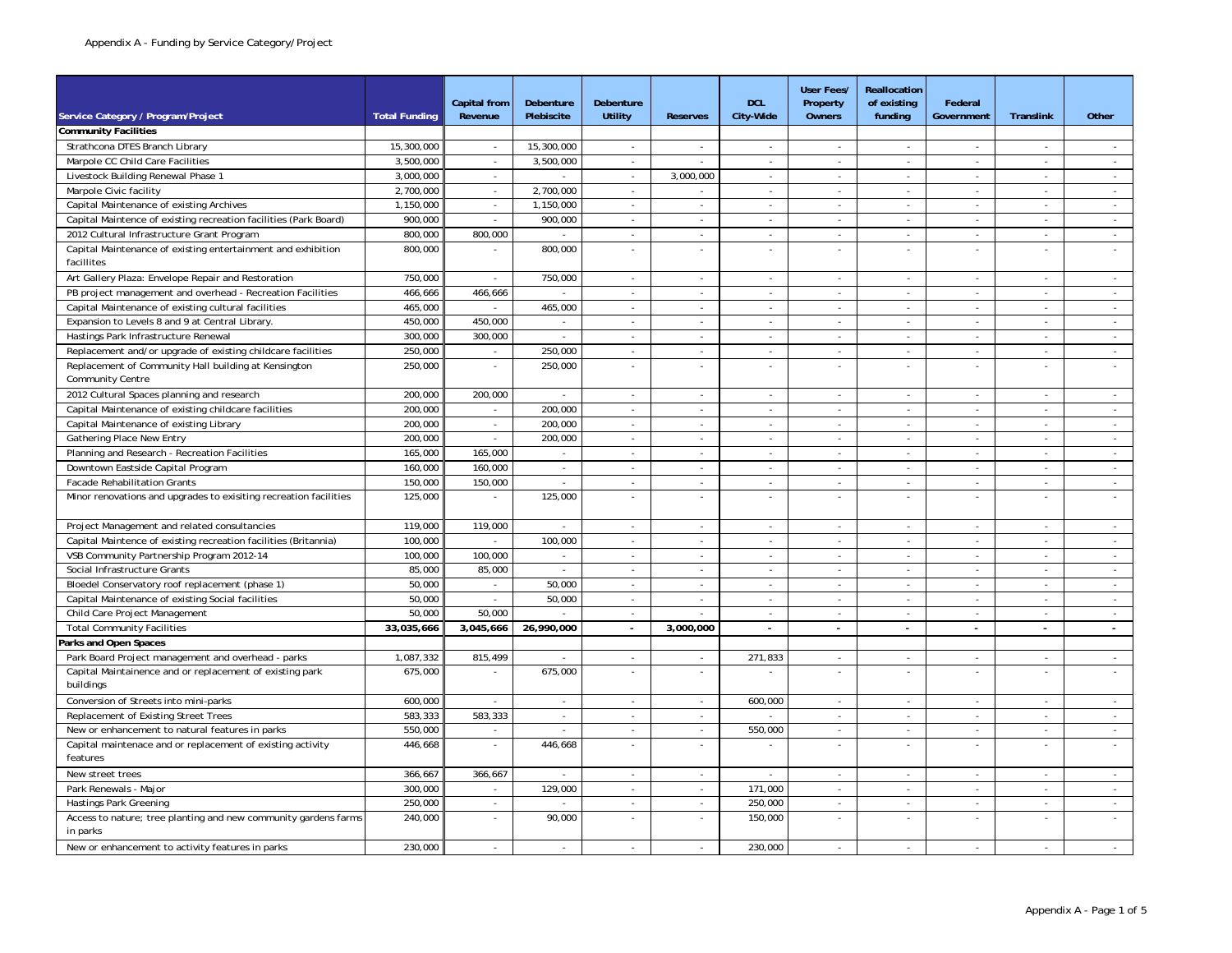|                                                                                                      |                      | <b>Capital from</b>      | Debenture                | Debenture                   |                          | <b>DCL</b>                  | <b>User Fees/</b><br>Property | Reallocation<br>of existing | Federal                     |                             |                |
|------------------------------------------------------------------------------------------------------|----------------------|--------------------------|--------------------------|-----------------------------|--------------------------|-----------------------------|-------------------------------|-----------------------------|-----------------------------|-----------------------------|----------------|
| Service Category / Program/Project                                                                   | <b>Total Funding</b> | Revenue                  | Plebiscite               | <b>Utility</b>              | <b>Reserves</b>          | City-Wide                   | <b>Owners</b>                 | funding                     | Government                  | Translink                   | Other          |
| Capital Maintenace and/or replacement of existing park<br>infrastructures                            | 225,000              |                          | 225,000                  |                             |                          |                             | $\omega$                      |                             |                             |                             |                |
| Planning and Research - Parks                                                                        | 180,000              | ä,                       |                          | ÷,                          | $\sim$                   | 180,000                     | $\overline{\phantom{a}}$      |                             | $\sim$                      |                             |                |
| Replacement of Existing Natural Features                                                             | 100,000              | ÷.                       | $\sim$                   | $\mathcal{L}_{\mathcal{A}}$ | $\sim$                   | 100,000                     | $\omega$                      | $\mathcal{L}_{\mathcal{A}}$ | $\mathcal{L}_{\mathcal{A}}$ | $\omega$                    | $\sim$         |
| Access to nature                                                                                     | 60,000               | 60,000                   | $\overline{\phantom{a}}$ | $\omega$                    | $\overline{\phantom{a}}$ | $\overline{\phantom{a}}$    | $\overline{\phantom{a}}$      | $\sim$                      | $\overline{\phantom{a}}$    | $\overline{\phantom{a}}$    | $\omega$       |
| Capital Maintainence and or replacement of existing natural<br>features                              | 60,000               | $\bar{\mathbf{z}}$       | 60,000                   | $\mathcal{L}$               | $\mathcal{L}$            | ÷,                          | $\mathcal{L}_{\mathcal{A}}$   | $\mathcal{L}$               | $\mathcal{L}$               | $\sim$                      | $\sim$         |
| Park Renewals - Minor                                                                                | 60.000               | $\sim$                   | $\sim$                   | $\sim$                      | 60.000                   | $\sim$                      | $\overline{\phantom{a}}$      | $\sim$                      | $\sim$                      | $\sim$                      | $\sim$         |
| Civic Public Art Maintenance                                                                         | 50,000               | ×.                       | $\sim$                   | $\sim$                      | 50,000                   | $\sim$                      | $\sim$                        | $\blacksquare$              | $\overline{\phantom{a}}$    | $\overline{\phantom{a}}$    | $\sim$         |
| East False Creek Seawall - Assessment                                                                | 45,000               | 45,000                   |                          | $\bar{a}$                   | $\sim$                   | $\overline{\phantom{a}}$    | $\mathbf{r}$                  | $\sim$                      | $\sim$                      | $\sim$                      | $\omega$       |
| New community projects in parks                                                                      | 45,000               | ÷.                       | 45,000                   | ÷.                          | ÷.                       | $\overline{a}$              | ÷                             | $\sim$                      | ÷.                          | ÷.                          | $\sim$         |
| New or enhancements to infrastructure in parks                                                       | 45,000               | $\sim$                   | 45,000                   | $\sim$                      | $\sim$                   | $\mathcal{L}_{\mathcal{A}}$ | $\sim$                        | $\mathcal{L}_{\mathcal{A}}$ | $\mathcal{L}_{\mathcal{A}}$ | $\mathcal{L}_{\mathcal{A}}$ | $\sim$         |
| Capital Maintenance of existing public art                                                           | 40,000               |                          | 40,000                   | $\sim$                      | $\sim$                   | $\sim$                      | $\sim$                        | $\sim$                      | $\sim$                      | $\overline{\phantom{a}}$    | $\sim$         |
| Access to nature; program supporting tree planting on private                                        | 30,000               | 30,000                   | ÷,                       | $\omega$                    | $\overline{\phantom{a}}$ | $\overline{\phantom{a}}$    | ä,                            | $\omega$                    | $\omega$                    | $\sim$                      | $\mathbb{Z}^2$ |
| property                                                                                             |                      |                          |                          |                             |                          |                             |                               |                             |                             |                             |                |
| <b>Total Parks and Open Spaces</b>                                                                   | 6,269,000            | 1,900,499                | 1,755,668                | $\sim$                      | 110,000                  | 2,502,833                   | $\blacksquare$                | $\sim$                      | ä,                          | $\sim$                      | $\sim$         |
| lousing                                                                                              |                      |                          |                          |                             |                          |                             |                               |                             |                             |                             |                |
| <b>Taylor Manor</b>                                                                                  | 1,750,000            | 1,750,000                |                          | ä,                          | $\omega$                 | $\bar{z}$                   | $\omega$                      | $\omega$                    | $\omega$                    | $\overline{\phantom{a}}$    | $\sim$         |
| Capital maintenance of existing non-market rental housing                                            | 420,000              |                          | 420,000                  | ÷.                          | $\mathcal{L}$            | $\sim$                      | ÷.                            | $\mathcal{L}$               | $\mathcal{L}$               | $\mathcal{L}$               | $\sim$         |
| Building Specific Capital Maintenance of existing Stanley-New<br>Fountain, non market rental housing | 250,000              | ÷,                       | 250,000                  | $\omega$                    | $\blacksquare$           | $\sim$                      | $\mathcal{L}_{\mathcal{A}}$   | $\mathcal{L}$               | $\omega$                    | $\overline{\phantom{a}}$    | $\omega$       |
| Capital Maintenance of existing Market Rental Housing                                                | 235,000              |                          | $\blacksquare$           | $\omega$                    | 235,000                  | $\overline{\phantom{a}}$    | $\omega$                      | $\overline{\phantom{a}}$    | $\omega$                    |                             | $\blacksquare$ |
| Grants to new non-market housing projects                                                            | 2.450.000            | 2.450.000                | $\mathcal{L}$            | $\mathcal{L}$               | $\sim$                   | $\sim$                      | $\omega$                      | $\mathcal{L}$               | $\sim$                      | $\sim$                      | $\sim$         |
| Planning & research activities for non-market rental housing                                         | 200,000              | 200,000                  | $\sim$                   | $\sim$                      | $\sim$                   | $\sim$                      | $\sim$                        | $\sim$                      | $\sim$                      | $\overline{\phantom{a}}$    | $\sim$         |
| Replacement of non-market rental housing                                                             | 200,000              | $\overline{\phantom{a}}$ | 200,000                  | $\sim$                      | $\overline{\phantom{a}}$ | $\overline{\phantom{a}}$    | $\sim$                        | $\sim$                      | $\overline{\phantom{a}}$    | $\sim$                      | $\sim$         |
| Minor renovations & upgrades to existing non-market rental<br>housing                                | 100,000              |                          | 100,000                  |                             | J.                       |                             | $\overline{\phantom{a}}$      |                             |                             |                             | $\mathbb{Z}^2$ |
| Capital maintenance of existing non-market rental housing                                            | 80,000               | $\sim$                   | 80,000                   | $\sim$                      | $\blacksquare$           | $\overline{\phantom{a}}$    | $\sim$                        | $\overline{\phantom{a}}$    | $\overline{\phantom{a}}$    | $\overline{\phantom{a}}$    | $\sim$         |
| <b>Total Housing</b>                                                                                 | 5,685,000            | 4,400,000                | 1,050,000                | $\sim$                      | 235,000                  | $\sim$                      | $\sim$                        | $\sim$                      | ÷.                          | $\sim$                      | $\sim$         |
| Public Safety                                                                                        |                      |                          |                          |                             |                          |                             |                               |                             |                             |                             |                |
| Replacement of Fire Hall # 5                                                                         | 900,000              | ÷.                       | 900,000                  | ÷.                          | ÷.                       | ÷.                          | $\sim$                        | ÷.                          | $\sim$                      | $\sim$                      | $\sim$         |
| Capital Maintenance of Existing Fire Halls                                                           | 330,000              | $\sim$                   | 330,000                  | $\omega$                    | $\omega$                 | $\sim$                      | $\sim$                        | $\mathcal{L}_{\mathcal{A}}$ | $\omega$                    | $\omega$                    | $\sim$         |
| Capital maintenance of existing fire halls                                                           | 305,000              | $\sim$                   | 305,000                  | $\sim$                      | $\sim$                   | $\sim$                      | $\sim$                        | $\sim$                      | $\sim$                      | $\sim$                      | $\sim$         |
| USAR - Modifications to USAR Training, Mustering and Warehouse<br>Facility                           | 165,000              |                          |                          |                             |                          |                             | $\mathcal{L}$                 | 80,970                      | 84,030                      |                             | ÷.             |
| <b>CCTV Equiped Interview Rooms</b>                                                                  | 100,000              | $\sim$                   | 100,000                  | $\omega$                    | $\overline{\phantom{a}}$ | $\sim$                      | $\sim$                        | $\blacksquare$              | $\omega$                    | $\overline{\phantom{a}}$    | $\sim$         |
| Animal Control Site Renos                                                                            | 70,000               | $\sim$                   | 50,000                   | $\omega$                    | 20,000                   | $\sim$                      | $\sim$                        | $\sim$                      | $\sim$                      | $\sim$                      | $\sim$         |
| Police Facilities - Capital Maintenance                                                              | 60,000               | ÷,                       | 60,000                   |                             |                          |                             | $\omega$                      |                             |                             |                             | $\omega$       |
| <b>Total Public Safety</b>                                                                           | 1,930,000            | $\sim$                   | 1,745,000                | $\mathbf{r}$                | 20,000                   | $\mathbf{r}$                | $\mathcal{L}$                 | 80,970                      | 84,030                      | ä,                          | $\sim$         |
| Transportation                                                                                       |                      |                          |                          |                             |                          |                             |                               |                             |                             |                             |                |
| Granville Bridge - Bearing Replacement (PCB)                                                         | 9.000.000            | $\sim$                   | 9,000,000                | $\sim$                      | $\sim$                   | $\mathbf{r}$                | $\sim$                        | $\sim$                      | $\sim$                      | $\sim$                      | $\sim$         |
| <b>MRN Major Roads</b>                                                                               | 2.950.000            | ÷,                       |                          | ä,                          | $\blacksquare$           | ä,                          | $\omega$                      | $\omega$                    | $\omega$                    | 2,950,000                   | $\omega$       |
| Arterial Projects Program                                                                            | 2,500,000            | $\sim$                   | 370,000                  | $\omega$                    | $\mathcal{L}$            | $\sim$                      | $\sim$                        | $\omega$                    | $\sim$                      | 2,130,000                   | $\sim$         |
| Powell Street Overpass                                                                               | 2,500,000            | $\sim$                   | 596,000                  | $\sim$                      | $\overline{\phantom{a}}$ | $\overline{\phantom{a}}$    | $\sim$                        | $\sim$                      | $\sim$                      | 1,904,000                   | $\sim$         |
| Replacement / Upgrade of Existing Traffic Signals                                                    | 2,080,000            | $\sim$                   | 2,080,000                | $\omega$                    | $\omega$                 | $\sim$                      | $\sim$                        | $\omega$                    | $\sim$                      | $\sim$                      | $\sim$         |
| City Major Roads                                                                                     | 2,000,000            | $\omega$                 | 2,000,000                | $\omega$                    | $\mathcal{L}$            | ÷.                          | $\omega$                      | $\omega$                    | $\mathcal{L}$               | $\mathcal{L}$               | $\mathbb{Z}^2$ |
| Active Transportation Corridors and Spot Improvements                                                | 1,800,000            | $\omega$                 | 1,800,000                | $\sim$                      | $\mathcal{L}$            | $\sim$                      | $\sim$                        | $\sim$                      | $\sim$                      | $\mathcal{L}$               | $\sim$         |
| <b>Local Streets</b>                                                                                 | 1,500,000            | $\sim$                   | 1,500,000                | $\sim$                      | $\overline{\phantom{a}}$ | $\blacksquare$              | $\blacksquare$                | $\blacksquare$              | $\sim$                      | $\overline{\phantom{a}}$    | $\sim$         |
| Street Lighting Infrastructure                                                                       | 1.377.000            | $\sim$                   | 1,377,000                | $\omega$                    | $\mathbf{r}$             | $\sim$                      | $\sim$                        | $\omega$                    | $\blacksquare$              | $\overline{\phantom{a}}$    | $\omega$       |
| Capital maintenance of existing parkades and parking lots<br>(EasyPark)                              | 1,145,000            |                          |                          | $\mathcal{L}$               | 1,145,000                |                             | $\sim$                        |                             |                             |                             |                |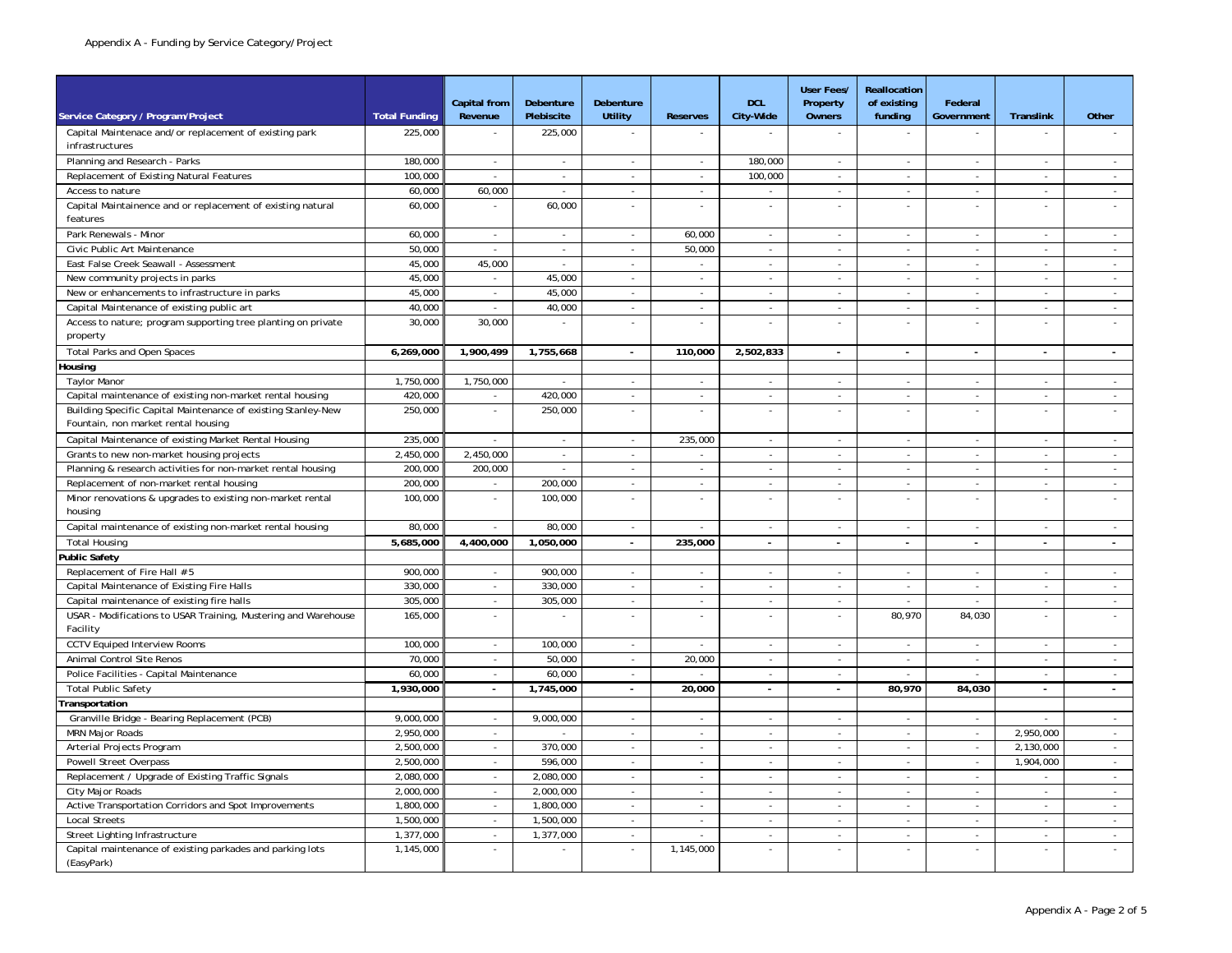|                                                                 |                      | <b>Capital from</b>      | <b>Debenture</b>         | Debenture                   |                          | <b>DCL</b>                  | <b>User Fees/</b><br>Property | Reallocation<br>of existing | Federal                  |                             |                          |
|-----------------------------------------------------------------|----------------------|--------------------------|--------------------------|-----------------------------|--------------------------|-----------------------------|-------------------------------|-----------------------------|--------------------------|-----------------------------|--------------------------|
| Service Category / Program/Project                              | <b>Total Funding</b> | Revenue                  | Plebiscite               | <b>Utility</b>              | <b>Reserves</b>          | City-Wide                   | <b>Owners</b>                 | funding                     | Government               | <b>Translink</b>            | Other                    |
| New Pedestrian/Bicycle Signal Construction                      | 1,100,000            | $\sim$                   | 100,000                  | $\sim$                      | $\sim$                   | 1,000,000                   | $\sim$                        | $\sim$                      | $\sim$                   | $\overline{a}$              | $\sim$                   |
| Pedestrian/Bicycle Signal Rehabilitation                        | 1,100,000            | $\sim$                   | 1,100,000                | $\sim$                      | $\sim$                   | $\sim$                      | $\sim$                        | $\sim$                      | $\sim$                   | $\sim$                      | $\sim$                   |
| Revenue Control Equipment                                       | 900.000              | $\sim$                   |                          | $\sim$                      | 900.000                  | $\sim$                      | $\sim$                        |                             |                          | $\overline{\phantom{a}}$    | $\omega$                 |
| H-Frame Replacement                                             | 800,000              | ä,                       | 800,000                  | $\sim$                      |                          |                             | $\overline{\phantom{a}}$      | $\overline{\phantom{a}}$    | $\overline{\phantom{a}}$ |                             | ä,                       |
| <b>Transportation Monitoring</b>                                | 800,000              | $\sim$                   | 800,000                  | $\blacksquare$              | $\overline{\phantom{a}}$ |                             | $\sim$                        | $\sim$                      | $\sim$                   |                             | $\sim$                   |
| <b>Transportation Plan Update</b>                               | 800,000              | $\sim$                   | $\sim$                   | $\sim$                      | $\sim$                   | 800.000                     | $\sim$                        | $\sim$                      | $\sim$                   | $\sim$                      | $\sim$                   |
| Street Lighting Infrastructure                                  | 774.400              | $\omega$                 | 774.400                  | $\mathcal{L}^{\mathcal{L}}$ | $\mathcal{L}$            | $\mathcal{L}$               | $\omega$                      | $\sim$                      | $\mathcal{L}$            | $\mathcal{L}$               | $\sim$                   |
| <b>Blueways Program</b>                                         | 600,000              | $\omega$                 | 600,000                  | $\sim$                      | $\omega$                 | $\omega$                    | $\overline{\phantom{a}}$      | $\overline{\phantom{a}}$    | $\sim$                   | $\sim$                      | $\sim$                   |
| Sidewalk Reconstruction (5a_06)                                 | 600,000              | $\blacksquare$           | 600,000                  | $\sim$                      | $\blacksquare$           | $\blacksquare$              | $\sim$                        | $\sim$                      | $\overline{\phantom{a}}$ | $\overline{\phantom{a}}$    | $\sim$                   |
| New sidewalks                                                   | 500,000              | $\overline{\phantom{a}}$ | 500,000                  | $\sim$                      | $\overline{\phantom{a}}$ | $\overline{\phantom{a}}$    | $\sim$                        | $\sim$                      | $\sim$                   | $\overline{\phantom{a}}$    | $\sim$                   |
| Capital Maintenance of existing Parkades & Lots                 | 375,000              | $\sim$                   | $\mathbf{r}$             | $\sim$                      | 375,000                  | $\sim$                      | $\sim$                        | $\sim$                      | $\sim$                   | $\sim$                      | $\sim$                   |
| New curb ramps                                                  | 360.000              | ÷,                       | 360,000                  | $\sim$                      | $\sim$                   | $\sim$                      | $\sim$                        |                             |                          |                             | $\omega$                 |
| <b>Active Street Activities</b>                                 | 250,000              | ä,                       | 250,000                  | $\omega$                    | $\omega$                 | $\omega$                    | $\overline{\phantom{a}}$      | $\overline{\phantom{a}}$    | $\sim$                   | $\bar{z}$                   | $\sim$                   |
| Annual Replacement of Existing Parking Meters                   | 200,000              |                          |                          | ×                           | 200,000                  |                             |                               |                             |                          |                             | $\overline{\phantom{a}}$ |
| New Parking Meters (Program Expansion)                          | 200,000              | 200,000                  | $\omega$                 | $\omega$                    | ÷.                       | $\sim$                      | $\sim$                        | $\sim$                      | $\sim$                   | $\sim$                      | $\sim$                   |
| Traffic Calming Program                                         | 165,000              | $\sim$                   | 165,000                  | $\sim$                      | $\sim$                   | $\sim$                      | $\sim$                        | $\sim$                      | $\sim$                   | $\sim$                      | $\sim$                   |
| Capital Maintenance of Existing Vehicular Bridges               | 150,000              | $\omega$                 | 150,000                  | $\mathcal{L}$               | $\sim$                   | $\sim$                      | $\sim$                        | $\omega$                    | $\sim$                   | $\sim$                      | $\sim$                   |
| Transit-related Improvements                                    | 150,000              | $\sim$                   | 100,000                  | $\sim$                      | $\sim$                   | $\mathcal{L}_{\mathcal{A}}$ | $\sim$                        | $\sim$                      | $\sim$                   | 50,000                      | $\sim$                   |
| <b>Bus Slabs</b>                                                | 100,000              | $\sim$                   | 100,000                  | $\sim$                      | $\overline{\phantom{a}}$ | $\blacksquare$              | $\sim$                        | $\sim$                      | $\overline{\phantom{a}}$ | $\sim$                      | $\sim$                   |
| Infill Lighting                                                 | 91,560               | $\sim$                   | 91,560                   | $\sim$                      | $\sim$                   | $\sim$                      | $\sim$                        | $\sim$                      | $\sim$                   | $\sim$                      | $\sim$                   |
| Infill Lighting                                                 | 88,400               | $\sim$                   | 88,400                   | $\sim$                      | $\sim$                   | $\sim$                      | $\sim$                        | $\sim$                      | $\sim$                   | $\sim$                      | $\sim$                   |
| Rehabilitation Curb Ramps (5a 08a)                              | 40.000               | $\sim$                   | 40.000                   | $\sim$                      | $\sim$                   |                             | $\overline{\phantom{a}}$      | $\sim$                      | $\sim$                   |                             | $\sim$                   |
| <b>Total Transportation</b>                                     | 36,996,360           | 200,000                  | 25,342,360               | $\sim$                      | 2,620,000                | 1,800,000                   |                               |                             | $\overline{\phantom{a}}$ | 7,034,000                   |                          |
| <b>Jtilities and Public Works</b>                               |                      |                          |                          |                             |                          |                             |                               |                             |                          |                             |                          |
| Landfill: Closure and Gas Collection Program                    | 33,965,000           | ÷,                       | $\blacksquare$           | $\overline{\phantom{a}}$    | 28,277,500               |                             | $\overline{\phantom{a}}$      | $\overline{\phantom{a}}$    |                          |                             | 5,687,500                |
| Replacement of existing sewer pipes (main sewer separation      | 23,000,000           | $\overline{a}$           | $\sim$                   | 23,000,000                  |                          | ÷.                          | $\sim$                        | $\sim$                      |                          |                             |                          |
| program)                                                        |                      |                          |                          |                             |                          |                             |                               |                             |                          |                             |                          |
| Replacement of Sewer Connections & Manholes                     | 15,100,000           | $\mathcal{L}$            | $\sim$                   | 1,100,000                   | $\sim$                   | $\sim$                      | 14,000,000                    | $\sim$                      | $\sim$                   | $\sim$                      | $\sim$                   |
| Distribution Main Replacement Program                           | 9,000,000            | 5,000,000                | $\omega$                 | 4,000,000                   | $\omega$                 | $\omega$                    | $\overline{\phantom{a}}$      | $\mathcal{L}_{\mathcal{A}}$ | $\blacksquare$           | $\blacksquare$              | $\sim$                   |
| Landfill: Reconstruction and Upgrading of Landfill Entrance     | 5,000,000            | $\blacksquare$           | $\overline{\phantom{a}}$ | $\blacksquare$              | 5,000,000                | $\overline{\phantom{a}}$    | $\overline{\phantom{a}}$      | $\sim$                      | $\overline{\phantom{a}}$ | $\overline{\phantom{a}}$    | $\sim$                   |
| New Water Connections                                           | 2,000,000            | $\sim$                   | $\sim$                   | $\sim$                      | $\sim$                   | $\sim$                      | 2,000,000                     | $\sim$                      | $\sim$                   | $\sim$                      | $\sim$                   |
| <b>Upgrading Sanitary Sewer Pipes</b>                           | 1,800,000            | $\sim$                   | $\sim$                   | 1,800,000                   | $\sim$                   | $\sim$                      | $\sim$                        | $\sim$                      | $\sim$                   | $\sim$                      | $\sim$                   |
| Aging Services Replacement                                      | 1,000,000            | $\omega$                 | $\omega$                 | 1,000,000                   | $\omega$                 | $\blacksquare$              | $\overline{\phantom{a}}$      | $\sim$                      | $\blacksquare$           | $\mathcal{L}_{\mathcal{A}}$ | $\omega$                 |
| Sewer Seperation on Private Property                            | 700,000              |                          |                          | 700,000                     |                          |                             |                               |                             |                          |                             | $\sim$                   |
| Replace or Upgrade - Pump Stations                              | 500,000              | $\overline{\phantom{a}}$ | $\blacksquare$           | 500,000                     | $\blacksquare$           | $\blacksquare$              | $\sim$                        | $\overline{\phantom{a}}$    | $\sim$                   |                             | $\overline{\phantom{a}}$ |
| <b>NEU System Extension</b>                                     | 340,000              | $\sim$                   | $\sim$                   | 340,000                     | $\sim$                   | $\sim$                      | $\sim$                        | $\sim$                      | $\sim$                   |                             | $\sim$                   |
| Local Repairs, Catchbasins, & Spurs                             | 300,000              | $\mathcal{L}$            | $\sim$                   | ÷.                          | $\sim$                   | $\sim$                      | $\omega$                      | $\omega$                    | $\mathcal{L}$            | 300,000                     | $\sim$                   |
| Engineering & Site Investigation                                | 250,000              | $\omega$                 | $\omega$                 | 250.000                     | $\sim$                   | $\sim$                      | $\sim$                        | $\sim$                      | $\sim$                   | $\sim$                      | $\sim$                   |
| Hydrant Replacement Program                                     | 250,000              | $\bar{z}$                | $\omega$                 | 250,000                     | $\blacksquare$           | $\omega$                    | $\overline{\phantom{a}}$      | $\overline{\phantom{a}}$    | $\overline{\phantom{a}}$ | $\overline{\phantom{a}}$    | $\overline{\phantom{a}}$ |
| Video Inspection of Sewers                                      | 250,000              | $\sim$                   | $\sim$                   | 250,000                     | $\sim$                   | $\overline{\phantom{a}}$    | $\sim$                        | $\sim$                      | $\sim$                   | $\sim$                      | $\sim$                   |
| Investigation for Design/Integrated Stormwater Management Plans | 225,000              | $\sim$                   | $\sim$                   | 225,000                     | $\sim$                   | $\sim$                      | $\sim$                        |                             |                          | $\sim$                      | $\sim$                   |
| Replacement of Aging Water Meters                               | 150,000              | $\sim$                   | $\mathbf{r}$             | 150.000                     | $\blacksquare$           | $\sim$                      | $\sim$                        | $\sim$                      | $\sim$                   | $\sim$                      | $\overline{\phantom{a}}$ |
| System Extensions & Minor Improvements                          | 150,000              | $\overline{\phantom{a}}$ | $\blacksquare$           | 150,000                     | $\overline{\phantom{a}}$ |                             | $\overline{\phantom{a}}$      | $\overline{\phantom{a}}$    |                          |                             |                          |
| Telemetry & Monitoring                                          | 150,000              | $\sim$                   | $\blacksquare$           | 150,000                     | $\blacksquare$           | $\blacksquare$              | $\sim$                        | $\overline{\phantom{a}}$    | $\sim$                   |                             | $\sim$                   |
| Water Quality Capital                                           | 150,000              | $\sim$                   | $\sim$                   | 150,000                     | $\sim$                   | $\sim$                      | $\sim$                        | $\sim$                      | $\sim$                   | $\sim$                      | $\sim$                   |
| GHG Reporting and Offset Verification                           | 100,000              | ÷.                       | $\omega$                 | ÷.                          | $\mathcal{L}$            | $\mathcal{L}$               | $\sim$                        | $\overline{a}$              | $\sim$                   | $\overline{\phantom{a}}$    | 100,000                  |
| New Water Meters                                                | 100,000              | $\mathbf{r}$             | $\mathbf{r}$             | $\sim$                      | $\sim$                   | $\sim$                      | 100.000                       | $\sim$                      | $\sim$                   | $\sim$                      | $\sim$                   |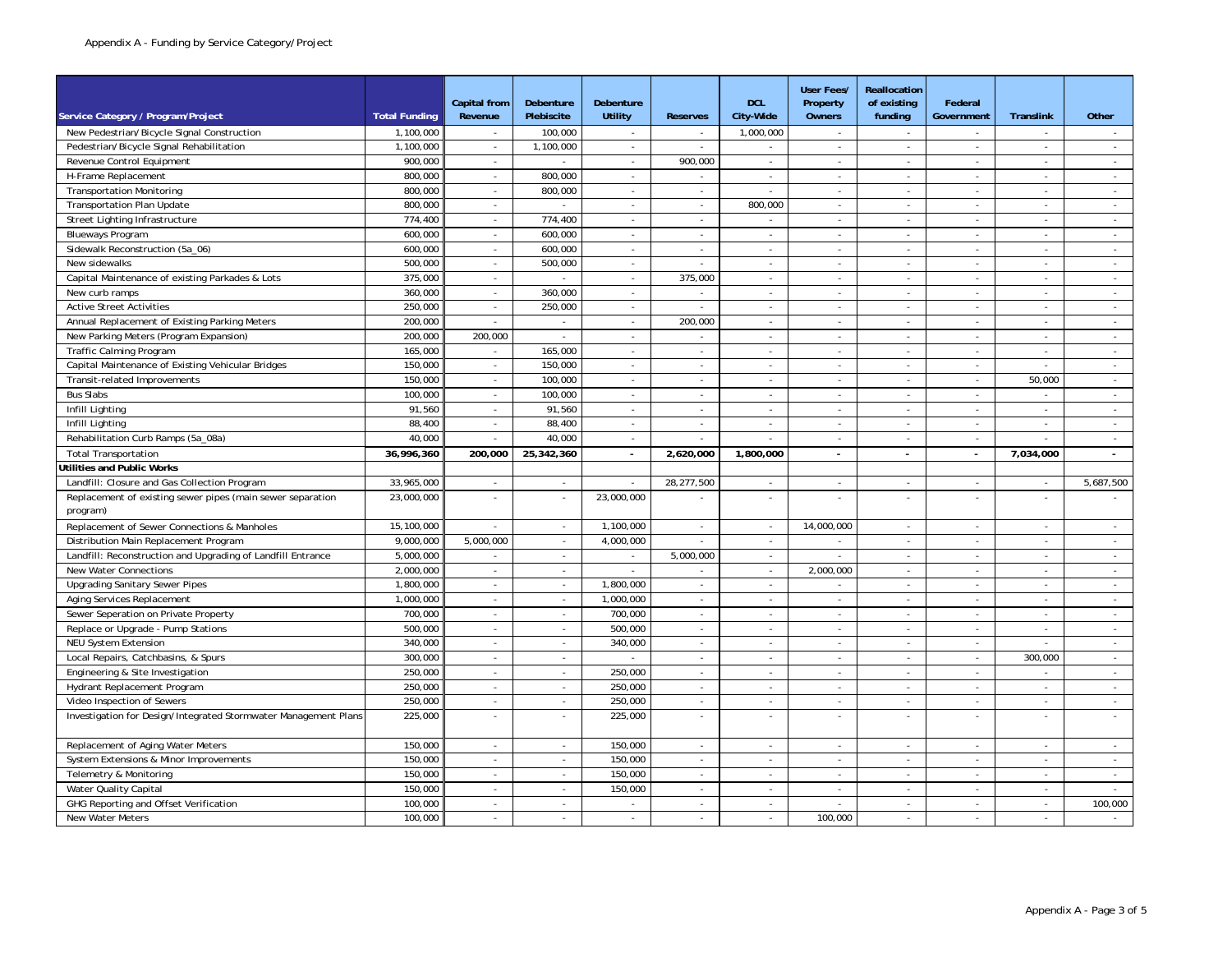|                                                                                       |                      |                                |                             |                          |                                    |                             | <b>User Fees/</b>         | Reallocation             |                                    |                                |                             |
|---------------------------------------------------------------------------------------|----------------------|--------------------------------|-----------------------------|--------------------------|------------------------------------|-----------------------------|---------------------------|--------------------------|------------------------------------|--------------------------------|-----------------------------|
| Service Category / Program/Project                                                    | <b>Total Funding</b> | <b>Capital from</b><br>Revenue | Debenture<br>Plebiscite     | Debenture<br>Utility     | <b>Reserves</b>                    | <b>DCL</b><br>City-Wide     | Property<br><b>Owners</b> | of existing<br>fundina   | Federal<br>Government              | Translink                      | Other                       |
| Access To Water                                                                       | 80,000               |                                |                             | 80,000                   |                                    |                             |                           |                          | $\sim$                             |                                |                             |
| Dedicated Fire Protection System (DFPS)                                               | 50,000               | $\sim$                         | $\sim$                      | 50,000                   | $\mathcal{L}_{\mathcal{A}}$        | $\mathcal{L}_{\mathcal{A}}$ | $\omega$                  | $\omega$                 | $\mathcal{L}_{\mathcal{A}}$        | $\blacksquare$                 | $\sim$                      |
| Water Conservation Capital                                                            | 20,000               | $\sim$                         | $\sim$                      | 20,000                   | ä,                                 | $\omega$                    | $\omega$                  | $\omega$                 | $\omega$                           | $\omega$                       | $\omega$                    |
| Total Utilities and Public Works                                                      | 94,630,000           | 5,000,000                      | $\sim$                      | 34, 165, 000             | 33,277,500                         | $\epsilon$                  | 16,100,000                | ÷.                       | ÷.                                 | 300,000                        | 5,787,500                   |
| ivic Infrastructure                                                                   |                      |                                |                             |                          |                                    |                             |                           |                          |                                    |                                |                             |
| Vehicle & Equipment Replacement & Additions                                           | 11,340,000           |                                | $\omega$                    |                          | 11,340,000                         | ÷,                          | $\blacksquare$            |                          |                                    |                                | $\mathcal{L}$               |
| Client Hardware Refresh Program (chrp)                                                | 2,340,000            | 2,276,400                      | $\sim$                      | $\sim$                   |                                    | ÷.                          | $\omega$                  | 63,600                   | $\omega$                           | $\mathcal{L}$                  | $\sim$                      |
| Content Management System (Web Renewal)                                               | 1,517,000            | 1,517,000                      | $\blacksquare$              | $\overline{\phantom{a}}$ | $\omega$                           | $\omega$                    | $\sim$                    | $\blacksquare$           | $\omega$                           | $\blacksquare$                 | $\sim$                      |
| Capital Maintenance of City Hall - Repiping Phase II                                  | 1,325,000            | $\sim$                         | 1,325,000                   | $\sim$                   |                                    | $\sim$                      | $\sim$                    | $\sim$                   | $\sim$                             | $\sim$                         | $\sim$                      |
| City Hall Renovations (OAP)                                                           | 1.300.000            | $\sim$                         | 1,300,000                   | $\sim$                   | $\overline{\phantom{a}}$<br>$\sim$ | $\overline{\phantom{a}}$    | $\omega$                  | $\mathbf{r}$             | $\sim$                             | $\sim$                         | $\omega$                    |
|                                                                                       | 1,100,000            | 1,100,000                      | $\overline{\phantom{a}}$    | $\sim$                   | ÷.                                 | $\overline{\phantom{a}}$    | ÷                         | $\mathbf{r}$             | $\sim$                             | $\sim$                         | $\sim$                      |
| <b>Business Intelligence</b><br>Permits and Licences - Online Services Implementation | 937,500              | 937,500                        | $\mathcal{L}_{\mathcal{A}}$ | $\omega$                 | $\mathcal{L}$                      | $\mathcal{L}$               | $\omega$                  | $\omega$                 | $\mathcal{L}$                      | $\mathcal{L}$                  | $\sim$                      |
| Hazardous Materials Abatement (W6b)                                                   | 875,000              |                                | 875,000                     |                          |                                    |                             |                           |                          |                                    |                                |                             |
|                                                                                       | 800,000              | ä,<br>800,000                  |                             | $\omega$                 | $\overline{\phantom{a}}$           | $\blacksquare$              | $\sim$                    | $\omega$                 | $\overline{\phantom{a}}$           | $\overline{\phantom{a}}$       | $\sim$                      |
| PCI Compliancy                                                                        |                      |                                | $\sim$                      | ä,                       | $\sim$                             | ÷,                          | $\sim$                    | ÷                        | $\sim$                             | $\overline{\phantom{a}}$       | $\sim$                      |
| Legal Services Case Management System Replacement                                     | 750,000              | 750,000                        | $\blacksquare$              | ä,                       | ä,                                 | ÷,                          | $\overline{\phantom{a}}$  | $\mathbf{r}$             | $\sim$                             | $\sim$                         | $\omega$                    |
| Server Expansion and Replacement 2012                                                 | 644,000              | 644,000                        | $\sim$                      | $\sim$                   | ÷.                                 | $\mathcal{L}$               | $\sim$                    | ÷.                       | $\sim$                             | $\sim$                         | $\sim$                      |
| Planning & research: administrative facilities                                        | 520,000              | 520,000                        | $\sim$                      | $\blacksquare$           | $\overline{\phantom{a}}$           | $\omega$                    | $\sim$                    | $\overline{\phantom{a}}$ | $\overline{\phantom{a}}$           | $\omega$                       | $\sim$                      |
| CIO / ITOC Priority Projects                                                          | 500,000              | 500,000                        | $\sim$                      | $\sim$                   | $\overline{\phantom{a}}$           | $\sim$                      | $\sim$                    | $\sim$                   | $\sim$                             | $\overline{\phantom{a}}$       | $\sim$                      |
| <b>Strategic Initiatives</b>                                                          | 500.000              | 500.000                        | $\overline{\phantom{a}}$    | ä,                       | $\sim$                             | $\sim$                      | $\blacksquare$            | ÷                        | $\sim$                             | $\sim$                         | $\omega$                    |
| Security Monitoring                                                                   | 400,000              | 400,000                        | $\omega$                    | $\sim$                   | ä,                                 | ÷,                          | ×.                        | $\mathbf{r}$             | $\sim$                             | $\sim$                         | $\omega$                    |
| Data Storage Replacement and Expansion 2012                                           | 360,000              | 360,000                        | $\sim$                      | $\sim$                   | $\overline{a}$                     | $\mathcal{L}$               | $\sim$                    | $\mathcal{L}$            | ÷.                                 | $\mathcal{L}$                  | $\sim$                      |
| <b>VolP Upgrades</b>                                                                  | 338,000              | 338,000                        | $\sim$                      | $\omega$                 | $\omega$                           | $\omega$                    | $\overline{\phantom{a}}$  | $\omega$                 | $\omega$                           | $\omega$                       | $\sim$                      |
| Xtract Replacement                                                                    | 302,000              | 302,000                        | $\sim$                      | $\sim$                   | $\overline{\phantom{a}}$           | $\blacksquare$              | $\sim$                    | $\sim$                   | $\sim$                             | $\sim$                         | $\sim$                      |
| Building Specific Capital Maintenance of existing City Hall<br>Driveway               | 300,000              | ÷.                             | 300,000                     | ÷,                       | ä,                                 |                             | $\sim$                    |                          | $\sim$                             |                                |                             |
|                                                                                       |                      |                                |                             |                          |                                    |                             |                           |                          |                                    |                                |                             |
| Fibre Relocation - West 2nd                                                           | 300,000              | 300,000                        | $\sim$                      | $\sim$<br>÷,             | $\sim$                             | $\sim$                      | $\sim$                    | $\mathbf{r}$             | $\sim$                             | $\sim$                         | $\sim$<br>$\mathcal{L}$     |
| Permit and Project Tracking System Implementation (PRISM<br>Replacement)              | 300,000              | 300,000                        | ä,                          |                          | ÷,                                 | ÷.                          | $\sim$                    | $\sim$                   |                                    |                                |                             |
|                                                                                       | 290,000              |                                |                             |                          |                                    |                             |                           | 290,000                  |                                    |                                |                             |
| Lagan (311) Application upgrade                                                       | 281,000              | 36,000                         | $\omega$<br>÷.              | ÷,<br>÷,                 | $\overline{\phantom{a}}$<br>L.     | ä,<br>÷.                    | $\omega$<br>$\sim$        | 245,000                  | $\overline{\phantom{a}}$<br>$\sim$ | $\overline{\phantom{a}}$<br>÷. | $\blacksquare$<br>$\sim$    |
| Network Upgrades (hardware)                                                           | 250.000              | 250.000                        |                             |                          |                                    |                             |                           |                          |                                    |                                |                             |
| Complete 3rd Party Agreement Obligations                                              |                      |                                | $\sim$                      | $\sim$                   | $\sim$                             | $\sim$                      | $\sim$                    | $\mathbf{r}$             | $\sim$                             | $\blacksquare$                 | $\sim$                      |
| SAP Annual Support Packs (ECC, eRec, SRM, BI, Portal)                                 | 213,000              | 213,000                        | $\sim$                      | $\overline{\phantom{a}}$ | $\overline{\phantom{a}}$           | $\blacksquare$              | $\overline{\phantom{a}}$  | $\sim$                   | $\overline{\phantom{a}}$           | $\overline{\phantom{a}}$       | $\sim$                      |
| Traffic Count Consolidation & Strategy                                                | 209,000              | 209,000                        | $\omega$                    | $\mathcal{L}$            | $\sim$                             | $\mathbf{r}$                | $\sim$                    | $\sim$                   | $\sim$                             | $\sim$                         | $\sim$                      |
| Application Rationalization Program                                                   | 200,000              | 200,000                        | $\mathbf{r}$                | ÷,                       | ÷,                                 | ÷,                          | $\sim$                    | $\overline{\phantom{a}}$ | ×                                  |                                | $\mathcal{L}_{\mathcal{A}}$ |
| Office 2010 Upgrade Transition Training                                               | 200,000              | 200,000                        | $\mathbf{r}$                | $\mathbf{r}$             | $\sim$                             | $\overline{a}$              | $\mathbf{r}$              | ÷.                       | $\sim$                             | $\sim$                         | $\sim$                      |
| Fairfax Remittance Advice Scanner upgrade                                             | 171,000              | 171,000                        | $\sim$                      | $\sim$                   | $\mathcal{L}$                      | $\mathcal{L}$               | $\sim$                    | ÷.                       | $\sim$                             | $\sim$                         | $\sim$                      |
| <b>ENGIS Route Manager replacement</b>                                                | 150,000              | 150,000                        | $\sim$                      | $\overline{\phantom{a}}$ | $\overline{\phantom{a}}$           | $\blacksquare$              | $\sim$                    | $\blacksquare$           | $\overline{\phantom{a}}$           | $\overline{\phantom{a}}$       | $\sim$                      |
| Hansen Upgrade                                                                        | 150,000              | 150,000                        | $\sim$                      | $\blacksquare$           | $\blacksquare$                     | $\blacksquare$              | $\sim$                    | $\blacksquare$           | $\overline{\phantom{a}}$           | $\overline{\phantom{a}}$       | $\sim$                      |
| Capital Maintenance of existing service yards facilities                              | 135,000              |                                | 135,000                     | $\sim$                   | ä,                                 | $\overline{\phantom{a}}$    | $\mathbf{r}$              | $\mathbf{r}$             | ×                                  | $\sim$                         | $\sim$                      |
| Digitial Archives Expansion                                                           | 110,000              | 110,000                        | ÷.                          | $\mathcal{L}$            | $\sim$                             | ä,                          | $\mathbf{r}$              | $\mathbf{r}$             | $\sim$                             | $\sim$                         | $\sim$                      |
| SAP User License Purchase (to accommodate incidental user                             | 100,000              | 100,000                        | $\omega$                    | $\sim$                   | ÷,                                 | ä,                          | $\omega$                  | $\mathbf{r}$             | $\sim$                             | $\bar{z}$                      | $\mathbb{Z}^2$              |
| growth)                                                                               |                      |                                |                             |                          |                                    |                             |                           |                          |                                    |                                |                             |
| Network Spares                                                                        | 76,000               | 76,000                         | $\sim$                      | $\omega$                 | $\omega$                           | $\blacksquare$              | $\sim$                    | $\blacksquare$           | $\overline{\phantom{a}}$           | $\overline{\phantom{a}}$       | $\sim$                      |
| Ticket Manager interface to Tempest - Real Time                                       | 75,000               | 75,000                         | $\omega$                    | $\blacksquare$           | ÷,                                 | ÷,                          | $\blacksquare$            | $\blacksquare$           | $\overline{\phantom{a}}$           |                                | $\sim$                      |
| Network Enhanced Monitoring Tools                                                     | 66,000               | 66,000                         | $\omega$                    | $\sim$                   | $\sim$                             | ä,                          | $\sim$                    | $\mathbf{r}$             | $\sim$                             | $\sim$                         | $\sim$                      |
| Enhance Network Security (ACL's and VLAN's)                                           | 63,000               | 63,000                         | $\sim$                      | $\sim$                   | $\sim$                             | $\omega$                    | $\sim$                    | $\sim$                   | $\sim$                             | $\sim$                         | $\sim$                      |
| Project Inspectors Mobile Application                                                 | 50,000               | 50,000                         | $\sim$                      | $\sim$                   | $\overline{\phantom{a}}$           | $\overline{\phantom{a}}$    | $\sim$                    | ÷                        | $\sim$                             | $\overline{\phantom{a}}$       | $\mathcal{L}$               |
| Network Review and Redesign                                                           | 37,000               | 37,000                         | $\sim$                      | $\omega$                 | $\sim$                             | $\mathbf{r}$                | $\sim$                    | $\sim$                   | $\sim$                             | $\omega$                       | $\sim$                      |
| <b>Telecom Spares</b>                                                                 | 37,000               | 37,000                         | ä,                          | $\sim$                   | ÷                                  | $\sim$                      | $\sim$                    | $\sim$                   | $\sim$                             | ÷.                             | $\mathbb{Z}^2$              |
| Public Wireless Network Improvements                                                  | 35,000               | 35,000                         | $\sim$                      | $\sim$                   | ä,                                 | $\mathcal{L}$               | ÷.                        | $\mathcal{L}$            | $\mathcal{L}$                      | $\mathcal{L}$                  | $\mathcal{L}$               |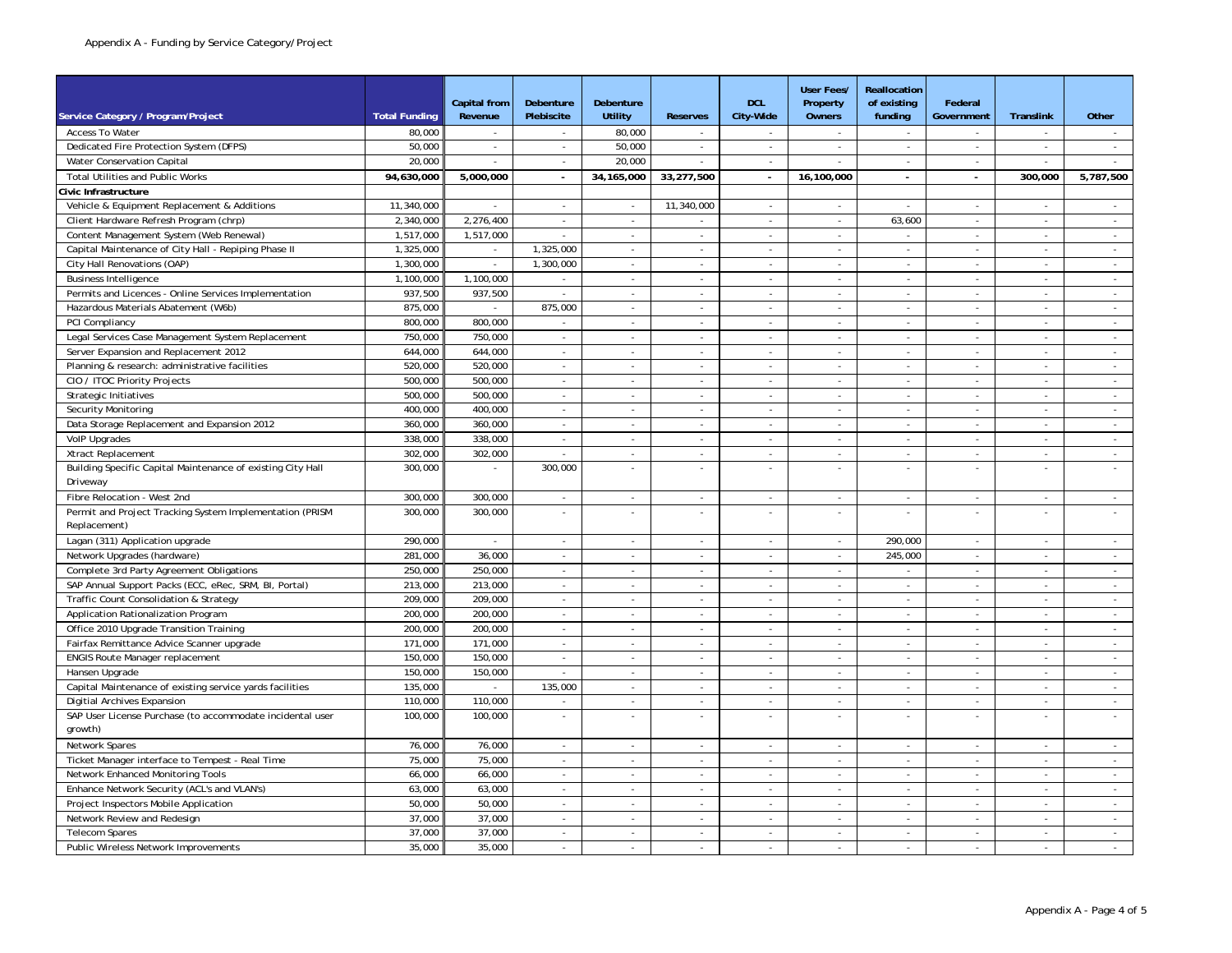| Service Category / Program/Project     | <b>Total Funding</b> | Capital from<br>Revenue | Debenture<br>Plebiscite | <b>Debenture</b><br>Utility | <b>Reserves</b>          | <b>DCL</b><br>City-Wide | User Fees/<br>Property<br>Owners | Reallocation<br>of existing<br>funding | Federal<br>Government | <b>Translink</b> | Other     |
|----------------------------------------|----------------------|-------------------------|-------------------------|-----------------------------|--------------------------|-------------------------|----------------------------------|----------------------------------------|-----------------------|------------------|-----------|
| GIS Upgrade                            | 34,000               | 34,000                  |                         |                             |                          |                         |                                  |                                        |                       |                  |           |
| Indoor Air Quality Investigation (W5b) | 20,000               | 20,000                  |                         |                             |                          |                         |                                  |                                        |                       |                  |           |
| DOMINO Minor Upgrade                   | 15,000               | 15,000                  |                         |                             |                          |                         |                                  |                                        |                       |                  |           |
| <b>Total Civic Infrastructure</b>      | 29,715,500           | 13,841,900              | 3,935,000               |                             | 11,340,000               |                         | $\overline{\phantom{0}}$         | 598,600                                |                       |                  |           |
| City-Wide                              |                      |                         |                         |                             |                          |                         |                                  |                                        |                       |                  |           |
| City-wide Overhead                     | 2,000,000            | 2,000,000               |                         |                             |                          |                         |                                  |                                        |                       |                  |           |
| Debenture Costs                        | 1.000.000            | 1,000,000               |                         |                             |                          |                         |                                  |                                        |                       |                  |           |
| Total City-Wide                        | 3,000,000            | 3,000,000               |                         |                             | $\overline{\phantom{a}}$ |                         | $\overline{\phantom{a}}$         |                                        |                       |                  |           |
| Total 2012 Funding                     | 211, 261, 526        | 31,388,065              | 60,818,028              | 34.165.000                  | 50,602,500               | 1,302,833               | 16,100,000                       | 679,570                                | 84,030                | 7,334,000        | 5,787,500 |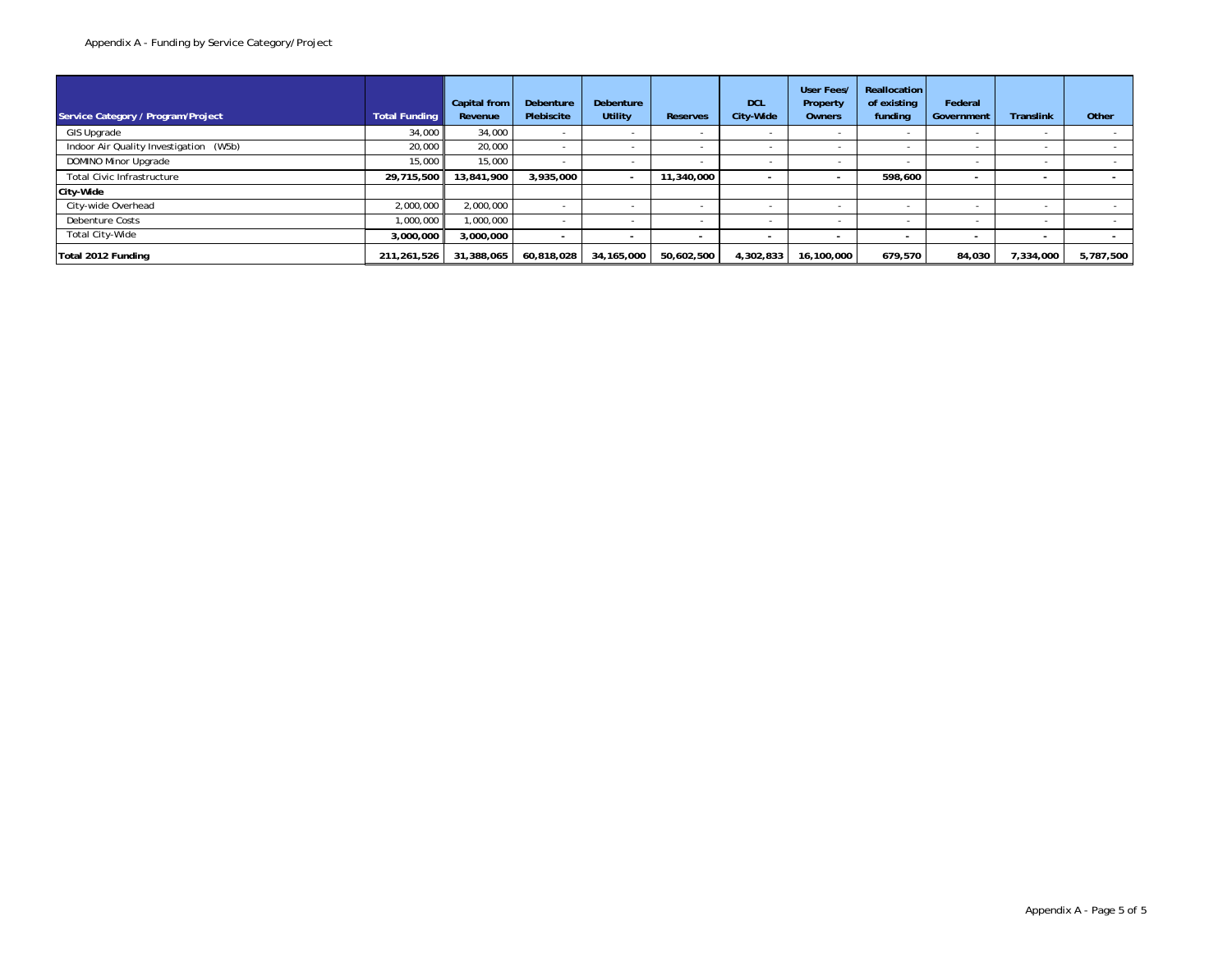| <b>Service Category</b> | <b>From</b>                       |                                                                                                  | To                                                                                                                       |           |
|-------------------------|-----------------------------------|--------------------------------------------------------------------------------------------------|--------------------------------------------------------------------------------------------------------------------------|-----------|
|                         | <b>Funding Source</b>             | Reason for availability                                                                          | Project Description & reason for reallocation request                                                                    | Amount \$ |
| <b>Public Safety</b>    | Unallocated Capital from closeout | Unused funding from prior year closeouts                                                         | USAR - Modifications to USAR Training, Mustering and Warehouse Facility                                                  | 80,970    |
| Civic Infrastructure    | Data Network Upgrades 2011        | Unused 2011 funding resulted from project<br>delays. Combine with 2012 projects                  | Network Upgrades (hardware). Combined with 2011 projects to be completed in<br>order to minimize new requests.           | 245,000   |
| Civic Infrastructure    | Access 311                        | Overall surplus from 311 available for<br>designation of excess to other related 311<br>projects | Lagan (311) Application upgrade for improved functionality.                                                              | 290,000   |
| Civic Infrastructure    | Windows 7 Upgrade/PC Repl 2011    | Unused 2011 funding resulted from project<br>delays. Combine with 2012 projects                  | Client Hardware Refresh Program. Reallocation would represent a replacement<br>project that continues as one initiative. | 63,600    |
| Total                   |                                   |                                                                                                  |                                                                                                                          | 679,570   |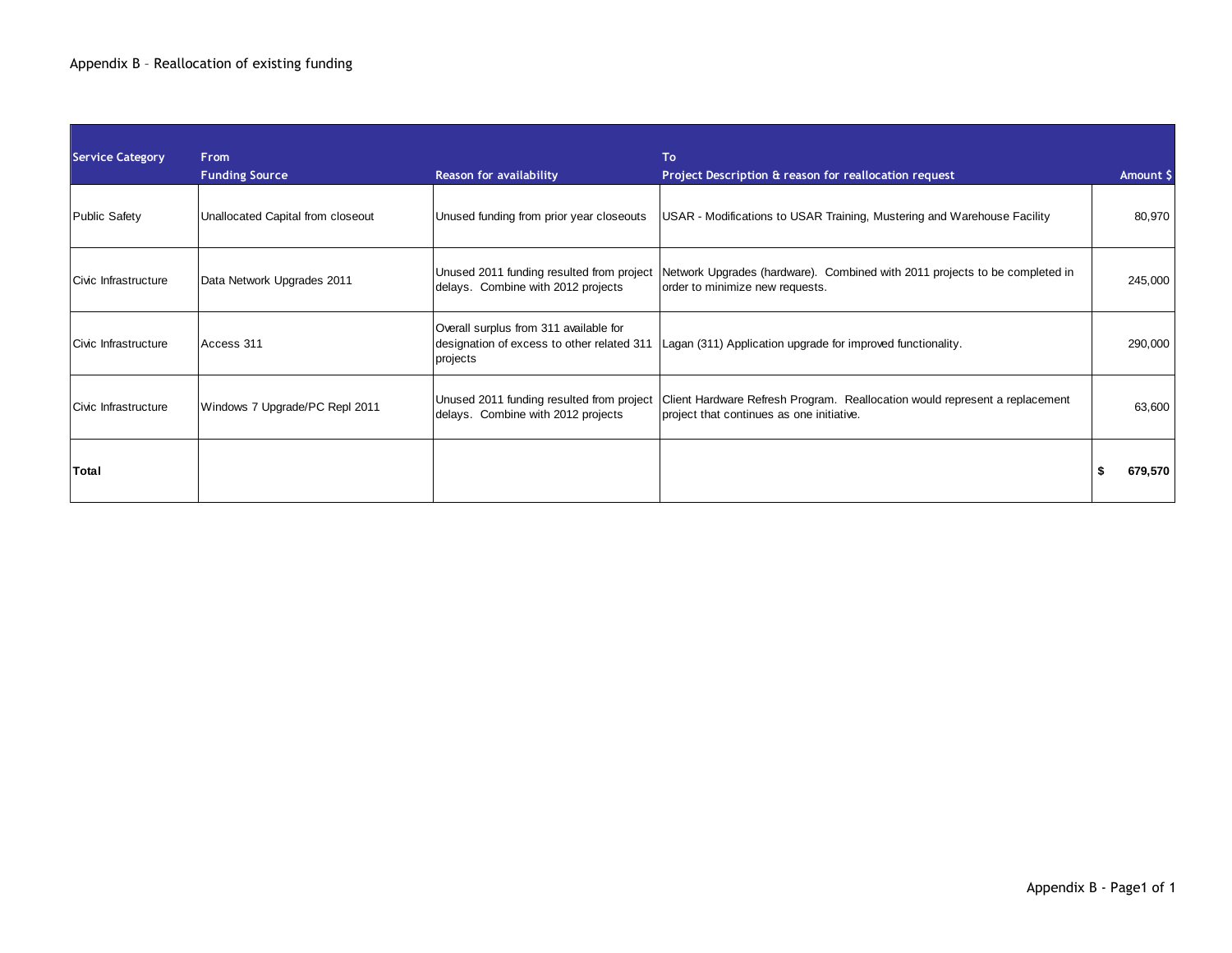| Service Category / Program/Project                                          | <b>Budget</b><br>2012    | Forecast<br>2013 | Forecast<br>2014         | Timing<br><b>Uncertain</b> | <b>Total</b> |
|-----------------------------------------------------------------------------|--------------------------|------------------|--------------------------|----------------------------|--------------|
| <b>NEW REQUESTS</b>                                                         |                          |                  |                          |                            |              |
| <b>Community Facilities</b>                                                 |                          |                  |                          |                            |              |
| Marpole CC Child Care Facilities                                            | 3,500,000                | $\overline{a}$   | $\overline{a}$           |                            | 3,500,000    |
| Livestock Building Renewal Phase 1                                          | 3,000,000                | 2,000,000        | 1,000,000                |                            | 6,000,000    |
| Marpole Civic facility                                                      | 2,700,000                |                  | 1,800,000                |                            | 4,500,000    |
| Capital Maintenance of existing Archives                                    | 1,150,000                |                  |                          |                            | 1,150,000    |
| Strathcona DTES Branch Library                                              | 1,000,000                | 7,370,000        | 6,930,000                |                            | 15,300,000   |
| Capital Maintenance of existing recreation facilities (Park Board)          | 900,000                  | 900,000          | 900,000                  |                            | 2,700,000    |
| 2012 Cultural Infrastructure Grant Program                                  | 800,000                  |                  |                          | 1,600,000                  | 2,400,000    |
| Capital Maintenance of existing entertainment and exhibition                | 800,000                  |                  |                          |                            | 800,000      |
| facilities                                                                  |                          |                  |                          |                            |              |
| Art Gallery Plaza: Envelope Repair and Restoration                          | 750,000                  | 4,000,000        | $\overline{\phantom{a}}$ |                            | 4,750,000    |
| Park Board project management and overhead - Recreation Facilities          | 466,666                  | 466,667          | 416,667                  |                            | 1,350,000    |
| Capital Maintenance of existing cultural facilities                         | 465,000                  | 1,775,000        | 2,160,000                |                            | 4,400,000    |
| Expansion to Levels 8 and 9 at Central Library.                             | 450,000                  | 200,000          | 150,000                  |                            | 800,000      |
| Hastings Park Infrastructure Renewal                                        | 300,000                  | 200,000          | $\overline{\phantom{a}}$ |                            | 500,000      |
| Replacement and/or upgrade of existing childcare facilities                 | 250,000                  | 1,500,000        | $\overline{a}$           |                            | 1,750,000    |
| Replacement of Community Hall building at Kensington Community<br>Centre    | 250,000                  | 1,500,000        |                          |                            | 1,750,000    |
| 2012 Cultural Spaces planning and research                                  | 200.000                  | 200,000          | 200,000                  |                            | 600,000      |
| Capital Maintenance of existing childcare facilities                        | 200,000                  | 200,000          | 300,000                  |                            | 700,000      |
| Capital Maintenance of existing Library                                     | 200,000                  | 900,000          | 400,000                  |                            | 1,500,000    |
| Gathering Place New Entry                                                   | 200,000                  | 1,800,000        | $\overline{a}$           |                            | 2,000,000    |
| Planning and Research - Recreation Facilities                               | 165,000                  | 235,000          | $\overline{\phantom{a}}$ |                            | 400,000      |
| Downtown Eastside Capital Program                                           | 160,000                  |                  |                          | 540,000                    | 700,000      |
| <b>Facade Rehabilitation Grants</b>                                         | 150,000                  |                  |                          | 350,000                    | 500,000      |
| Minor renovations and upgrades to existing recreation facilities            | 125,000                  | ÷.               | $\overline{a}$           |                            | 125,000      |
| Project Management and related consultancies                                | 119,000                  | 115,500          | 115,500                  |                            | 350,000      |
| Capital Maintenance of existing recreation facilities (Britannia)           | 100,000                  |                  |                          | 200,000                    | 300,000      |
| VSB Community Partnership Program 2012-14                                   | 100,000                  |                  |                          | 200,000                    | 300,000      |
| Social Infrastructure Grants                                                | 85,000                   |                  |                          | 165,000                    | 250,000      |
| Bloedel Conservatory roof replacement (phase 1)                             | 50,000                   | 950,000          | $\overline{\phantom{a}}$ |                            | 1,000,000    |
| Capital Maintenance of existing Social facilities                           | 50,000                   | 435,000          | 315,000                  |                            | 800,000      |
| Child Care Project Management                                               | 50,000                   | 50,000           | 50,000                   |                            | 150,000      |
| Capital maintenance of existing cultural facilities                         |                          | 300,000          |                          |                            | 300,000      |
| Marpole Community Facility - Community Centre                               | $\overline{\phantom{a}}$ | 2,000,000        | 8,000,000                |                            | 10,000,000   |
| Minor renovations & upgrades to existing libraries                          | $\overline{\phantom{a}}$ | 200,000          |                          |                            | 200,000      |
| New or expanded childcare facilities                                        | $\overline{\phantom{a}}$ | 2,900,000        | ä,                       |                            | 2,900,000    |
| Playland amusement park renewal                                             | $\overline{\phantom{a}}$ |                  | 1,100,000                |                            | 1,100,000    |
| Replacement and/or upgrading of existing childcare facilities               | ٠                        |                  | 2,100,000                |                            | 2,100,000    |
| <b>Total Community Facilities new</b>                                       | 18,735,666               | 30, 197, 167     | 25,937,167               | 3,055,000                  | 77,925,000   |
| Parks and Open Spaces                                                       |                          |                  |                          |                            |              |
| Park Board Project management and overhead - parks                          | 1,087,332                | 1,087,334        | 1,087,334                |                            | 3,262,000    |
| Capital Maintenance and or replacement of existing park buildings           | 675,000                  | 850,000          | 755,000                  |                            | 2,280,000    |
| Conversion of Streets into mini-parks                                       | 600,000                  | 600,000          | 730,000                  |                            | 1,930,000    |
| Replacement of Existing Street Trees                                        | 583,333                  | 583,334          | 583,333                  |                            | 1,750,000    |
| New or enhancement to natural features in parks                             | 550,000                  |                  |                          |                            | 550,000      |
| Capital maintenance and or replacement of existing activity features        | 446,668                  | 836,666          | 916,666                  |                            | 2,200,000    |
| New street trees                                                            | 366,667                  | 366,667          | 366,666                  |                            | 1,100,000    |
| Park Renewals - Major                                                       | 300,000                  | 1,450,000        | 500,000                  |                            | 2,250,000    |
| <b>Hastings Park Greening</b>                                               | 250,000                  | 8,173,000        | $\mathcal{L}$            |                            | 8,423,000    |
| Access to nature; tree planting and new community gardens farms in<br>parks | 240,000                  | 240,000          | 240,000                  |                            | 720,000      |
| New or enhancement to activity features in parks                            | 230,000                  | 405,000          | 265,000                  |                            | 900,000      |
| Capital Maintenance and/or replacement of existing park                     | 225,000                  | 1,100,000        |                          |                            | 1,325,000    |
| infrastructures                                                             |                          |                  |                          |                            |              |
| Planning and Research - Parks                                               | 180,000                  | 85,000           | 140,000                  |                            | 405,000      |
| Replacement of Existing Natural Features                                    | 100,000                  | 200,000          | 200,000                  |                            | 500,000      |
| Access to nature                                                            | 60,000                   | 150,000          | 150,000                  |                            | 360,000      |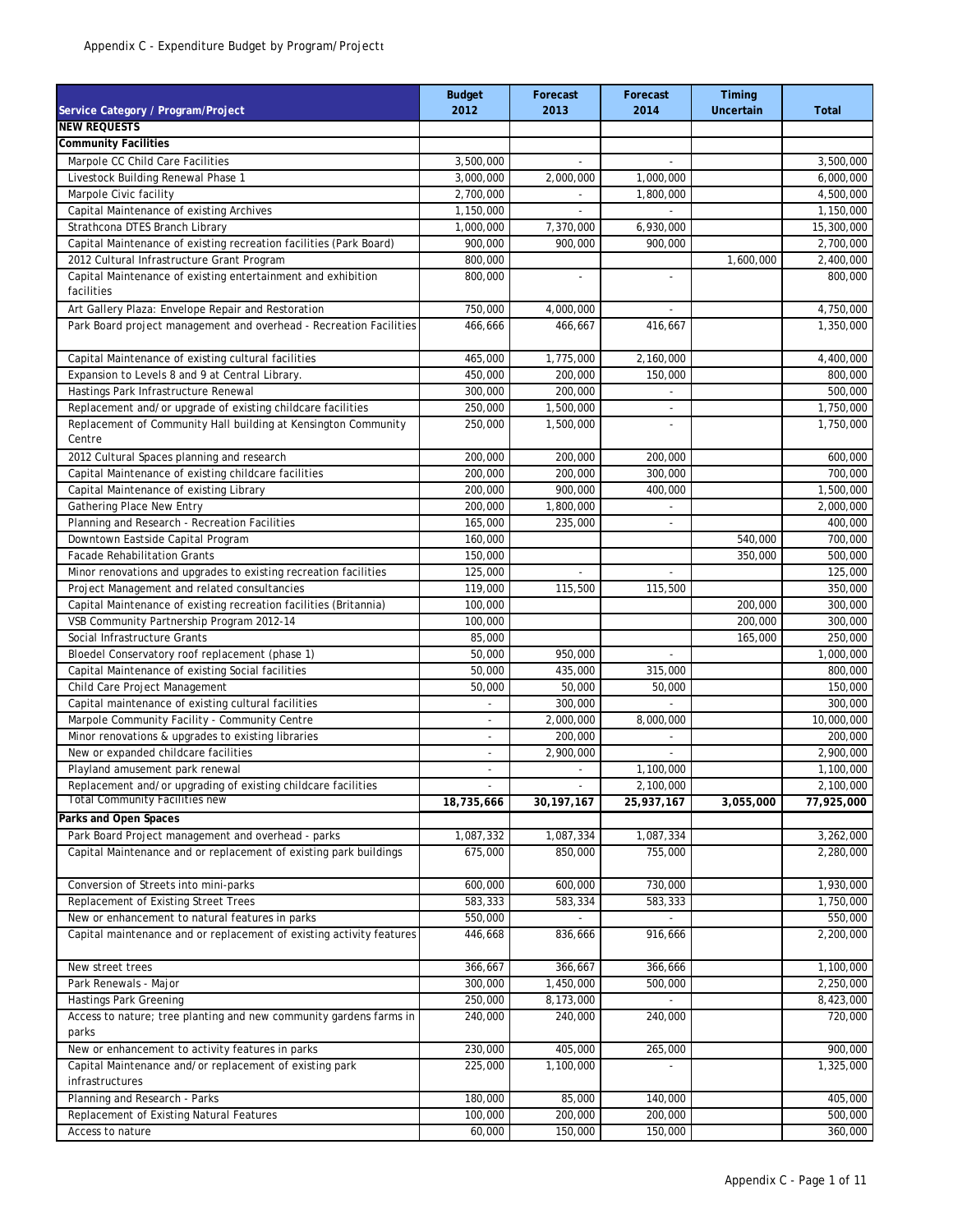| Service Category / Program/Project                                                           | <b>Budget</b><br>2012              | Forecast<br>2013            | Forecast<br>2014         | Timing<br><b>Uncertain</b> | <b>Total</b>         |
|----------------------------------------------------------------------------------------------|------------------------------------|-----------------------------|--------------------------|----------------------------|----------------------|
| Capital Maintenance and or replacement of existing natural features                          | 60,000                             | 60,000                      | 60,000                   |                            | 180,000              |
| Park Renewals - Minor                                                                        | 60,000                             | 60,000                      | 130,000                  |                            | 250,000              |
| Civic Public Art Maintenance                                                                 | 50,000                             | 125,000                     | 125,000                  |                            | 300,000              |
| East False Creek Seawall - Assessment                                                        | 45,000                             |                             |                          |                            | 45,000               |
| New community projects in parks                                                              | 45,000                             | 45,000                      | 45,000                   |                            | 135,000              |
| New or enhancements to infrastructure in parks                                               | 45,000                             | 45,000                      | 45,000                   |                            | 135,000              |
| Capital Maintenance of existing public art                                                   | 40,000                             | 30,000                      | 30,000                   |                            | 100,000              |
| Access to nature; program supporting tree planting on private                                | 30,000                             | 30,000                      | 30,000                   |                            | 90,000               |
| property                                                                                     |                                    |                             |                          |                            |                      |
| Mountain View Cemetery: increasing interment capacity                                        | $\overline{\phantom{a}}$           | $\mathcal{L}_{\mathcal{A}}$ | 2,500,000                |                            | 2,500,000            |
| New buildings in parks<br>New park construction                                              | $\overline{\phantom{a}}$<br>$\sim$ | 50,000                      | 350,000                  |                            | 400,000              |
| New public art                                                                               |                                    | 200,000                     | 50,000                   | 2,400,000                  | 2,400,000<br>250,000 |
| Park land acquisition                                                                        | $\overline{\phantom{a}}$           |                             |                          | 2,900,000                  | 2,900,000            |
| Planning & research: seawall                                                                 | $\overline{\phantom{a}}$           | 50,000                      |                          |                            | 50,000               |
| Upgrade of waterfront walkway-bikeway in WPG                                                 |                                    | 200,000                     | 1,500,000                |                            | 1,700,000            |
| Total Parks and Open Spaces new                                                              | 6,269,000                          | 17,022,001                  | 10,798,999               | 5,300,000                  | 39,390,000           |
| Housing                                                                                      |                                    |                             |                          |                            |                      |
| <b>Taylor Manor</b>                                                                          | 1,750,000                          |                             |                          |                            | 1,750,000            |
| Capital maintenance of existing non-market rental housing                                    | 420.000                            | 219,000                     | 650,000                  |                            | 1,289,000            |
| Building Specific Capital Maintenance of existing Stanley-New                                | 250,000                            | 2,450,000                   | L.                       |                            | 2,700,000            |
| Fountain, non market rental housing                                                          |                                    |                             |                          |                            |                      |
| Capital Maintenance of existing Market Rental Housing                                        | 235,000                            | 250,000                     | 215,000                  |                            | 700,000              |
| Grants to new non-market housing projects                                                    | 200,000                            |                             |                          | 6,050,000                  | 6,250,000            |
| Planning & research activities for non-market rental housing                                 | 200,000                            | 200,000                     | 200,000                  |                            | 600,000              |
| Replacement of non-market rental housing                                                     | 200,000                            |                             |                          | 9,700,000                  | 9,900,000            |
| Minor renovations & upgrades to existing non-market rental housing                           | 100,000                            |                             |                          |                            | 100,000              |
| Capital maintenance of existing non-market rental housing #68                                | 80,000                             |                             |                          | 70,000                     | 150,000              |
| Building Specific Capital Maintenance of existing Abbeyfield House                           |                                    | 278,000                     |                          |                            | 278,000              |
| Building Specific Capital Maintenance of existing Roddan Lodge, non<br>market rental housing | $\overline{\phantom{a}}$           | $\sim$                      | 2,900,000                |                            | 2,900,000            |
| Purchase of sites for non-market rental housing                                              |                                    |                             |                          | 33,500,000                 | 33,500,000           |
| <b>Total Housing new</b>                                                                     | 3,435,000                          | 3,397,000                   | 3,965,000                | 49,320,000                 | 60,117,000           |
| <b>Public Safety</b>                                                                         |                                    |                             |                          |                            |                      |
| Replacement of Fire Hall # 5                                                                 | 900,000                            | 8,000,000                   | 600,000                  |                            | 9,500,000            |
| Capital Maintenance of Existing Fire Halls                                                   | 330,000                            |                             |                          |                            | 330,000              |
| Capital maintenance of existing fire halls                                                   | 305,000                            | 375,000                     | 720,000                  |                            | 1,400,000            |
| USAR - Modifications to USAR Training, Mustering and Warehouse                               | 165,000                            |                             | $\overline{\phantom{a}}$ |                            | 165,000              |
| Facility                                                                                     |                                    |                             |                          |                            |                      |
| <b>CCTV Equipped Interview Rooms</b>                                                         | 100,000                            |                             | $\overline{\phantom{a}}$ |                            | 100,000              |
| Animal Control Site Renos<br>Police Facilities - Capital Maintenance                         | 70,000                             | 45,000                      | 45,000                   |                            | 160,000<br>60,000    |
| Capital maintenance of existing animal control facility                                      | 60,000                             | 60,000                      | $\overline{\phantom{a}}$ |                            | 60,000               |
| Capital maintenance of existing police facilities                                            | $\overline{\phantom{a}}$           |                             | 60,000                   |                            | 60,000               |
| Capital Maintenance of existing VPD facilities                                               | $\overline{\phantom{a}}$           | $\overline{\phantom{a}}$    | 60,000                   |                            | 60,000               |
| Replacement of Fire Hall # 17 (phase 1 - planning/design)                                    |                                    |                             | 1,400,000                |                            | 1,400,000            |
| <b>Total Public Safety new</b>                                                               | 1,930,000                          | 8,480,000                   | 2,885,000                | ÷,                         | 13,295,000           |
| Transportation                                                                               |                                    |                             |                          |                            |                      |
| Granville Bridge - Bearing Replacement (PCB)                                                 | 3,030,000                          | 5,970,000                   | $\overline{\phantom{a}}$ |                            | 9,000,000            |
| MRN Major Roads                                                                              | 2,950,000                          | 4,400,000                   | 4,400,000                |                            | 11,750,000           |
| Arterial Projects Program                                                                    | 2,500,000                          |                             |                          |                            | 2,500,000            |
| Powell Street Overpass                                                                       | 2,500,000                          |                             |                          | 45,160,000                 | 47,660,000           |
| Replacement / Upgrade of Existing Traffic Signals                                            | 2,080,000                          | 2,085,000                   | 2,085,000                |                            | 6,250,000            |
| City Major Roads                                                                             | 2,000,000                          | 5,000,000                   | 5,000,000                |                            | 12,000,000           |
| Active Transportation Corridors and Spot Improvements                                        | 1,800,000                          | 6,850,000                   | 4,100,000                |                            | 12,750,000           |
| <b>Local Streets</b>                                                                         | 1,500,000                          | 1,500,000                   | 1,500,000                |                            | 4,500,000            |
| Street Lighting Infrastructure                                                               | 1,377,000                          | 1,377,000                   | 1,381,000                |                            | 4,135,000            |
| Capital maintenance of existing parkades and parking lots (EasyPark)                         | 1,145,000                          | 435,000                     | 435,000                  |                            | 2,015,000            |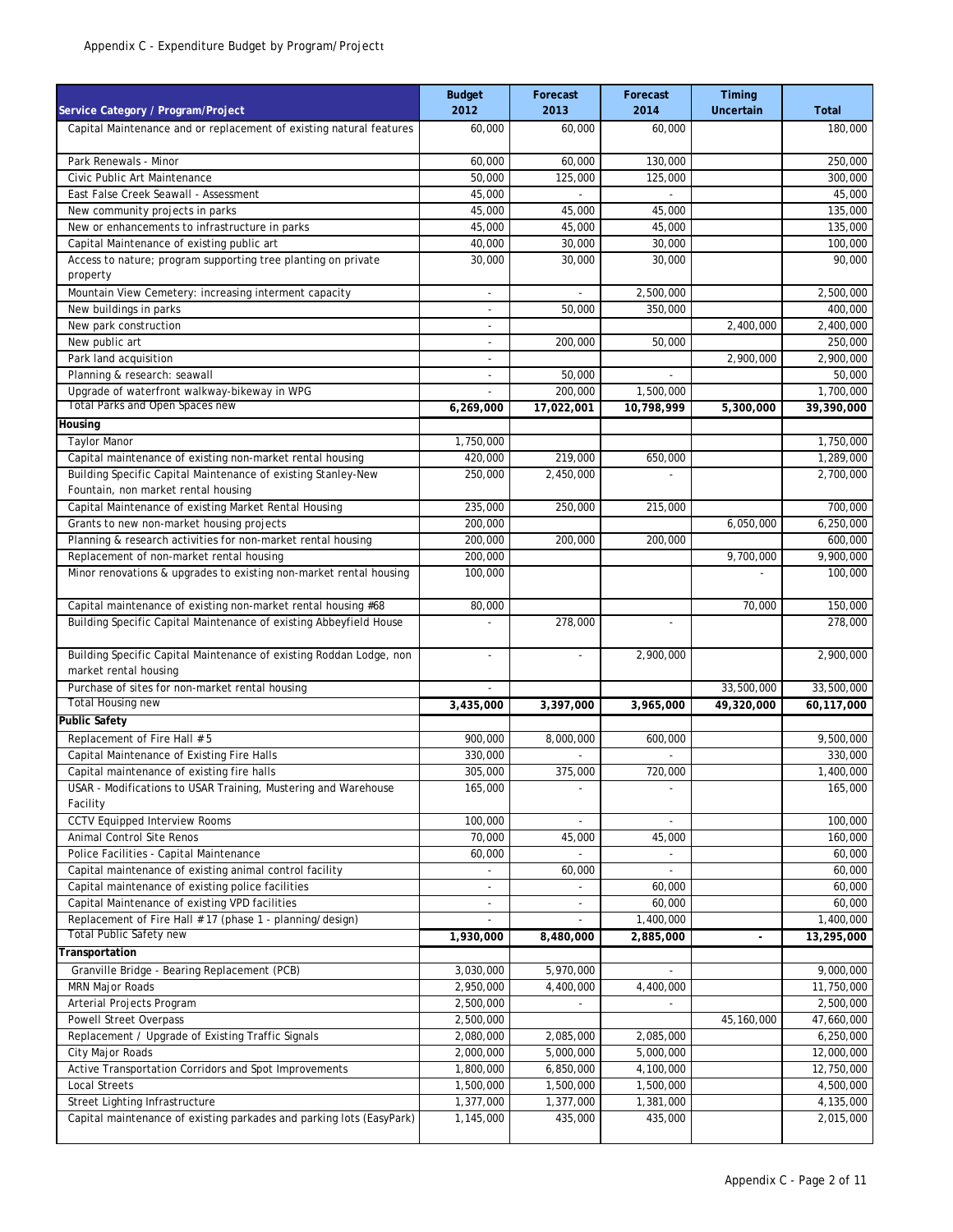| Service Category / Program/Project                                         | <b>Budget</b><br>2012        | Forecast<br>2013 | Forecast<br>2014 | Timing<br>Uncertain | <b>Total</b> |
|----------------------------------------------------------------------------|------------------------------|------------------|------------------|---------------------|--------------|
| New Pedestrian/Bicycle Signal Construction                                 | 1,100,000                    | 860,000          | 640,000          |                     | 2,600,000    |
| Pedestrian/Bicycle Signal Rehabilitation                                   | 1,100,000                    | 1,100,000        | 1,100,000        |                     | 3,300,000    |
| Revenue Control Equipment                                                  | 900,000                      |                  |                  |                     | 900.000      |
| H-Frame Replacement                                                        | 800,000                      | 800,000          | 800.000          |                     | 2,400,000    |
| <b>Transportation Monitoring</b>                                           | 800,000                      | 600,000          | 600,000          |                     | 2,000,000    |
| <b>Transportation Plan Update</b>                                          | 800,000                      | $\sim$           |                  |                     | 800,000      |
| Street Lighting Infrastructure                                             | 774,400                      | 275,000          | 1,275,600        |                     | 2,325,000    |
| <b>Blueways Program</b>                                                    | 600,000                      | 50,000           | 50,000           |                     | 700,000      |
| Sidewalk Reconstruction (5a_06)                                            | 600,000                      | 1,100,000        | 1,300,000        |                     | 3,000,000    |
| New sidewalks                                                              | 500,000                      | 500.000          |                  |                     | 1,000,000    |
| Capital Maintenance of existing Parkades & Lots                            | 375,000                      | 900,000          | 900,000          |                     | 2,175,000    |
| New curb ramps                                                             | 360,000                      | 250,000          | 190,000          |                     | 800,000      |
| <b>Active Street Activities</b>                                            | 250,000                      | 400,000          | 200,000          |                     | 850,000      |
| Annual Replacement of Existing Parking Meters                              | 200,000                      | 657,819          | 657,819          |                     | 1,515,638    |
| New Parking Meters (Program Expansion)                                     | 200,000                      | 1,175,000        | 1,175,000        |                     | 2,550,000    |
| Traffic Calming Program                                                    | 165,000                      | 165,000          | 170,000          |                     | 500,000      |
| Capital Maintenance of Existing Vehicular Bridges                          | 150,000                      | 150,000          | 150,000          |                     | 450,000      |
| Transit-related Improvements                                               | 150,000                      | 1,250,000        | 1,200,000        |                     | 2,600,000    |
| <b>Bus Slabs</b>                                                           | 100,000                      | 270,000          | 230,000          |                     | 600,000      |
| Infill Lighting                                                            | 91,560                       | 91,720           | 91,720           |                     | 275,000      |
| Infill Lighting                                                            | 88,400                       | 88,300           | 88,300           |                     | 265,000      |
| Rehabilitation Curb Ramps (5a_08a)                                         | 40,000                       | 75,000           | 85,000           |                     | 200,000      |
| Burrard Bridge - PCB Bearing replacement                                   |                              | 5,000,000        |                  |                     | 5,000,000    |
| Burrard Bridge Rehabilitation                                              |                              | 3,000,000        |                  |                     | 3,000,000    |
| Capital maintenance of existing pedestrian bridges                         | $\overline{\phantom{a}}$     | 25,000           | 25,000           |                     | 50,000       |
| Investigation for Design                                                   | $\overline{a}$               | 700,000          | 700,000          |                     | 1,400,000    |
| Replacement of existing retaining walls<br><b>Total Transportation new</b> |                              | 150,000          | 50,000           |                     | 200,000      |
| <b>Utilities and Public Works</b>                                          | 31,026,360                   | 47,249,839       | 30,579,439       | 45,160,000          | 154,015,638  |
| Replacement of existing sewer pipes (main sewer separation                 | 23,000,000                   | 32,500,000       | 28,200,000       |                     | 83,700,000   |
| program)                                                                   |                              |                  |                  |                     |              |
| Landfill: Closure and Gas Collection Program                               | 20,850,000                   | 1,750,000        | 11,365,000       |                     | 33,965,000   |
| Replacement of Sewer Connections & Manholes                                | 15,100,000                   | 14,200,000       | 14,200,000       |                     | 43,500,000   |
| Distribution Main Replacement Program                                      | 9,000,000                    | 9,500,000        | 9,000,000        |                     | 27,500,000   |
| New Water Connections                                                      | 2,000,000                    | 2,000,000        | 2,000,000        |                     | 6,000,000    |
| <b>Upgrading Sanitary Sewer Pipes</b>                                      | 1,800,000                    |                  |                  |                     | 1,800,000    |
| Aging Services Replacement                                                 | 1,000,000                    | 1,000,000        | 1,000,000        |                     | 3,000,000    |
| Sewer Separation on Private Property                                       | 700,000                      | 700,000          | 700,000          |                     | 2,100,000    |
| Landfill: Reconstruction and Upgrading of Landfill Entrance                | 500,000                      | 4,500,000        |                  |                     | 5,000,000    |
| Replace or Upgrade - Pump Stations                                         | 500,000                      | 4,500,000        | 1,000,000        |                     | 6,000,000    |
| <b>NEU System Extension</b>                                                | 340,000                      | 610,000          | 400,000          |                     | 1,350,000    |
| Local Repairs, Catchbasins, & Spurs                                        | 300,000                      |                  |                  |                     | 300,000      |
| Engineering & Site Investigation                                           | 250,000                      | 250,000          | 250,000          |                     | 750,000      |
| Hydrant Replacement Program                                                | 250,000                      | 250,000          | 300,000          |                     | 800,000      |
| Video Inspection of Sewers                                                 | 250,000                      | 250,000          | 250,000          |                     | 750,000      |
| Investigation for Design/Integrated Stormwater Management Plans            | 225,000                      | 375,000          | 375,000          |                     | 975,000      |
| Replacement of Aging Water Meters                                          | 150,000                      | 150,000          | 150,000          |                     | 450,000      |
| System Extensions & Minor Improvements                                     | 150,000                      | 175,000          | 175,000          |                     | 500,000      |
| Telemetry & Monitoring                                                     | 150,000                      | 150,000          | 100,000          |                     | 400,000      |
| Water Quality Capital                                                      | 150,000                      | 150,000          | 150,000          |                     | 450,000      |
| GHG Reporting and Offset Verification                                      | 100,000                      | $\sim$           | $\mathcal{L}$    |                     | 100,000      |
| New Water Meters                                                           | 100,000                      | 75,000           | 75,000           |                     | 250,000      |
| <b>Access To Water</b>                                                     | 80,000                       | 60,000           | 60,000           |                     | 200,000      |
| Dedicated Fire Protection System (DFPS)                                    | 50,000                       | 225,000          | 225,000          |                     | 500,000      |
| Water Conservation Capital                                                 | 20,000                       | 40,000           | 40,000           |                     | 100,000      |
| Design, Operations and Progressive Closure Plan                            |                              | 700,000          |                  |                     | 700,000      |
| Emergency preparedness for waterworks                                      |                              | 125,000          | 125,000          |                     | 250,000      |
| Transmission Main Replacement Program                                      | $\qquad \qquad \blacksquare$ | 3,250,000        | 3,250,000        |                     | 6,500,000    |
| Water Quality Investigation                                                |                              | 100,000          |                  |                     | 100,000      |
| <b>Total Utilities and Public Works new</b>                                | 77,015,000                   | 77,585,000       | 73,390,000       | $\sim$              | 227,990,000  |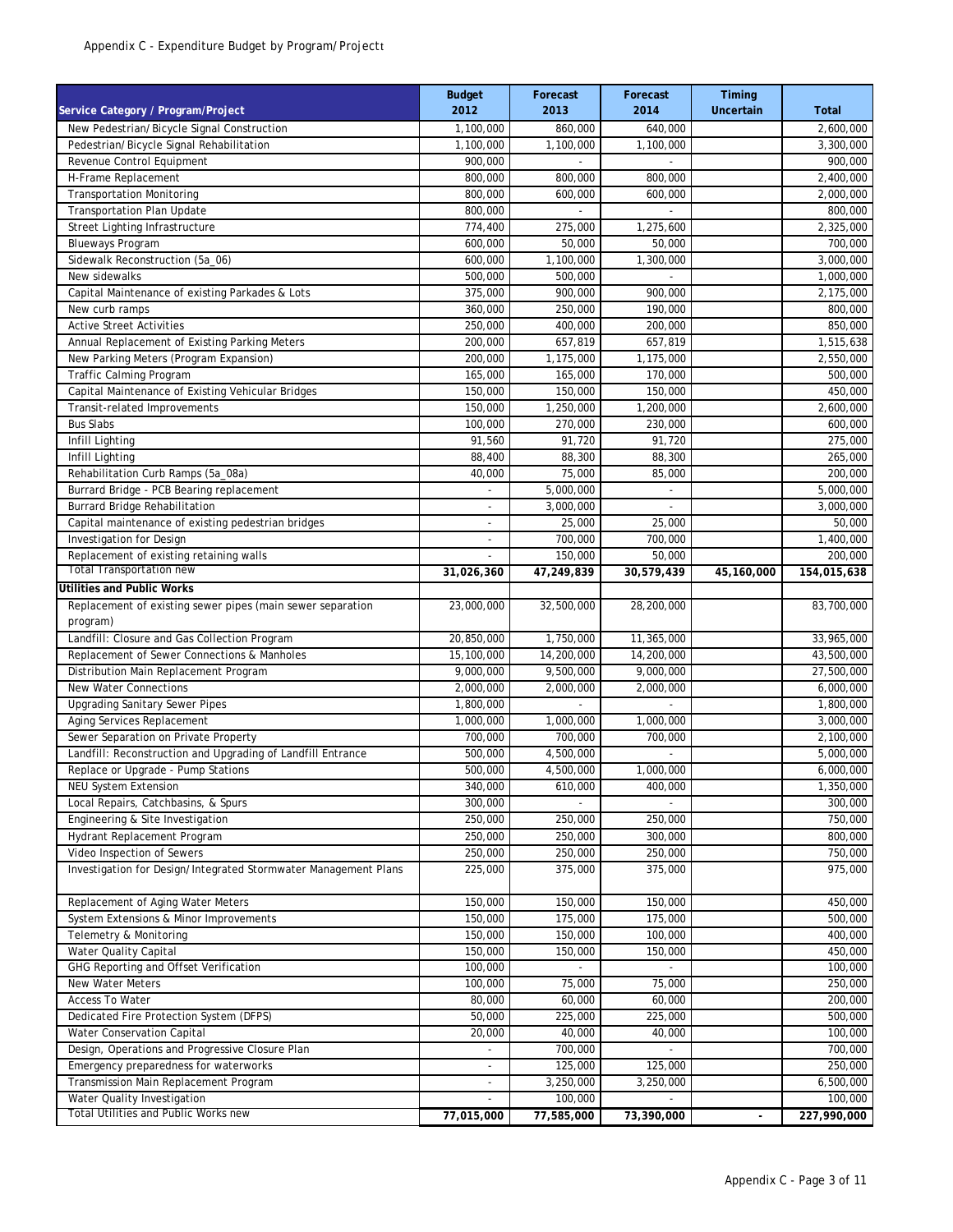| Service Category / Program/Project                                   | <b>Budget</b><br>2012    | Forecast<br>2013         | Forecast<br>2014         | Timing<br><b>Uncertain</b> | <b>Total</b> |
|----------------------------------------------------------------------|--------------------------|--------------------------|--------------------------|----------------------------|--------------|
| Civic Infrastructure                                                 |                          |                          |                          |                            |              |
| Vehicle & Equipment Replacement & Additions                          | 11,340,000               | 11,340,000               | 11,320,000               |                            | 34,000,000   |
| Client Hardware Refresh Program (chrp)                               | 2,340,000                | 3.602.137                | 3.361.012                |                            | 9,303,149    |
| Content Management System (Web Renewal)                              | 1,517,000                |                          | $\overline{\phantom{a}}$ |                            | 1,517,000    |
| Capital Maintenance of City Hall - Repiping Phase II                 | 1,325,000                |                          |                          |                            | 1,325,000    |
| City Hall Renovations (OAP)                                          | 1,300,000                | 1,100,000                | 100,000                  |                            | 2,500,000    |
| <b>Business Intelligence</b>                                         | 1,100,000                | 1,500,000                | 500,000                  |                            | 3,100,000    |
| Permits and Licences - Online Services Implementation                | 937,500                  |                          |                          |                            | 937,500      |
| Hazardous Materials Abatement (W6b)                                  | 875,000                  | 725,000                  | 750,000                  |                            | 2,350,000    |
| PCI Compliancy                                                       | 800,000                  |                          |                          |                            | 800,000      |
| Legal Services Case Management System Replacement                    | 750,000                  |                          | $\overline{a}$           |                            | 750,000      |
| Server Expansion and Replacement 2012                                | 644,000                  | 532,000                  | 532,000                  |                            | 1,708,000    |
| Planning & research: administrative facilities                       | 520,000                  | 710,000                  | 270,000                  |                            | 1,500,000    |
| CIO / ITOC Priority Projects                                         | 500,000                  |                          | $\overline{\phantom{a}}$ |                            | 500,000      |
| Strategic Initiatives                                                | 500,000                  | 300,000                  | 200,000                  |                            | 1,000,000    |
| Security Monitoring                                                  | 400,000                  |                          | $\overline{\phantom{a}}$ |                            | 400,000      |
| Data Storage Replacement and Expansion 2012                          | 360,000                  | 1,260,000                | 1,760,000                |                            | 3,380,000    |
| VolP Upgrades                                                        | 338,000                  | $\mathbf{r}$             | $\overline{\phantom{a}}$ |                            | 338,000      |
| Xtract Replacement                                                   | 302,000                  |                          |                          |                            | 302,000      |
| Building Specific Capital Maintenance of existing City Hall Driveway | 300,000                  | 1,100,000                | L.                       |                            | 1,400,000    |
| Fibre Relocation - West 2nd                                          | 300,000                  | ÷.                       | $\overline{a}$           |                            | 300,000      |
| Permit and Project Tracking System Implementation (PRISM             | 300,000                  | 4,081,250                | 4,081,250                |                            | 8,462,500    |
| Replacement)                                                         |                          |                          |                          |                            |              |
| Lagan (311) Application upgrade                                      | 290,000                  |                          | $\overline{\phantom{a}}$ |                            | 290,000      |
| Network Upgrades (hardware)                                          | 281,000                  | 322,000                  | 322,000                  |                            | 925,000      |
| Complete 3rd Party Agreement Obligations                             | 250,000                  |                          |                          |                            | 250,000      |
| SAP Annual Support Packs (ECC, eRec, SRM, BI, Portal)                | 213,000                  | 213,000                  | 213,000                  |                            | 639,000      |
| Traffic Count Consolidation & Strategy                               | 209,000                  | 150,000                  | 75,000                   |                            | 434,000      |
| Application Rationalization Program                                  | 200,000                  | 200,000                  | 200,000                  |                            | 600,000      |
| Office 2010 Upgrade Transition Training                              | 200,000                  | $\overline{a}$           | $\blacksquare$           |                            | 200,000      |
| Fairfax Remittance Advice Scanner upgrade                            | 171,000                  |                          | ٠                        |                            | 171,000      |
| <b>ENGIS Route Manager replacement</b>                               | 150,000                  | $\overline{\phantom{a}}$ | $\overline{\phantom{a}}$ |                            | 150,000      |
| Hansen Upgrade                                                       | 150,000                  | ٠                        | $\overline{\phantom{a}}$ |                            | 150,000      |
| Capital Maintenance of existing service yards facilities             | 135,000                  | 120,000                  | 145,000                  |                            | 400,000      |
| Digital Archives Expansion                                           | 110,000                  | 95,000                   | 95,000                   |                            | 300,000      |
| SAP User License Purchase (to accommodate incidental user growth)    | 100,000                  | ÷,                       | L,                       |                            | 100,000      |
| Network Spares                                                       | 76,000                   | $\overline{\phantom{a}}$ | $\overline{\phantom{a}}$ |                            | 76,000       |
| Ticket Manager interface to Tempest - Real Time                      | 75,000                   | $\overline{a}$           | $\overline{\phantom{a}}$ |                            | 75,000       |
| Network Enhanced Monitoring Tools                                    | 66,000                   | $\overline{\phantom{a}}$ | $\overline{\phantom{a}}$ |                            | 66,000       |
| Enhance Network Security (ACL's and VLAN's)                          | 63,000                   | $\overline{\phantom{a}}$ |                          |                            | 63,000       |
| Project Inspectors Mobile Application                                | 50,000                   | $\overline{\phantom{a}}$ | 350,000                  |                            | 400,000      |
| Network Review and Redesign                                          | 37,000                   |                          |                          |                            | 37,000       |
| <b>Telecom Spares</b>                                                | 37,000                   | $\overline{\phantom{a}}$ | $\overline{\phantom{a}}$ |                            | 37,000       |
| Public Wireless Network Improvements                                 | 35,000                   | $\overline{\phantom{a}}$ | 465,000                  |                            | 500,000      |
| <b>GIS Upgrade</b>                                                   | 34,000                   | ÷.                       | $\sim$                   |                            | 34,000       |
| Indoor Air Quality Investigation (W5b)                               | 20,000                   | 40,000                   | 40,000                   |                            | 100,000      |
| DOMINO Minor Upgrade                                                 | 15,000                   |                          |                          |                            | 15,000       |
| 311 workforce management                                             |                          | 50,000                   | $\overline{\phantom{a}}$ |                            | 50,000       |
| 312 Main decommissioning fibre relocation costs                      |                          | 450,000                  | 450,000                  |                            | 900,000      |
| Amanda Major Upgrade                                                 |                          | 20,000                   |                          |                            | 20,000       |
| Blackberry Enterprise Server Upgrade                                 |                          | 25,000                   | 25,000                   |                            | 50,000       |
| Capital Maintenance of existing administration facilities            | $\overline{\phantom{a}}$ | 250,000                  | 100,000                  |                            | 350,000      |
| City Hall Precinct - Seismic Upgrades                                | $\overline{\phantom{a}}$ | 2,000,000                |                          |                            | 2,000,000    |
| City Hall Precinct Planning Study                                    | $\overline{a}$           | 150,000                  | $\overline{\phantom{a}}$ |                            | 150,000      |
| Domino Major upgrade                                                 | $\overline{\phantom{a}}$ |                          | 50,000                   |                            | 50,000       |
| Environmental Site Assessments W5c                                   | $\overline{\phantom{a}}$ | 25,000                   | 25,000                   |                            | 50,000       |
| Future TBD "B" projects                                              | $\overline{\phantom{a}}$ | 478,975                  | 478,975                  |                            | 957,950      |
| NetMotion Upgrade                                                    | $\overline{a}$           | 7,500                    | 7,500                    |                            | 15,000       |
| Recycling Program (W6c)                                              |                          | 50,000                   | 50,000                   |                            | 100,000      |
| Safari Minor Upgrade                                                 | $\mathcal{A}$            | 50,000                   | $\omega$                 |                            | 50,000       |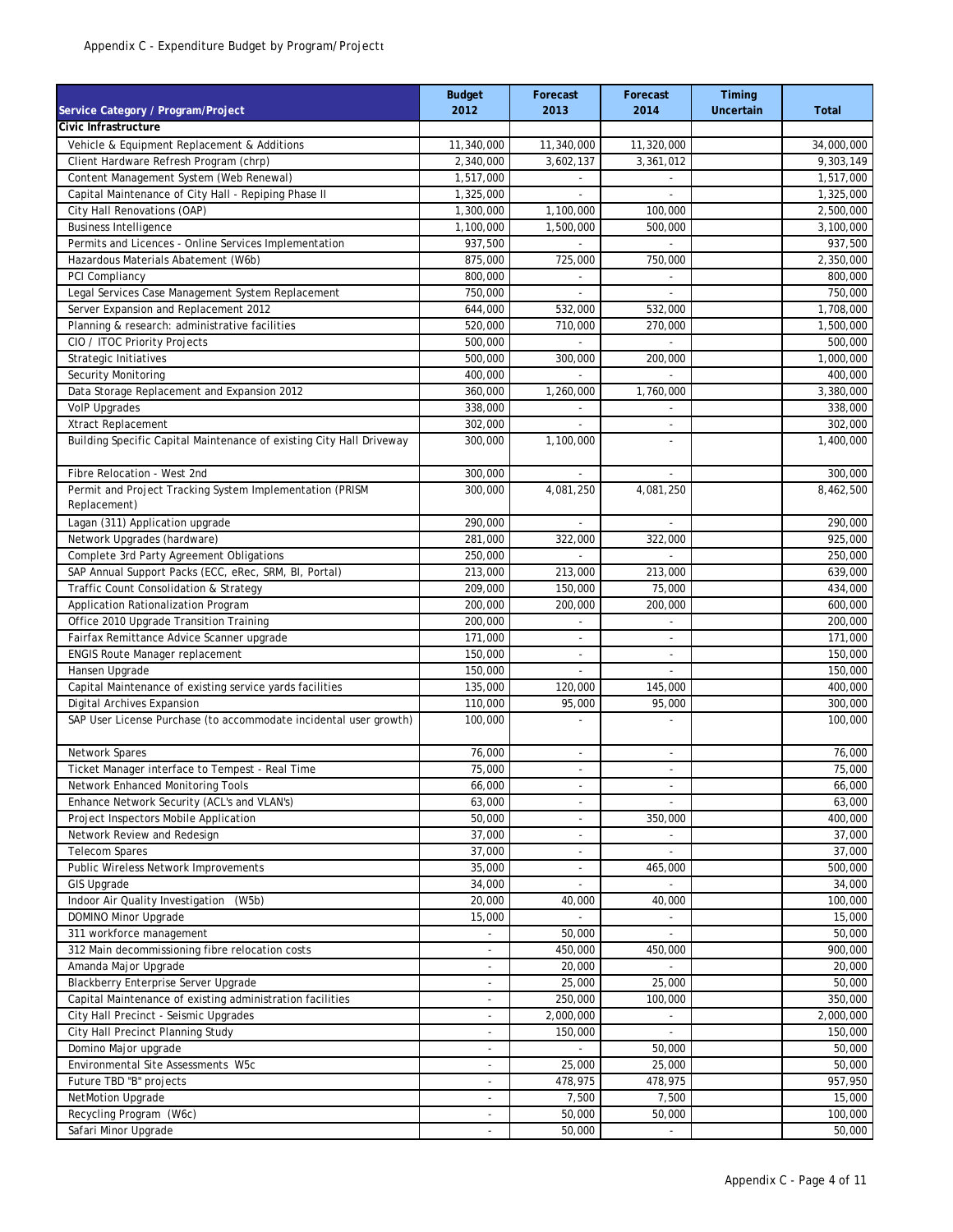|                                                                          | <b>Budget</b>               | Forecast                 | Forecast                 | Timing                   |                        |
|--------------------------------------------------------------------------|-----------------------------|--------------------------|--------------------------|--------------------------|------------------------|
| Service Category / Program/Project                                       | 2012                        | 2013                     | 2014                     | Uncertain                | <b>Total</b>           |
| Security                                                                 |                             | 225,000                  |                          |                          | 225,000                |
| Tee time minor upgrade                                                   | $\overline{a}$              | 50,000                   | $\overline{\phantom{a}}$ |                          | 50,000                 |
| Two factor Authentication                                                | $\overline{a}$              | 235,000                  | $\overline{\phantom{a}}$ |                          | 235,000                |
| VanDocs expand to VFRS                                                   | $\overline{a}$              | 250,000                  | $\overline{\phantom{a}}$ |                          | 250,000                |
| VanDocs Minor upgrade                                                    |                             | 50,000                   | 50,000                   |                          | 100,000                |
| Voting System replacement                                                | $\sim$                      | 2,000,000                | $\overline{a}$           |                          | 2,000,000              |
| VPL ILS replacement<br>Total Civic Infrastructure new                    |                             | 2,000,000                | 2,000,000                |                          | 4,000,000              |
| City-Wide                                                                | 29,715,500                  | 35,756,862               | 28,015,737               |                          | 93,488,099             |
| Total City-Wide new                                                      |                             |                          |                          |                          |                        |
| City-wide Overhead                                                       | 2,000,000                   | 4,000,000<br>2,000,000   | 2,000,000<br>2,000,000   |                          | 6,000,000<br>6,000,000 |
| <b>Debenture Costs</b>                                                   | 1,000,000                   | 1,000,000                | 1,000,000                |                          | 3,000,000              |
| Inflation Contingency                                                    | $\mathcal{L}_{\mathcal{A}}$ | 3,300,000                | 6,700,000                |                          | 10,000,000             |
| <b>Emerging Priorities</b>                                               |                             |                          |                          | 15,000,000               | 15,000,000             |
| <b>Total new requests</b>                                                | 171,126,526                 | 225,987,869              | 185,271,342              | 117,835,000              | 700,220,737            |
|                                                                          |                             |                          |                          |                          |                        |
| <b>CARRYFORWARDS</b>                                                     |                             |                          |                          |                          |                        |
| <b>Community Facilities</b>                                              |                             |                          |                          |                          |                        |
| Woodward's Child Care (2006, 2008)                                       | 2,016,198                   | $\overline{\phantom{a}}$ | $\overline{\phantom{a}}$ |                          | 2,016,198              |
| Trout Lake Community Centre                                              | 1,613,836                   | $\blacksquare$           | $\overline{\phantom{a}}$ |                          | 1,613,836              |
| Non Profit Capital Assets - Phase 2 - 2011                               | 1,360,000                   | $\overline{\phantom{m}}$ | $\overline{\phantom{a}}$ |                          | 1,360,000              |
| Van Maritime Museum (St Roch)                                            | 902,190                     | $\overline{a}$           | $\overline{a}$           |                          | 902,190                |
| Kitsilano NBH Renewal                                                    | 800,000                     |                          |                          | 800,000                  | 1,600,000              |
| Library RFID                                                             | 752,258                     | $\overline{\phantom{a}}$ | $\overline{\phantom{a}}$ |                          | 752,258                |
| Queen Elizabeth Theatre Redevelopment                                    | 725,000                     |                          | $\overline{\phantom{a}}$ |                          | 725,000                |
| Hillcrest & Riley Park                                                   | 600,000                     | 656,721                  | $\overline{a}$           |                          | 1,256,721              |
| <b>Branch Library Renewal/Renovations</b>                                | 488,037                     |                          | $\overline{\phantom{a}}$ |                          | 488,037                |
| Strathcona/DTES Branch                                                   | 441,156                     | $\overline{\phantom{a}}$ | $\overline{\phantom{a}}$ |                          | 441,156                |
| Community Social & Econ Dev Projects                                     | 433,505                     |                          |                          | (0)                      | 433,505                |
| Nat Bailey Improvements 2009-11 (R1d)                                    | 430,178                     | $\overline{\phantom{a}}$ | $\blacksquare$           |                          | 430,178                |
| Neighbourhood House Renewal 2010                                         | 395,000                     |                          |                          | 1,574,656                | 1,969,656              |
| Harbourview Daycare Facility                                             | 323,856                     |                          |                          |                          | 323,856                |
| Cultural Infrastructure Prgm 2010 Unallocated                            | 309,115                     |                          |                          | $\overline{\phantom{a}}$ | 309,115                |
| Grants: Vancouver Art Gallery Assn                                       | 304,000                     |                          |                          | $\overline{a}$           | 304,000                |
| Agrodome - Replace Membrane on Lower Roof 2011                           | 296,939                     | $\sim$                   | $\overline{\phantom{a}}$ |                          | 296,939                |
| Public Realm & Programming Infrastructure 2011                           | 255,000                     |                          |                          | 45,000                   | 300,000                |
| Japanese Language Hall Childcare 2011                                    | 250,000                     |                          |                          | 250,000                  | 500,000                |
| Tenant Improvements WW Dev (Non-Profit)                                  | 228,256                     |                          |                          | 391,056                  | 619,312                |
| Hastings Park - Playland Master Plan                                     | 224,775                     | $\overline{\phantom{a}}$ | $\overline{a}$           |                          | 224,775                |
| Heritage Facade Rehab (O1c)                                              | 200,000                     |                          |                          |                          | 200,000                |
| United We Can Recycling Relocation                                       | 200,000                     |                          |                          | $\overline{a}$           | 200,000                |
| ISF - Orpheum Upgr / Capitol 6 Interface                                 | 175,283                     | $\overline{\phantom{a}}$ | $\overline{\phantom{a}}$ |                          | 175,283                |
| Park Board Energy Performance Contract                                   | 173,405                     |                          |                          |                          | 173,405                |
| Grant - Developmental Disabilities Assn<br>- Creekside Child Care Centre | 172,500                     |                          |                          |                          | 172,500                |
| VAG Relocation - Planning                                                | 170,000                     | $\blacksquare$           | $\overline{\phantom{a}}$ |                          | 170,000                |
| ISF - QET Plaza Improvements                                             | 160,000                     | $\overline{\phantom{a}}$ | $\overline{\phantom{a}}$ |                          | 160,000                |
| Non-Profit Capital Asset Maintenance 2009                                | 160,000                     | $\overline{\phantom{a}}$ | ۰.                       |                          | 160,000                |
| Swimming Pools 2011 (R-03b)                                              | 159,544                     |                          |                          |                          | 159,544                |
| Chinatown Bldgs Planning Grant Program                                   | 153,000                     |                          |                          |                          | 153,000                |
| Chinatown Society Bldg Planning Grants -                                 |                             |                          |                          |                          |                        |
| Phase I                                                                  |                             |                          |                          |                          |                        |
| Chinatown Public Realm Improvement                                       | 150,000                     |                          |                          | 95,906                   | 245,906                |
| Cultural Infrastructure Program Unallocated 2011                         | 150,000                     |                          |                          | 1,100,000                | 1,250,000              |
| Hastings St Renaissance Phase 2                                          | 150,000                     |                          |                          | 150,000                  | 300,000                |
| Vancouver School Board Community Partnership 2011                        | 150,000                     |                          |                          | 127,500                  | 277,500                |
| Britannia Cap Mtce                                                       | 149,505                     |                          |                          |                          | 149,505                |
| Riley Park/Hillcrest Branch - Collections/Equip                          | 145,068                     | $\overline{\phantom{a}}$ | $\overline{\phantom{a}}$ |                          | 145,068                |
| <b>Cultural Precinct Development Consulting</b>                          | 140,000                     | 192,000                  | 191,614                  |                          | 523,614                |
| Abatement Hazardous Mat 2011 (R-03h)                                     | 138,506                     | ٠                        | $\overline{\phantom{a}}$ |                          | 138,506                |
| 2008 Non-Profit Asset Mtce & Restoration                                 | 130,713                     |                          |                          |                          | 130,713                |
| Riley Park CC (Hillcrest Conversion) R1b                                 | 129,217                     | $\overline{\phantom{a}}$ | $\overline{\phantom{a}}$ |                          | 129,217                |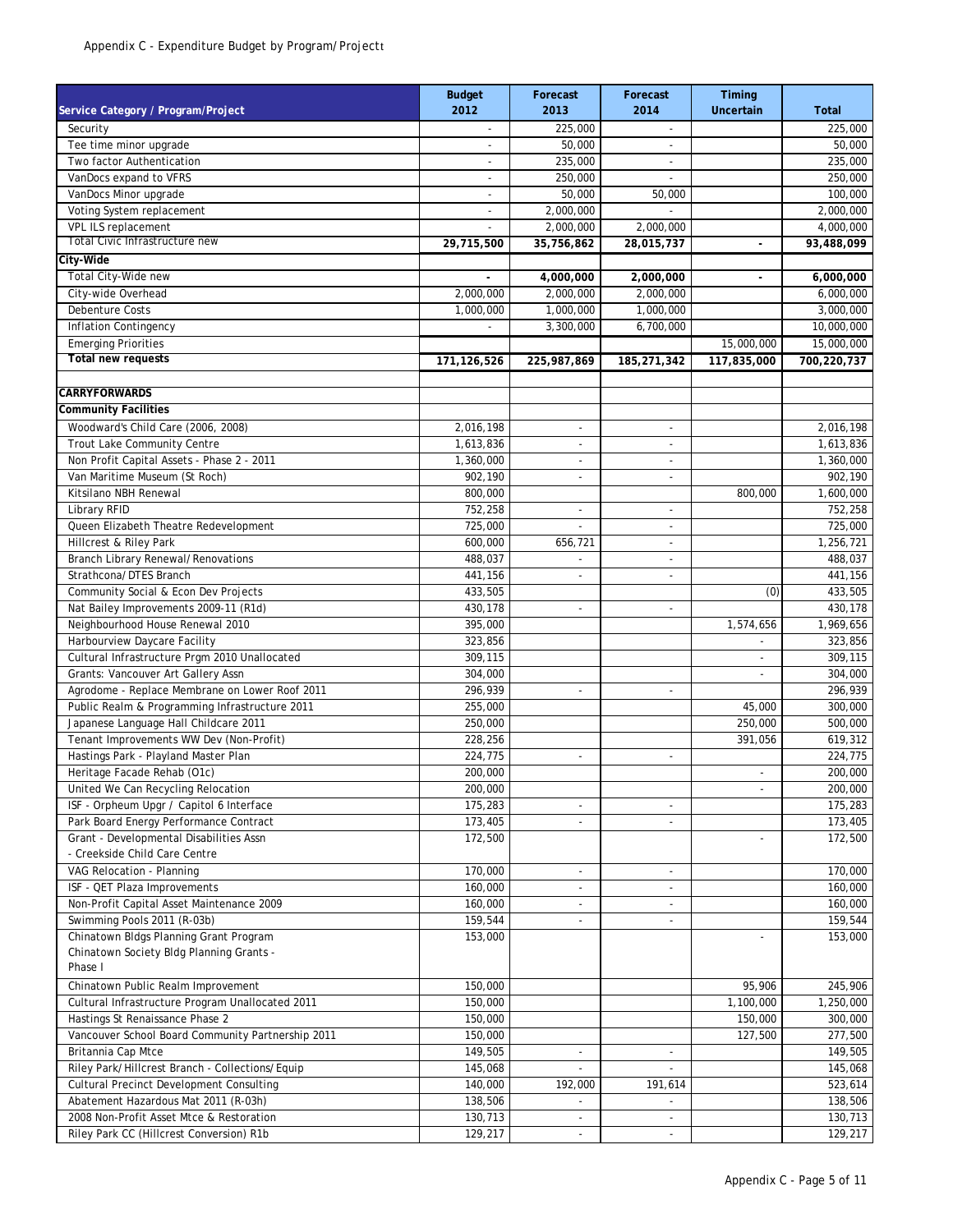| Service Category / Program/Project                                                  | <b>Budget</b><br>2012 | Forecast<br>2013         | Forecast<br>2014         | Timing<br><b>Uncertain</b>         | <b>Total</b>     |
|-------------------------------------------------------------------------------------|-----------------------|--------------------------|--------------------------|------------------------------------|------------------|
| Orpheum Restoration                                                                 | 117,000               | $\overline{\phantom{a}}$ | $\overline{\phantom{a}}$ |                                    | 117,000          |
| Facade Grant - 134 Abbott St                                                        | 100,000               |                          |                          |                                    | 100,000          |
| Facade Grant - 265 Carrall St                                                       | 100,000               |                          |                          | L.                                 | 100,000          |
| <b>Hastings St Renaissance</b>                                                      | 100,000               |                          |                          | 850,000                            | 950,000          |
| Kitsilano Montessori Daycare                                                        | 100,000               |                          |                          | 420,000                            | 520,000          |
| Social Infrastructure Portfolio Scope and Assessment 2011                           | 96,424                | $\overline{a}$           | $\overline{a}$           |                                    | 96,424           |
| Britannia CSC Dry-A-Tron                                                            | 94,200                | $\overline{a}$           | $\overline{\phantom{a}}$ |                                    | 94,200           |
| Other Facilities 2011 (R-03d)                                                       | 91,944                | $\overline{\phantom{a}}$ | $\overline{\phantom{a}}$ |                                    | 91,944           |
| Ice Rinks 2011 (R-03c)                                                              | 89,782                | $\overline{a}$           | $\overline{a}$           |                                    | 89,782           |
| Strathcona/Oppenheimer Revitalization                                               | 85,720                |                          |                          | $\mathbf 0$                        | 85,720           |
| Floor Replacements (R3f)                                                            | 85,123                | $\overline{a}$           | L,                       |                                    | 85,123           |
| CityGate II Child Care (2005, 2006, 2010)                                           | 84,599                |                          |                          | 1,000,000                          | 1,084,599        |
| Chinatown Active Storefront Program                                                 | 80,000                |                          |                          | 98,902                             | 178,902          |
| Proj Mgt - SF/Mt Pleasant Child Dev Ctr                                             | 76,140                | $\overline{a}$           | $\overline{\phantom{m}}$ |                                    | 76,140           |
| Unallocated - Urban Native Youth Ctr                                                | 75,000                |                          |                          | 425,000                            | 500,000          |
| Grant - Vancouver Museum Society                                                    | 74,250                |                          |                          |                                    | 74,250           |
| Gastown Public Realm Improvement                                                    | 70,000                |                          |                          | 100,000                            | 170,000          |
| Facility Studies 2011 (R-01i)                                                       | 69,117                | ٠                        | $\blacksquare$           |                                    | 69,117           |
| PNE Garden Auditorium Ext Restore 2011                                              | 68,994                | ٠                        | ٠                        |                                    | 68,994           |
| Vanier Park Security Relocation                                                     | 60,000                | $\overline{\phantom{a}}$ | $\overline{\phantom{a}}$ |                                    | 60,000           |
| Energy Conservation Initiative 2011 R04a                                            | 52,660                | ٠                        | $\blacksquare$           |                                    | 52,660           |
| 40 Powell - Facade Grant                                                            | 50,000                |                          |                          | $\overline{\phantom{a}}$           | 50,000           |
| Chinatown Society Bldg Planning Grants - Phase II                                   | 50,000                |                          |                          | ÷,                                 | 50,000           |
| Facade Grant - 157 Water St                                                         | 50.000                |                          |                          | $\overline{\phantom{a}}$           | 50,000           |
| Facade Grant - 31 W. Pender                                                         | 50,000                |                          |                          | $\overline{a}$                     | 50,000           |
| Facade Grant - 488 Carrall St                                                       | 50,000                |                          |                          | (58)                               | 49,942           |
| Facility Studies (R1i)                                                              | 49,346                | ÷,                       | L,                       |                                    | 49,346           |
| Grant - Electric Company Theatre Soc                                                | 42,000                |                          |                          | $\overline{\phantom{a}}$           | 42,000           |
| #1 Kingsway Joint Use Facility                                                      | 40,000                | $\overline{\phantom{m}}$ | $\overline{\phantom{a}}$ |                                    | 40,000           |
| (Mt Pleasant Centre)                                                                |                       |                          |                          |                                    |                  |
| Roof - PNE Main Bldg Cmpd 2011                                                      | 40,000                |                          | $\overline{\phantom{a}}$ |                                    | 40,000           |
| Computer Systems (R5a)                                                              | 40,000                | $\overline{\phantom{a}}$ | $\overline{\phantom{a}}$ |                                    | 40,000           |
| Blooming Blvd - 300 Alexander                                                       | 39,219                |                          |                          | (0)                                | 39,219           |
| Non-Profit Cap Asset Mtce - Daycares                                                | 33,000                | $\overline{\phantom{a}}$ | $\overline{\phantom{a}}$ |                                    | 33,000           |
| Floor Replacements 2011 (R-03f)                                                     | 30,801                | $\overline{a}$           | $\overline{a}$           |                                    | 30,801           |
| Abatement of Hazardous Materials (R3h)                                              | 30,281                | $\overline{a}$           | L,                       |                                    | 30,281           |
| Gathering Place Mtce Reno Enhance                                                   | 30,000                | $\overline{\phantom{a}}$ | $\overline{a}$           |                                    | 30,000           |
| Grant - Van Maritime Museum Society                                                 | 30,000                |                          |                          | ÷,                                 | 30,000           |
| Britannia Schematic Design                                                          | 29,378                | $\overline{a}$           | $\overline{\phantom{a}}$ |                                    | 29,378           |
| Grant-Vcr Japanese Language School Reno                                             | 25,000                |                          |                          | ٠                                  | 25,000           |
| ISF - Malkin Bowl Perf Centre Upgrade                                               | 20,987                | $\overline{\phantom{a}}$ | $\overline{\phantom{a}}$ |                                    | 20,987           |
| Historic Mkt Alley Commemorative Project                                            | 20,000                | ٠                        | $\overline{\phantom{a}}$ |                                    | 20,000           |
| Hodson Manor - 1254 W 7th Ave (2002)                                                | 20,000                |                          |                          | $\overline{\phantom{a}}$           | 20,000           |
| Central Library Renewal 2006-08                                                     | 19,878                |                          | ٠                        |                                    | 19,878           |
| Planning and Research (P10b)                                                        | 19,676                | $\blacksquare$           | $\blacksquare$           |                                    | 19,676           |
| Kiwassa- Harbourview Daycare Playground 2003                                        | 17,300                |                          |                          | $\overline{\phantom{a}}$           | 17,300           |
| Grant-Potluck Cafe-Kitchen Tables Proj                                              | 15,140<br>13,365      |                          |                          | $\overline{\phantom{a}}$           | 15,140<br>13,365 |
| Spare Time Childcare Society                                                        | 12,500                |                          |                          |                                    | 25,000           |
| Grant - Firehall Theatre Society<br>2010 Social Facilities Priorities Plan          |                       |                          |                          | 12,500                             | 12,282           |
|                                                                                     | 12,282                | $\overline{\phantom{a}}$ | $\overline{\phantom{a}}$ | $\overline{\phantom{a}}$           |                  |
| MOSAIC (Feasibility Study)                                                          | 11,000<br>10,000      |                          |                          |                                    | 11,000           |
| Grant - HR MacMillan Space Centre<br>Crisis Intervention & Suicide Ctr              | 9,267                 |                          |                          | 10,000<br>$\overline{\phantom{a}}$ | 20,000           |
| Pantages Theatre Facade Rehabilitation                                              | 9,046                 |                          |                          |                                    | 9,267<br>9,046   |
| DTES Unallocated from Closeouts 2010                                                | 8,915                 |                          |                          | $\overline{\phantom{a}}$           |                  |
|                                                                                     | 7,500                 | $\overline{\phantom{a}}$ | $\overline{\phantom{a}}$ |                                    | 8,915            |
| Grant-Strathcona BIA-Community Recycling<br>Grant-Strathcona BIA-Urban Tree Nursery | 6,250                 |                          |                          | L.                                 | 7,500<br>6,250   |
| Grant - Vancouver Co-operative Radio                                                | 5,000                 |                          |                          | 5,000                              | 10,000           |
| Grant-Firehall Theatre Soc-Courtyard Reno's                                         | 3,750                 |                          |                          | $\overline{\phantom{a}}$           | 3,750            |
| Grant - Science World (ASCS)                                                        | 2,750                 |                          |                          | 2,750                              | 5,500            |
| Grant - Gallery Gachet Society                                                      | 1,500                 |                          |                          | 1,500                              | 3,000            |
| ISF - Roundhouse TT Plaza Rehab                                                     | 567                   | $\overline{\phantom{a}}$ | $\overline{\phantom{a}}$ |                                    | 567              |
|                                                                                     |                       |                          |                          |                                    |                  |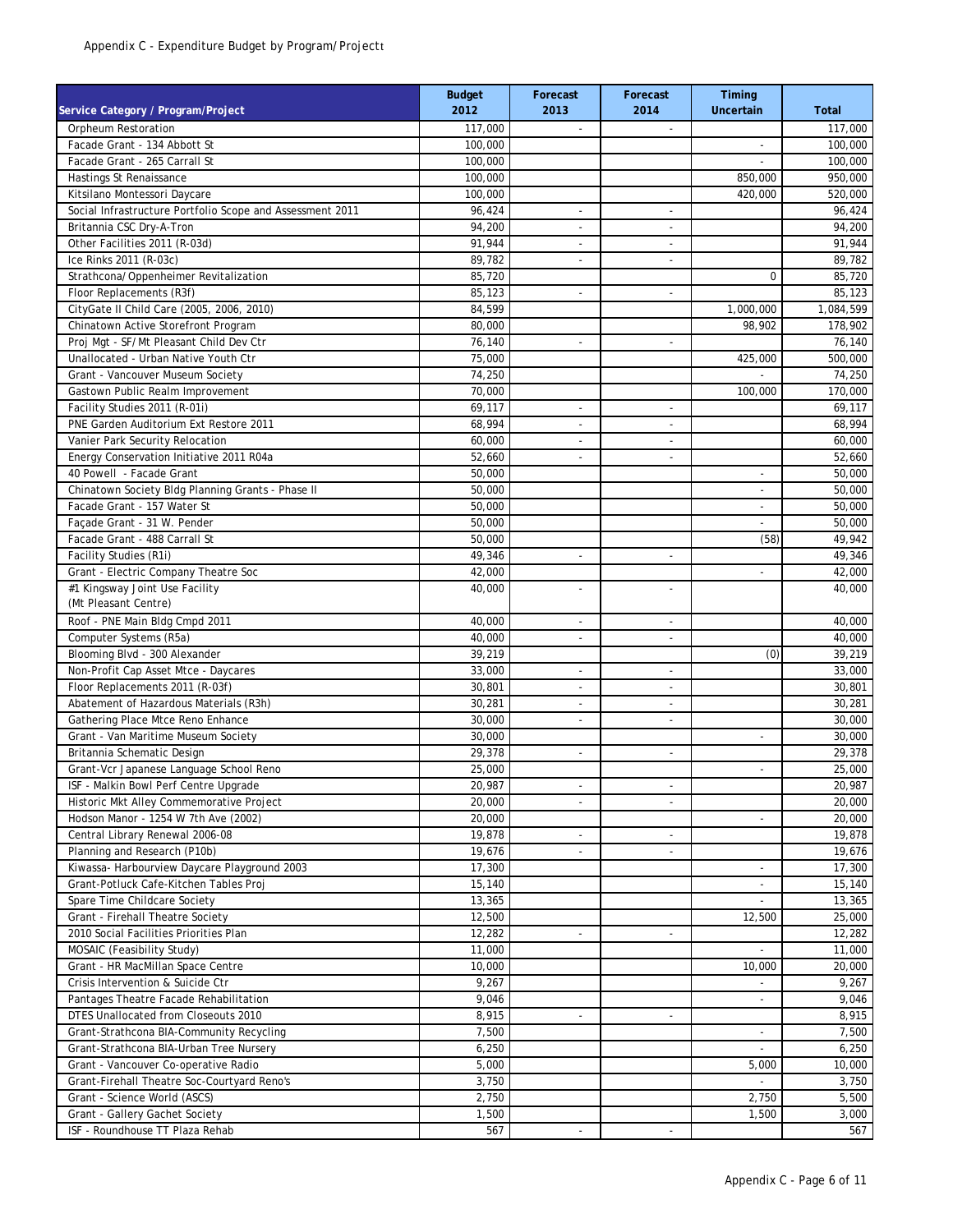| Service Category / Program/Project                | <b>Budget</b><br>2012    | Forecast<br>2013         | Forecast<br>2014         | Timing<br><b>Uncertain</b> | <b>Total</b> |
|---------------------------------------------------|--------------------------|--------------------------|--------------------------|----------------------------|--------------|
| 1 West Hastings - Facade Grant                    | $\overline{\phantom{a}}$ |                          |                          | 100.000                    | 100,000      |
| 1451 Homer St Childcare Outfitting                |                          |                          |                          | 138,000                    | 138,000      |
| (Developer funded pay-in-lieu)                    |                          |                          |                          |                            |              |
| Capital Grant- Redevelop Little Mt NBH            | $\overline{a}$           |                          |                          | 2,643,084                  | 2,643,084    |
| Chinatown Heritage Bldgs Rehab - Unallocated      | $\overline{a}$           |                          |                          | 750,000                    | 750,000      |
| Contrib to York Theatre Restoration               | $\overline{\phantom{a}}$ |                          |                          | 2,280,720                  | 2,280,720    |
| Emerging Initiatives in Oppenheimer District 2011 | ÷,                       |                          |                          | 550,000                    | 550,000      |
| Facade Grant - 71 E Hastings St                   | $\overline{\phantom{a}}$ |                          |                          | 50,000                     | 50,000       |
| Grant - ACVTS (Granville Island Stage)            | $\sim$                   |                          |                          | 30,000                     | 30,000       |
| Grant - ACVTS (Stanley Theatre)                   | L,                       |                          |                          | 6,470                      | 6,470        |
| Grant - Bill Reid Foundation                      | ٠                        |                          |                          | 136,000                    | 136,000      |
| Grant - CircusWest Performing Arts Soc            | $\overline{\phantom{a}}$ |                          |                          | 11,800                     | 11,800       |
| Grant - Fedn of Russian Canadians of BC           | $\overline{\phantom{a}}$ |                          |                          | 11,500                     | 11,500       |
| Grant - grunt gallery (Visible Arts Soc)          | $\overline{\phantom{a}}$ |                          |                          | 26,300                     | 26,300       |
| Grant - Hard Rubber New Music Soc                 | ٠                        |                          |                          | 2,500                      | 2,500        |
| Grant - Mascall Dance Company                     | $\overline{\phantom{a}}$ |                          |                          | 1,500                      | 1,500        |
| Grant - Museum of Vancouver                       | $\overline{a}$           |                          |                          | 21,500                     | 21,500       |
| Grant - Norman Rothstein Theatre                  | ä,                       |                          |                          | 1,531                      | 1,531        |
| Grant - Or Gallery Society                        | $\overline{a}$           |                          |                          | 100,000                    | 100,000      |
| Grant - Pacific Cinematheque Pacifique            | $\overline{\phantom{a}}$ |                          |                          | 19,000                     | 19,000       |
| Grant - Performing Arts Lodge                     | $\overline{\phantom{a}}$ |                          |                          | 22,250                     | 22,250       |
| Grant - Quest Outreach Society                    | $\overline{\phantom{a}}$ |                          |                          | 30,000                     | 30,000       |
| Grant - Safe Amplification Site Society           | $\overline{\phantom{m}}$ |                          |                          | 1,250                      | 1,250        |
| Grant - Sarah McLachlan Foundation                | $\overline{a}$           |                          |                          | 50,000                     | 50,000       |
| Grant - Science World (ASTC)                      | $\overline{\phantom{a}}$ |                          |                          | 30.000                     | 30,000       |
| Grant - TLC Land Conservancy of BC                | $\overline{a}$           |                          |                          | 25,000                     | 25,000       |
| Grant - Van Access Artist Run Centre              | $\overline{\phantom{m}}$ |                          |                          | 4,900                      | 4,900        |
| Grant - Van Ctr Contemporary Asian Art            | $\overline{a}$           |                          |                          | 6,000                      | 6,000        |
| Grant - Vancouver Dance Foundation                | $\overline{\phantom{m}}$ |                          |                          | 14,500                     | 14,500       |
| Grant - Vancouver East Cultural Centre            | ä,                       |                          |                          | 4,000                      | 4,000        |
| Grant - Vancouver Taiko Society                   | $\overline{\phantom{m}}$ |                          |                          | 3,750                      | 3,750        |
| Immigrant Services Society Land Acquisition 2011  |                          |                          |                          | 2,700,000                  | 2,700,000    |
| Naming Rights Consultation 2010                   | L,                       | 31,962                   | $\overline{\phantom{a}}$ |                            | 31,962       |
| (funded from 2010 closeout)                       |                          |                          |                          |                            |              |
| NBH Renewal (Capital) 2009 - Marpole Place        | $\overline{a}$           |                          |                          | 189,990                    | 189,990      |
| Signage to Vanier Park (2002)                     | ٠                        |                          |                          | 50,000                     | 50,000       |
| Southeast Vancouver Senior Centre 2011            | $\overline{\phantom{a}}$ |                          |                          | 2,500,000                  | 2,500,000    |
| Vanier Park Cultural Ctr Imp't (2002)             | $\overline{\phantom{a}}$ |                          |                          | 50,000                     | 50,000       |
| VECC Phase 2 Challenge Grant                      |                          |                          |                          | 1,000,000                  | 1,000,000    |
| <b>Total Community Facilities carryforwards</b>   | 19,032,692               | 880,683                  | 191,614                  | 21,021,257                 | 41,126,245   |
| Parks and Open Spaces                             |                          |                          |                          |                            |              |
| Civic Public Art Program 2011                     | 719,000                  | 150,000                  | $\overline{\phantom{a}}$ |                            | 869,000      |
| Hastings Park - New Brighton Connection           | 688,649                  |                          | $\overline{\phantom{a}}$ |                            | 688,649      |
| Playgrounds 2011 (P-03a)                          | 508,489                  |                          | $\overline{\phantom{a}}$ |                            | 508,489      |
| Expropriation 1190 Seymour / 515-585 Davie        | 489,955                  | $\tilde{\phantom{a}}$    | $\overline{\phantom{a}}$ |                            | 489,955      |
| Jericho Marginal Wharf                            | 406,053                  | $\overline{\phantom{a}}$ | $\overline{\phantom{a}}$ |                            | 406,053      |
| Hastings Park - Internal Trail & Park Connections | 397,017                  | $\overline{\phantom{a}}$ | $\overline{\phantom{a}}$ |                            | 397,017      |
| Hastings Pk Empire Field Reinstate P1d            | 349,522                  | $\overline{\phantom{a}}$ | $\overline{\phantom{a}}$ |                            | 349,522      |
| Tennis Courts Non-Capital 2011 (P-05c)            | 232,787                  | $\overline{\phantom{a}}$ | $\overline{\phantom{a}}$ |                            | 232,787      |
| Minor Park Upgrades 2011 (P-06c)                  | 228,720                  | $\overline{\phantom{a}}$ | $\overline{\phantom{a}}$ |                            | 228,720      |
| CSG-Festival Sustainability 2009-11               | 220,673                  | $\overline{\phantom{a}}$ | $\overline{\phantom{a}}$ |                            | 220,673      |
| <b>Emery Barnes Park</b>                          | 200,000                  | $\overline{\phantom{a}}$ | $\overline{\phantom{a}}$ |                            | 200,000      |
| Park Development                                  | 200,000                  | $\sim$                   | $\overline{a}$           |                            | 200,000      |
| Mount Pleasant Park Plan Design                   | 197,653                  | $\overline{\phantom{a}}$ | $\overline{\phantom{a}}$ |                            | 197,653      |
| <b>Grass Playfields</b>                           | 197,294                  | $\overline{\phantom{a}}$ | $\overline{\phantom{a}}$ |                            | 197,294      |
| Universal Access 2011 (P-02d)                     | 196,853                  | $\overline{\phantom{a}}$ | $\overline{\phantom{a}}$ |                            | 196,853      |
| Basketball Courts (P5a)                           | 196,014                  | $\overline{\phantom{a}}$ | $\overline{\phantom{a}}$ |                            | 196,014      |
| Electrical, Water and Sewer Inf. (P9g)            | 154,968                  | $\overline{\phantom{a}}$ | $\overline{\phantom{a}}$ |                            | 154,968      |
| Main St Showcase Public Art                       | 153,222                  | $\overline{\phantom{a}}$ | $\overline{\phantom{a}}$ |                            | 153,222      |
| Park Planning & Research 2011 (P-10b)             | 127,920                  | $\overline{\phantom{a}}$ | $\overline{\phantom{a}}$ |                            | 127,920      |
| Rock Scaling/Slope Stablzn 2011 (P-08a)           | 126,804                  |                          |                          |                            | 126,804      |
| Van Dusen Visitor Centre                          | 124,034                  | $\overline{\phantom{a}}$ | $\overline{\phantom{a}}$ |                            | 124,034      |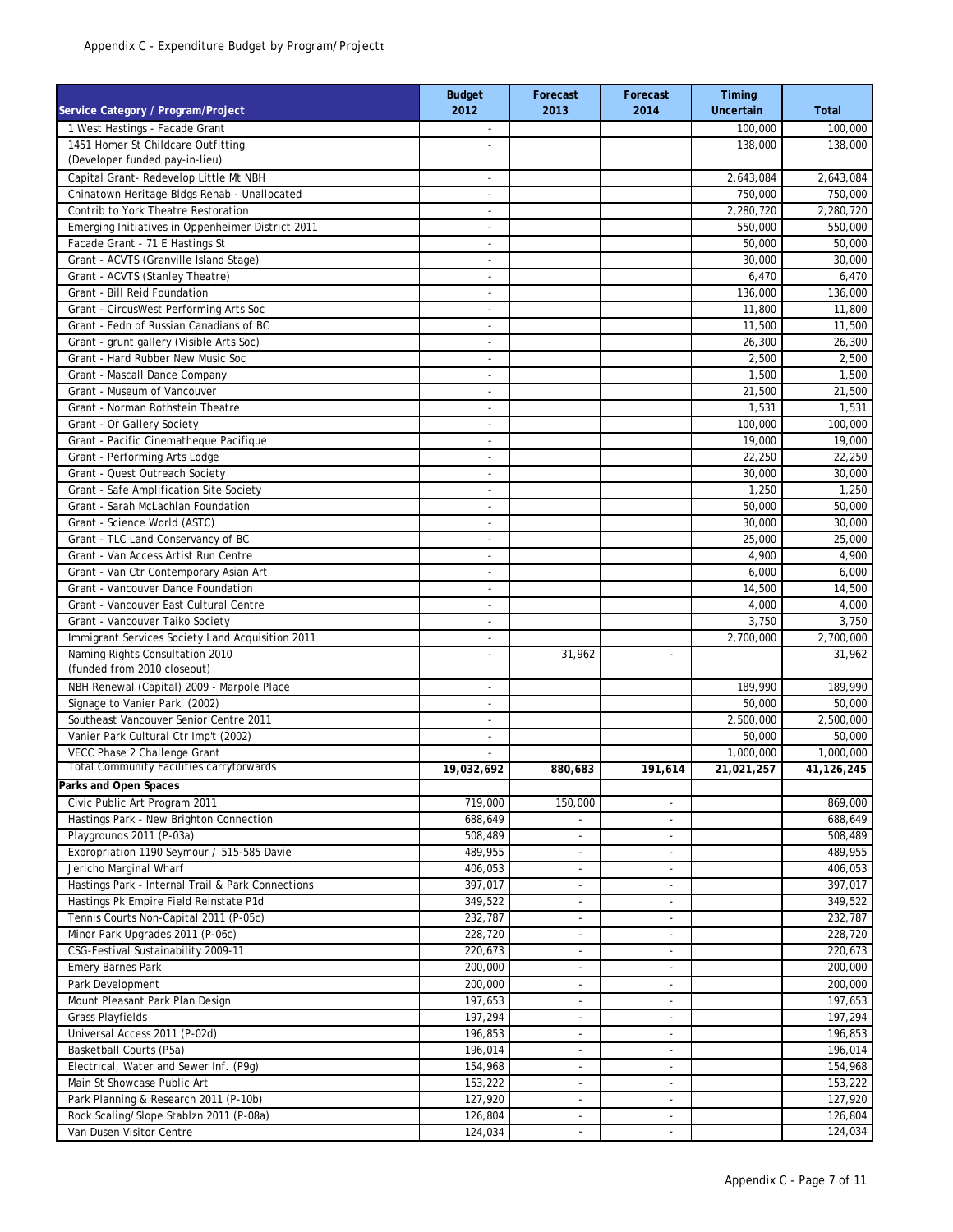| Service Category / Program/Project          | <b>Budget</b><br>2012 | Forecast<br>2013         | Forecast<br>2014         | Timing<br>Uncertain | <b>Total</b> |
|---------------------------------------------|-----------------------|--------------------------|--------------------------|---------------------|--------------|
| Concessions 2011 (R-02b)                    | 119,089               | $\overline{\phantom{a}}$ | $\overline{\phantom{a}}$ |                     | 119,089      |
| Other Parks Renewal (P01d)                  | 111,264               |                          | $\overline{a}$           |                     | 111,264      |
| Carrall Greenway Artwork 2006               | 105,000               | $\sim$                   | $\overline{\phantom{a}}$ |                     | 105,000      |
| Demolition 1190 Seymour/515-585 Davie       | 100,000               | $\blacksquare$           | $\overline{\phantom{a}}$ |                     | 100,000      |
| <b>Synthetic Turf Fields</b>                | 100,000               | $\overline{\phantom{a}}$ | $\overline{a}$           |                     | 100,000      |
| Neighbourhood Matching Fund 2011 (P-10a)    | 89,246                |                          | $\overline{\phantom{a}}$ |                     | 89,246       |
| <b>Trillium Park</b>                        | 88,000                | 1,000,000                | $\overline{\phantom{a}}$ |                     | 1,088,000    |
| Park Structures (P09c)                      | 87,754                | $\blacksquare$           | $\overline{\phantom{a}}$ |                     | 87,754       |
| Hastings Pk Plateau Youth Sports Park       | 81,744                | $\overline{\phantom{a}}$ | $\overline{a}$           |                     | 81,744       |
| Hastings Park - Signage Plan Update         | 64,621                | $\overline{a}$           | $\overline{\phantom{a}}$ |                     | 64,621       |
| 2008 Computer System Upgrades               | 54,265                | $\overline{a}$           | L,                       |                     | 54,265       |
| Basketball Courts (P05a)                    | 47,255                | $\overline{\phantom{a}}$ | $\overline{\phantom{a}}$ |                     | 47,255       |
| Pathways - Capital (P2a)                    | 45,232                | ÷,                       | L,                       |                     | 45,232       |
| 2008 Concessions                            | 44,628                | $\overline{\phantom{a}}$ | $\overline{\phantom{a}}$ |                     | 44,628       |
| Mungo Martin Totem Pole Restoration         | 41,168                | $\overline{a}$           | $\overline{a}$           |                     | 41,168       |
| Existing Pathways (P02a)                    | 35,938                | $\blacksquare$           | $\overline{\phantom{a}}$ |                     | 35,938       |
| Everett Crowley Park 2011 (P-08c)           | 31,088                | ٠                        | $\overline{\phantom{a}}$ |                     | 31,088       |
| Micro Energy Efficiency Projects            | 30,000                |                          |                          |                     | 30,000       |
| (RInC) Park Renewals P-01d                  | 28,229                | ٠                        | ٠                        |                     | 28,229       |
| ISF - Park Lighting Infra / Fieldhouses     | 25,399                | ٠                        | $\overline{\phantom{a}}$ |                     | 25,399       |
| Oppenheimer Park Renewal                    | 23,215                | $\overline{\phantom{a}}$ | $\overline{\phantom{a}}$ |                     | 23,215       |
| Small Parks Structures 2011 (P-09c)         | 21,951                | ٠                        | $\blacksquare$           |                     | 21,951       |
| Universal Access (P02d)                     | 20,448                | ÷,                       | $\overline{\phantom{a}}$ |                     | 20,448       |
|                                             |                       |                          |                          |                     |              |
| 2011 Cycling (P-02c)                        | 20,168                | $\overline{\phantom{a}}$ | $\overline{\phantom{a}}$ |                     | 20,168       |
| 2008 NMF Program & Park Partners            | 14,414                | $\overline{a}$           | $\overline{\phantom{a}}$ |                     | 14,414       |
| Neighbourhood Matching Fund (P10a)          | 10,800                | ٠                        | $\overline{\phantom{a}}$ |                     | 10,800       |
| Clark Knight Corridor Pub Art (c/f 2005)    | 10,000                | 125,000                  | ٠                        |                     | 135,000      |
| Public Art Partnership Projects             | 8,000                 | $\overline{a}$           | $\overline{\phantom{a}}$ |                     | 8,000        |
| Broadway/Commercial Amenity Site Prep       | 7,408                 | $\overline{\phantom{a}}$ | $\overline{\phantom{a}}$ |                     | 7,408        |
| Land Acquisition                            |                       |                          |                          | 4,793,249           | 4,793,249    |
| Total Parks and Open Spaces carryforwards   | 7,581,954             | 1,275,000                |                          | 4,793,249           | 13,650,203   |
| Housing                                     |                       |                          |                          |                     |              |
| Grant to Mau Dan Hsg Co-op (NonCP)          | 1,500,000             |                          |                          | 2,293,748           | 3,793,748    |
| AHF Grant to BC Housing (211 Gore)          | 1,000,000             |                          |                          | 1,000,000           | 2,000,000    |
| AHF Grant to Mental Health Commission       | 250,000               |                          |                          |                     | 250,000      |
| Taylor Manor Assessmt/Redevlpmt (AHF)       | 178,500               |                          |                          | 49                  | 178,549      |
| Barclay Roof (Non-Mkt Hsg 2010 SuppCap)     | 148,153               | $\overline{\phantom{a}}$ | $\overline{\phantom{a}}$ |                     | 148,153      |
| Envir Assess/Soil Remed-12 AFH Sites        | 140,000               |                          |                          | (24)                | 139,976      |
| <b>Reciprocal Constr Easements</b>          | 100,000               |                          |                          | 126,900             | 226,900      |
| 12 AFH Sites-Rezone/Remed Costs             | 60,000                |                          |                          | 15,000              | 75,000       |
| Non Market Housing Furniture and Appliances | 28,000                | $\overline{\phantom{a}}$ | $\overline{a}$           |                     | 28,000       |
| Old Continental Wall Repair                 | 15,823                | $\overline{\phantom{a}}$ | $\overline{\phantom{a}}$ |                     | 15,823       |
| Rental Housing Strategy - Consulting        | 10,200                |                          |                          | (0)                 | 10,200       |
| Gresham & Old Continental Upgrades 2008     | 8,756                 | $\overline{a}$           | $\overline{\phantom{a}}$ |                     | 8,756        |
| Purchase of 1050 Expo Blvd (Housing)        | $\overline{a}$        |                          |                          | 2,670,202           | 2,670,202    |
| Supp Non-Mkt Hsg Site Acq 2009-11 (L1b)     |                       |                          |                          | 11,750,000          | 11,750,000   |
| <b>Total Housing carryforwards</b>          | 3,439,432             | $\overline{\phantom{a}}$ | $\overline{\phantom{a}}$ | 17,855,874          | 21,295,306   |
| <b>Public Safety</b>                        |                       |                          |                          |                     |              |
| Firehall 15 Replacement                     | 1,500,000             |                          |                          |                     | 1,500,000    |
| Jail and Interview CCTV                     | 615,500               | $\overline{\phantom{a}}$ | $\overline{\phantom{a}}$ |                     | 615,500      |
| Fire Hall #5 Refurbishment                  | 600,000               | ٠                        | $\overline{\phantom{a}}$ |                     | 600,000      |
| Property and Forensic Storage Facility      | 375,000               | $\overline{\phantom{a}}$ | $\overline{\phantom{a}}$ |                     | 375,000      |
| Animal Control - New Animal Shelter 2011    | 310,000               | $\overline{a}$           | $\overline{\phantom{a}}$ |                     | 310,000      |
| Fire Hall Fuel Tanks/Generators             | 284,898               | $\overline{a}$           | ÷.                       |                     | 284,898      |
| Fire Hall Capital Maintenance               | 282,652               | $\overline{\phantom{a}}$ | $\overline{\phantom{a}}$ |                     | 282,652      |
| Emergency Generator EOC & Bldg              | 230,786               | $\overline{\phantom{a}}$ | $\overline{\phantom{a}}$ |                     | 230,786      |
| <b>Tactical Training Centre</b>             | 200,000               | $\overline{\phantom{a}}$ | $\overline{\phantom{a}}$ |                     | 200,000      |
| <b>GHG Reduction - Firehalls</b>            | 105,000               | $\overline{\phantom{a}}$ | ÷.                       |                     | 105,000      |
| VPD Transition Fund 2007 - Unallocated      | 103,417               | $\overline{\phantom{a}}$ | $\overline{\phantom{a}}$ |                     | 103,417      |
| <b>HUSAR Equipment</b>                      | 100,000               | $\overline{\phantom{a}}$ | $\overline{\phantom{a}}$ |                     | 100,000      |
| Firehall #10 Wiring (UEL) -Prov. funding    | 66,808                | $\overline{\phantom{a}}$ | $\overline{\phantom{a}}$ |                     | 66,808       |
|                                             |                       |                          |                          |                     |              |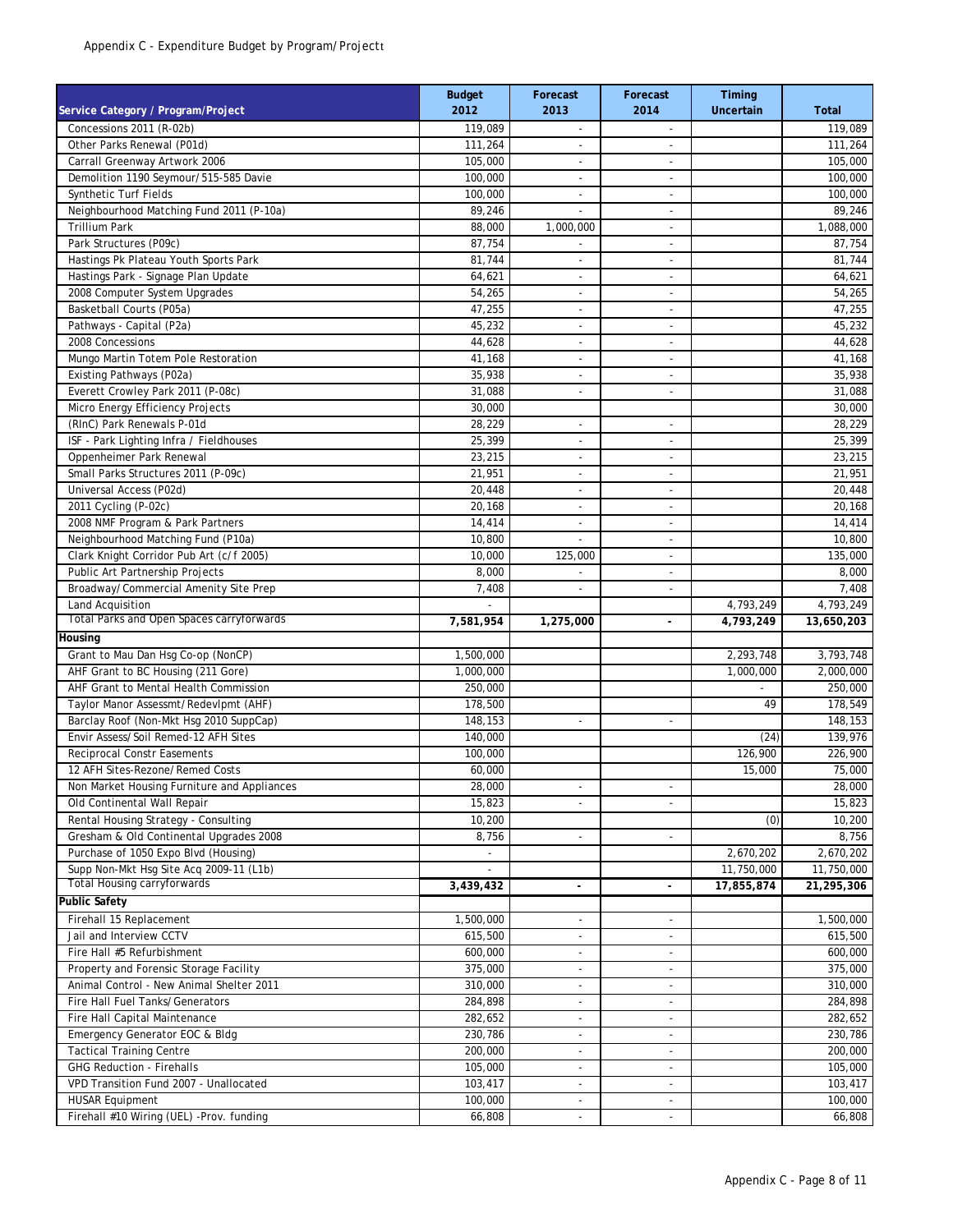| Fire Classroom Training Equip/Retrofit<br>61,669<br>61,669<br>$\overline{\phantom{a}}$<br>$\overline{\phantom{a}}$<br>Earthquake Preparedness<br>43,128<br>43,128<br><b>Total Public Safety carryforwards</b><br>4,878,858<br>4,878,858<br>Transportation<br>Grandview at Boundary Left Turn Bay<br>2,050,000<br>2,050,000<br>÷.<br>$\overline{a}$<br>MRN Major Roads<br>1,601,000<br>1,601,000<br>L,<br><b>Burrard Bridge Rehabilitation</b><br>1,600,000<br>1,600,000<br>$\overline{\phantom{0}}$<br>Local Streets - Ll<br>1,220,000<br>1,220,000<br>$\overline{\phantom{a}}$<br>$\overline{\phantom{a}}$<br>Comox-Helmcken Greenway (Greenlinks funded)<br>945,000<br>945,000<br>$\overline{\phantom{a}}$<br>Clarendon / Gravely Connectors<br>900,000<br>800,000<br>1,700,000<br>$\overline{\phantom{a}}$<br>North Arm Trail (59th Avenue), Cambie to Main<br>850,000<br>850,000<br>Street Lighting Infrastructure - Local Roads<br>1,924,000<br>2,724,000<br>800,000<br>$\overline{\phantom{0}}$<br>2011 Cycling Network (Dumfries & Prince Ed Bikeways)<br>725,000<br>725,000<br>$\overline{\phantom{a}}$<br>New pedestrian / bike signal construction<br>700,000<br>700,000<br>L,<br>Central Valley Greenway<br>675,000<br>675,000<br>L,<br>$\overline{\phantom{a}}$<br>2009 Carrall Street Greenway (Overhead Trolley wires)<br>650,000<br>650,000<br>L,<br>Bute<br>600.000<br>600,000<br>$\overline{\phantom{a}}$<br>$\overline{\phantom{a}}$<br><b>Powell Street Overpass</b><br>545,000<br>545,000<br>$\overline{a}$<br><b>Bikeway Enhancements</b><br>530,000<br>530,000<br>L,<br>$\blacksquare$<br>Investigation for Design<br>530,000<br>530,000<br>٠<br>$\overline{\phantom{a}}$<br>Carrall Street<br>500,000<br>500,000<br>$\overline{\phantom{a}}$<br>$\overline{\phantom{a}}$<br>Bute Public Realm Improvement (CAC)<br>497,000<br>497,000<br>$\overline{\phantom{a}}$<br>$\overline{\phantom{a}}$<br><b>Traffic Calming</b><br>490,000<br>490,000<br>٠<br>$\overline{\phantom{a}}$<br>Granville Bridge - Bearing Replacement (PCB)<br>455,000<br>455,000<br>٠<br>$\overline{\phantom{a}}$<br><b>Transportation Master Plan</b><br>400,000<br>400,000<br>٠<br>$\overline{\phantom{a}}$<br>2011 Greenways (North Arm Trail)<br>395,000<br>395,000<br>$\overline{\phantom{a}}$<br>$\overline{\phantom{a}}$<br>Georgia Dunsmuir Viaduct Study<br>367,000<br>367,000<br>$\overline{\phantom{a}}$<br>$\overline{\phantom{a}}$<br>Neighbourhood Collector Program<br>310,000<br>310,000<br>$\overline{a}$<br>$\overline{\phantom{a}}$<br>2006 Greenways (Ridgeway)<br>280,000<br>280,000<br>$\overline{\phantom{a}}$<br>$\overline{\phantom{a}}$<br>Blueways<br>280,000<br>280,000<br>$\overline{\phantom{a}}$<br>$\overline{a}$<br>Capital Maintenance of Existing Vehicular Bridges<br>245,000<br>245,000<br>$\overline{\phantom{a}}$<br>$\overline{\phantom{a}}$<br><b>Transportation Misc Projects</b><br>227,000<br>227,000<br>$\overline{\phantom{a}}$<br>Heather<br>200,000<br>200,000<br>$\overline{\phantom{a}}$<br>$\overline{\phantom{a}}$<br>Retaining Walls (Clark Dr)<br>200,000<br>200,000<br>$\overline{\phantom{a}}$<br>$\overline{\phantom{a}}$<br>Lot 4 - Surface Repairs & Membrane Replacement<br>199,993<br>199,993<br>$\sim$<br>$\sim$<br>Open Streets<br>180,000<br>180,000<br>$\overline{a}$<br>City Hall Canada Line Station (Bicycle Connection and Bike Centre)<br>170,000<br>170,000<br>$\overline{\phantom{a}}$<br>$\overline{a}$<br>Lot 27 - Library Square - Lighting Upgrade<br>150,000<br>150,000<br>$\overline{\phantom{a}}$<br>$\sim$<br>Strategic Bicycle Monitoring<br>140,000<br>140,000<br>L.<br>2009 Cycling (Bikeway Enhancements)<br>120,000<br>120,000<br>$\overline{a}$<br>2010 Arterial Improvements (Knight & 57th) - Data Collection<br>100,000<br>100,000<br>$\overline{\phantom{a}}$<br>$\overline{\phantom{a}}$<br>Dumfries Bikeway (Bicycle Path thru Clark Park)<br>100,000<br>100,000<br>$\overline{\phantom{a}}$<br>$\overline{\phantom{0}}$<br>Replacement / upgrade of existing traffic signals<br>282,000<br>100,000<br>382,000<br><b>Transportation Plan</b><br>90,000<br>90,000<br>٠<br>Lot 54 - Revenue control equipment<br>30,000<br>30,000<br>٠<br>$\overline{\phantom{a}}$<br>Capital Maintenance of Existing Ped Bridges<br>165,000<br>165,000<br>$\overline{\phantom{a}}$<br><b>Total Transportation carryforwards</b><br>24,317,993<br>21,146,993<br>2,889,000<br>282,000<br>$\blacksquare$<br><b>Utilities and Public Works</b><br>1,411,140<br>1,411,140<br>2009-11 Transmission System<br>$\overline{a}$<br>$\overline{\phantom{0}}$<br>Reconstruction and upgrading of Residential Drop Off<br>1,200,000<br>300,000<br>1,500,000<br>$\overline{\phantom{a}}$<br>Landfill Closure & Gas Collection<br>900,000<br>900,000<br>$\overline{\phantom{a}}$<br>Recycling Receiving Yard Improvements<br>680,000<br>680,000<br>$\overline{\phantom{a}}$<br>2009-11 Upgrade & Replace Pump Station<br>382,765<br>382,765<br>۰<br><b>2011 NEU</b><br>260,000<br>260,000<br>$\overline{\phantom{a}}$<br>Total Utilities and Public Works carryforwards<br>4,833,905<br>300,000<br>5,133,905<br>$\overline{\phantom{a}}$<br>$\overline{\phantom{a}}$<br>Civic Infrastructure<br>Permit and Project Tracking System<br>5,244,000<br>5,244,000<br>$\overline{\phantom{a}}$<br>1,940,697<br>2009 IT Infra Data Ctr Expans (ITLTFP)<br>1,940,697<br>Re-roof Archives/Records Facility<br>1,391,082<br>1,391,082<br>$\overline{\phantom{a}}$<br>$\sim$<br>Major Office Accomm Planning 2009/2011<br>1,220,000<br>1,220,000<br>$\mathbf{r}$<br>$\overline{\phantom{a}}$<br>PC Laptop Monitor Replacement 2010<br>1,093,602<br>1,194,982<br>101,380<br>$\overline{\phantom{a}}$ | Service Category / Program/Project | <b>Budget</b><br>2012 | Forecast<br>2013 | Forecast<br>2014 | Timing<br>Uncertain | <b>Total</b> |
|-------------------------------------------------------------------------------------------------------------------------------------------------------------------------------------------------------------------------------------------------------------------------------------------------------------------------------------------------------------------------------------------------------------------------------------------------------------------------------------------------------------------------------------------------------------------------------------------------------------------------------------------------------------------------------------------------------------------------------------------------------------------------------------------------------------------------------------------------------------------------------------------------------------------------------------------------------------------------------------------------------------------------------------------------------------------------------------------------------------------------------------------------------------------------------------------------------------------------------------------------------------------------------------------------------------------------------------------------------------------------------------------------------------------------------------------------------------------------------------------------------------------------------------------------------------------------------------------------------------------------------------------------------------------------------------------------------------------------------------------------------------------------------------------------------------------------------------------------------------------------------------------------------------------------------------------------------------------------------------------------------------------------------------------------------------------------------------------------------------------------------------------------------------------------------------------------------------------------------------------------------------------------------------------------------------------------------------------------------------------------------------------------------------------------------------------------------------------------------------------------------------------------------------------------------------------------------------------------------------------------------------------------------------------------------------------------------------------------------------------------------------------------------------------------------------------------------------------------------------------------------------------------------------------------------------------------------------------------------------------------------------------------------------------------------------------------------------------------------------------------------------------------------------------------------------------------------------------------------------------------------------------------------------------------------------------------------------------------------------------------------------------------------------------------------------------------------------------------------------------------------------------------------------------------------------------------------------------------------------------------------------------------------------------------------------------------------------------------------------------------------------------------------------------------------------------------------------------------------------------------------------------------------------------------------------------------------------------------------------------------------------------------------------------------------------------------------------------------------------------------------------------------------------------------------------------------------------------------------------------------------------------------------------------------------------------------------------------------------------------------------------------------------------------------------------------------------------------------------------------------------------------------------------------------------------------------------------------------------------------------------------------------------------------------------------------------------------------------------------------------------------------------------------------------------------------------------------------------------------------------------------------------------------------------------------------------------------------------------------------------------------------------------------------------------------------------------------------------------------------------------------------------------------------------------------------------------------------------------------------------------------------------------------------------------------------------------------------------------------------------------------------------------------------------------------------------------------------------------------------------------------------------------------------------------------------------------------------------------------------------------------------------------------------------------------------------------------------------------------------------|------------------------------------|-----------------------|------------------|------------------|---------------------|--------------|
|                                                                                                                                                                                                                                                                                                                                                                                                                                                                                                                                                                                                                                                                                                                                                                                                                                                                                                                                                                                                                                                                                                                                                                                                                                                                                                                                                                                                                                                                                                                                                                                                                                                                                                                                                                                                                                                                                                                                                                                                                                                                                                                                                                                                                                                                                                                                                                                                                                                                                                                                                                                                                                                                                                                                                                                                                                                                                                                                                                                                                                                                                                                                                                                                                                                                                                                                                                                                                                                                                                                                                                                                                                                                                                                                                                                                                                                                                                                                                                                                                                                                                                                                                                                                                                                                                                                                                                                                                                                                                                                                                                                                                                                                                                                                                                                                                                                                                                                                                                                                                                                                                                                                                                                                                                                                                                                                                                                                                                                                                                                                                                                                                                                                                                                                                 |                                    |                       |                  |                  |                     |              |
|                                                                                                                                                                                                                                                                                                                                                                                                                                                                                                                                                                                                                                                                                                                                                                                                                                                                                                                                                                                                                                                                                                                                                                                                                                                                                                                                                                                                                                                                                                                                                                                                                                                                                                                                                                                                                                                                                                                                                                                                                                                                                                                                                                                                                                                                                                                                                                                                                                                                                                                                                                                                                                                                                                                                                                                                                                                                                                                                                                                                                                                                                                                                                                                                                                                                                                                                                                                                                                                                                                                                                                                                                                                                                                                                                                                                                                                                                                                                                                                                                                                                                                                                                                                                                                                                                                                                                                                                                                                                                                                                                                                                                                                                                                                                                                                                                                                                                                                                                                                                                                                                                                                                                                                                                                                                                                                                                                                                                                                                                                                                                                                                                                                                                                                                                 |                                    |                       |                  |                  |                     |              |
|                                                                                                                                                                                                                                                                                                                                                                                                                                                                                                                                                                                                                                                                                                                                                                                                                                                                                                                                                                                                                                                                                                                                                                                                                                                                                                                                                                                                                                                                                                                                                                                                                                                                                                                                                                                                                                                                                                                                                                                                                                                                                                                                                                                                                                                                                                                                                                                                                                                                                                                                                                                                                                                                                                                                                                                                                                                                                                                                                                                                                                                                                                                                                                                                                                                                                                                                                                                                                                                                                                                                                                                                                                                                                                                                                                                                                                                                                                                                                                                                                                                                                                                                                                                                                                                                                                                                                                                                                                                                                                                                                                                                                                                                                                                                                                                                                                                                                                                                                                                                                                                                                                                                                                                                                                                                                                                                                                                                                                                                                                                                                                                                                                                                                                                                                 |                                    |                       |                  |                  |                     |              |
|                                                                                                                                                                                                                                                                                                                                                                                                                                                                                                                                                                                                                                                                                                                                                                                                                                                                                                                                                                                                                                                                                                                                                                                                                                                                                                                                                                                                                                                                                                                                                                                                                                                                                                                                                                                                                                                                                                                                                                                                                                                                                                                                                                                                                                                                                                                                                                                                                                                                                                                                                                                                                                                                                                                                                                                                                                                                                                                                                                                                                                                                                                                                                                                                                                                                                                                                                                                                                                                                                                                                                                                                                                                                                                                                                                                                                                                                                                                                                                                                                                                                                                                                                                                                                                                                                                                                                                                                                                                                                                                                                                                                                                                                                                                                                                                                                                                                                                                                                                                                                                                                                                                                                                                                                                                                                                                                                                                                                                                                                                                                                                                                                                                                                                                                                 |                                    |                       |                  |                  |                     |              |
|                                                                                                                                                                                                                                                                                                                                                                                                                                                                                                                                                                                                                                                                                                                                                                                                                                                                                                                                                                                                                                                                                                                                                                                                                                                                                                                                                                                                                                                                                                                                                                                                                                                                                                                                                                                                                                                                                                                                                                                                                                                                                                                                                                                                                                                                                                                                                                                                                                                                                                                                                                                                                                                                                                                                                                                                                                                                                                                                                                                                                                                                                                                                                                                                                                                                                                                                                                                                                                                                                                                                                                                                                                                                                                                                                                                                                                                                                                                                                                                                                                                                                                                                                                                                                                                                                                                                                                                                                                                                                                                                                                                                                                                                                                                                                                                                                                                                                                                                                                                                                                                                                                                                                                                                                                                                                                                                                                                                                                                                                                                                                                                                                                                                                                                                                 |                                    |                       |                  |                  |                     |              |
|                                                                                                                                                                                                                                                                                                                                                                                                                                                                                                                                                                                                                                                                                                                                                                                                                                                                                                                                                                                                                                                                                                                                                                                                                                                                                                                                                                                                                                                                                                                                                                                                                                                                                                                                                                                                                                                                                                                                                                                                                                                                                                                                                                                                                                                                                                                                                                                                                                                                                                                                                                                                                                                                                                                                                                                                                                                                                                                                                                                                                                                                                                                                                                                                                                                                                                                                                                                                                                                                                                                                                                                                                                                                                                                                                                                                                                                                                                                                                                                                                                                                                                                                                                                                                                                                                                                                                                                                                                                                                                                                                                                                                                                                                                                                                                                                                                                                                                                                                                                                                                                                                                                                                                                                                                                                                                                                                                                                                                                                                                                                                                                                                                                                                                                                                 |                                    |                       |                  |                  |                     |              |
|                                                                                                                                                                                                                                                                                                                                                                                                                                                                                                                                                                                                                                                                                                                                                                                                                                                                                                                                                                                                                                                                                                                                                                                                                                                                                                                                                                                                                                                                                                                                                                                                                                                                                                                                                                                                                                                                                                                                                                                                                                                                                                                                                                                                                                                                                                                                                                                                                                                                                                                                                                                                                                                                                                                                                                                                                                                                                                                                                                                                                                                                                                                                                                                                                                                                                                                                                                                                                                                                                                                                                                                                                                                                                                                                                                                                                                                                                                                                                                                                                                                                                                                                                                                                                                                                                                                                                                                                                                                                                                                                                                                                                                                                                                                                                                                                                                                                                                                                                                                                                                                                                                                                                                                                                                                                                                                                                                                                                                                                                                                                                                                                                                                                                                                                                 |                                    |                       |                  |                  |                     |              |
|                                                                                                                                                                                                                                                                                                                                                                                                                                                                                                                                                                                                                                                                                                                                                                                                                                                                                                                                                                                                                                                                                                                                                                                                                                                                                                                                                                                                                                                                                                                                                                                                                                                                                                                                                                                                                                                                                                                                                                                                                                                                                                                                                                                                                                                                                                                                                                                                                                                                                                                                                                                                                                                                                                                                                                                                                                                                                                                                                                                                                                                                                                                                                                                                                                                                                                                                                                                                                                                                                                                                                                                                                                                                                                                                                                                                                                                                                                                                                                                                                                                                                                                                                                                                                                                                                                                                                                                                                                                                                                                                                                                                                                                                                                                                                                                                                                                                                                                                                                                                                                                                                                                                                                                                                                                                                                                                                                                                                                                                                                                                                                                                                                                                                                                                                 |                                    |                       |                  |                  |                     |              |
|                                                                                                                                                                                                                                                                                                                                                                                                                                                                                                                                                                                                                                                                                                                                                                                                                                                                                                                                                                                                                                                                                                                                                                                                                                                                                                                                                                                                                                                                                                                                                                                                                                                                                                                                                                                                                                                                                                                                                                                                                                                                                                                                                                                                                                                                                                                                                                                                                                                                                                                                                                                                                                                                                                                                                                                                                                                                                                                                                                                                                                                                                                                                                                                                                                                                                                                                                                                                                                                                                                                                                                                                                                                                                                                                                                                                                                                                                                                                                                                                                                                                                                                                                                                                                                                                                                                                                                                                                                                                                                                                                                                                                                                                                                                                                                                                                                                                                                                                                                                                                                                                                                                                                                                                                                                                                                                                                                                                                                                                                                                                                                                                                                                                                                                                                 |                                    |                       |                  |                  |                     |              |
|                                                                                                                                                                                                                                                                                                                                                                                                                                                                                                                                                                                                                                                                                                                                                                                                                                                                                                                                                                                                                                                                                                                                                                                                                                                                                                                                                                                                                                                                                                                                                                                                                                                                                                                                                                                                                                                                                                                                                                                                                                                                                                                                                                                                                                                                                                                                                                                                                                                                                                                                                                                                                                                                                                                                                                                                                                                                                                                                                                                                                                                                                                                                                                                                                                                                                                                                                                                                                                                                                                                                                                                                                                                                                                                                                                                                                                                                                                                                                                                                                                                                                                                                                                                                                                                                                                                                                                                                                                                                                                                                                                                                                                                                                                                                                                                                                                                                                                                                                                                                                                                                                                                                                                                                                                                                                                                                                                                                                                                                                                                                                                                                                                                                                                                                                 |                                    |                       |                  |                  |                     |              |
|                                                                                                                                                                                                                                                                                                                                                                                                                                                                                                                                                                                                                                                                                                                                                                                                                                                                                                                                                                                                                                                                                                                                                                                                                                                                                                                                                                                                                                                                                                                                                                                                                                                                                                                                                                                                                                                                                                                                                                                                                                                                                                                                                                                                                                                                                                                                                                                                                                                                                                                                                                                                                                                                                                                                                                                                                                                                                                                                                                                                                                                                                                                                                                                                                                                                                                                                                                                                                                                                                                                                                                                                                                                                                                                                                                                                                                                                                                                                                                                                                                                                                                                                                                                                                                                                                                                                                                                                                                                                                                                                                                                                                                                                                                                                                                                                                                                                                                                                                                                                                                                                                                                                                                                                                                                                                                                                                                                                                                                                                                                                                                                                                                                                                                                                                 |                                    |                       |                  |                  |                     |              |
|                                                                                                                                                                                                                                                                                                                                                                                                                                                                                                                                                                                                                                                                                                                                                                                                                                                                                                                                                                                                                                                                                                                                                                                                                                                                                                                                                                                                                                                                                                                                                                                                                                                                                                                                                                                                                                                                                                                                                                                                                                                                                                                                                                                                                                                                                                                                                                                                                                                                                                                                                                                                                                                                                                                                                                                                                                                                                                                                                                                                                                                                                                                                                                                                                                                                                                                                                                                                                                                                                                                                                                                                                                                                                                                                                                                                                                                                                                                                                                                                                                                                                                                                                                                                                                                                                                                                                                                                                                                                                                                                                                                                                                                                                                                                                                                                                                                                                                                                                                                                                                                                                                                                                                                                                                                                                                                                                                                                                                                                                                                                                                                                                                                                                                                                                 |                                    |                       |                  |                  |                     |              |
|                                                                                                                                                                                                                                                                                                                                                                                                                                                                                                                                                                                                                                                                                                                                                                                                                                                                                                                                                                                                                                                                                                                                                                                                                                                                                                                                                                                                                                                                                                                                                                                                                                                                                                                                                                                                                                                                                                                                                                                                                                                                                                                                                                                                                                                                                                                                                                                                                                                                                                                                                                                                                                                                                                                                                                                                                                                                                                                                                                                                                                                                                                                                                                                                                                                                                                                                                                                                                                                                                                                                                                                                                                                                                                                                                                                                                                                                                                                                                                                                                                                                                                                                                                                                                                                                                                                                                                                                                                                                                                                                                                                                                                                                                                                                                                                                                                                                                                                                                                                                                                                                                                                                                                                                                                                                                                                                                                                                                                                                                                                                                                                                                                                                                                                                                 |                                    |                       |                  |                  |                     |              |
|                                                                                                                                                                                                                                                                                                                                                                                                                                                                                                                                                                                                                                                                                                                                                                                                                                                                                                                                                                                                                                                                                                                                                                                                                                                                                                                                                                                                                                                                                                                                                                                                                                                                                                                                                                                                                                                                                                                                                                                                                                                                                                                                                                                                                                                                                                                                                                                                                                                                                                                                                                                                                                                                                                                                                                                                                                                                                                                                                                                                                                                                                                                                                                                                                                                                                                                                                                                                                                                                                                                                                                                                                                                                                                                                                                                                                                                                                                                                                                                                                                                                                                                                                                                                                                                                                                                                                                                                                                                                                                                                                                                                                                                                                                                                                                                                                                                                                                                                                                                                                                                                                                                                                                                                                                                                                                                                                                                                                                                                                                                                                                                                                                                                                                                                                 |                                    |                       |                  |                  |                     |              |
|                                                                                                                                                                                                                                                                                                                                                                                                                                                                                                                                                                                                                                                                                                                                                                                                                                                                                                                                                                                                                                                                                                                                                                                                                                                                                                                                                                                                                                                                                                                                                                                                                                                                                                                                                                                                                                                                                                                                                                                                                                                                                                                                                                                                                                                                                                                                                                                                                                                                                                                                                                                                                                                                                                                                                                                                                                                                                                                                                                                                                                                                                                                                                                                                                                                                                                                                                                                                                                                                                                                                                                                                                                                                                                                                                                                                                                                                                                                                                                                                                                                                                                                                                                                                                                                                                                                                                                                                                                                                                                                                                                                                                                                                                                                                                                                                                                                                                                                                                                                                                                                                                                                                                                                                                                                                                                                                                                                                                                                                                                                                                                                                                                                                                                                                                 |                                    |                       |                  |                  |                     |              |
|                                                                                                                                                                                                                                                                                                                                                                                                                                                                                                                                                                                                                                                                                                                                                                                                                                                                                                                                                                                                                                                                                                                                                                                                                                                                                                                                                                                                                                                                                                                                                                                                                                                                                                                                                                                                                                                                                                                                                                                                                                                                                                                                                                                                                                                                                                                                                                                                                                                                                                                                                                                                                                                                                                                                                                                                                                                                                                                                                                                                                                                                                                                                                                                                                                                                                                                                                                                                                                                                                                                                                                                                                                                                                                                                                                                                                                                                                                                                                                                                                                                                                                                                                                                                                                                                                                                                                                                                                                                                                                                                                                                                                                                                                                                                                                                                                                                                                                                                                                                                                                                                                                                                                                                                                                                                                                                                                                                                                                                                                                                                                                                                                                                                                                                                                 |                                    |                       |                  |                  |                     |              |
|                                                                                                                                                                                                                                                                                                                                                                                                                                                                                                                                                                                                                                                                                                                                                                                                                                                                                                                                                                                                                                                                                                                                                                                                                                                                                                                                                                                                                                                                                                                                                                                                                                                                                                                                                                                                                                                                                                                                                                                                                                                                                                                                                                                                                                                                                                                                                                                                                                                                                                                                                                                                                                                                                                                                                                                                                                                                                                                                                                                                                                                                                                                                                                                                                                                                                                                                                                                                                                                                                                                                                                                                                                                                                                                                                                                                                                                                                                                                                                                                                                                                                                                                                                                                                                                                                                                                                                                                                                                                                                                                                                                                                                                                                                                                                                                                                                                                                                                                                                                                                                                                                                                                                                                                                                                                                                                                                                                                                                                                                                                                                                                                                                                                                                                                                 |                                    |                       |                  |                  |                     |              |
|                                                                                                                                                                                                                                                                                                                                                                                                                                                                                                                                                                                                                                                                                                                                                                                                                                                                                                                                                                                                                                                                                                                                                                                                                                                                                                                                                                                                                                                                                                                                                                                                                                                                                                                                                                                                                                                                                                                                                                                                                                                                                                                                                                                                                                                                                                                                                                                                                                                                                                                                                                                                                                                                                                                                                                                                                                                                                                                                                                                                                                                                                                                                                                                                                                                                                                                                                                                                                                                                                                                                                                                                                                                                                                                                                                                                                                                                                                                                                                                                                                                                                                                                                                                                                                                                                                                                                                                                                                                                                                                                                                                                                                                                                                                                                                                                                                                                                                                                                                                                                                                                                                                                                                                                                                                                                                                                                                                                                                                                                                                                                                                                                                                                                                                                                 |                                    |                       |                  |                  |                     |              |
|                                                                                                                                                                                                                                                                                                                                                                                                                                                                                                                                                                                                                                                                                                                                                                                                                                                                                                                                                                                                                                                                                                                                                                                                                                                                                                                                                                                                                                                                                                                                                                                                                                                                                                                                                                                                                                                                                                                                                                                                                                                                                                                                                                                                                                                                                                                                                                                                                                                                                                                                                                                                                                                                                                                                                                                                                                                                                                                                                                                                                                                                                                                                                                                                                                                                                                                                                                                                                                                                                                                                                                                                                                                                                                                                                                                                                                                                                                                                                                                                                                                                                                                                                                                                                                                                                                                                                                                                                                                                                                                                                                                                                                                                                                                                                                                                                                                                                                                                                                                                                                                                                                                                                                                                                                                                                                                                                                                                                                                                                                                                                                                                                                                                                                                                                 |                                    |                       |                  |                  |                     |              |
|                                                                                                                                                                                                                                                                                                                                                                                                                                                                                                                                                                                                                                                                                                                                                                                                                                                                                                                                                                                                                                                                                                                                                                                                                                                                                                                                                                                                                                                                                                                                                                                                                                                                                                                                                                                                                                                                                                                                                                                                                                                                                                                                                                                                                                                                                                                                                                                                                                                                                                                                                                                                                                                                                                                                                                                                                                                                                                                                                                                                                                                                                                                                                                                                                                                                                                                                                                                                                                                                                                                                                                                                                                                                                                                                                                                                                                                                                                                                                                                                                                                                                                                                                                                                                                                                                                                                                                                                                                                                                                                                                                                                                                                                                                                                                                                                                                                                                                                                                                                                                                                                                                                                                                                                                                                                                                                                                                                                                                                                                                                                                                                                                                                                                                                                                 |                                    |                       |                  |                  |                     |              |
|                                                                                                                                                                                                                                                                                                                                                                                                                                                                                                                                                                                                                                                                                                                                                                                                                                                                                                                                                                                                                                                                                                                                                                                                                                                                                                                                                                                                                                                                                                                                                                                                                                                                                                                                                                                                                                                                                                                                                                                                                                                                                                                                                                                                                                                                                                                                                                                                                                                                                                                                                                                                                                                                                                                                                                                                                                                                                                                                                                                                                                                                                                                                                                                                                                                                                                                                                                                                                                                                                                                                                                                                                                                                                                                                                                                                                                                                                                                                                                                                                                                                                                                                                                                                                                                                                                                                                                                                                                                                                                                                                                                                                                                                                                                                                                                                                                                                                                                                                                                                                                                                                                                                                                                                                                                                                                                                                                                                                                                                                                                                                                                                                                                                                                                                                 |                                    |                       |                  |                  |                     |              |
|                                                                                                                                                                                                                                                                                                                                                                                                                                                                                                                                                                                                                                                                                                                                                                                                                                                                                                                                                                                                                                                                                                                                                                                                                                                                                                                                                                                                                                                                                                                                                                                                                                                                                                                                                                                                                                                                                                                                                                                                                                                                                                                                                                                                                                                                                                                                                                                                                                                                                                                                                                                                                                                                                                                                                                                                                                                                                                                                                                                                                                                                                                                                                                                                                                                                                                                                                                                                                                                                                                                                                                                                                                                                                                                                                                                                                                                                                                                                                                                                                                                                                                                                                                                                                                                                                                                                                                                                                                                                                                                                                                                                                                                                                                                                                                                                                                                                                                                                                                                                                                                                                                                                                                                                                                                                                                                                                                                                                                                                                                                                                                                                                                                                                                                                                 |                                    |                       |                  |                  |                     |              |
|                                                                                                                                                                                                                                                                                                                                                                                                                                                                                                                                                                                                                                                                                                                                                                                                                                                                                                                                                                                                                                                                                                                                                                                                                                                                                                                                                                                                                                                                                                                                                                                                                                                                                                                                                                                                                                                                                                                                                                                                                                                                                                                                                                                                                                                                                                                                                                                                                                                                                                                                                                                                                                                                                                                                                                                                                                                                                                                                                                                                                                                                                                                                                                                                                                                                                                                                                                                                                                                                                                                                                                                                                                                                                                                                                                                                                                                                                                                                                                                                                                                                                                                                                                                                                                                                                                                                                                                                                                                                                                                                                                                                                                                                                                                                                                                                                                                                                                                                                                                                                                                                                                                                                                                                                                                                                                                                                                                                                                                                                                                                                                                                                                                                                                                                                 |                                    |                       |                  |                  |                     |              |
|                                                                                                                                                                                                                                                                                                                                                                                                                                                                                                                                                                                                                                                                                                                                                                                                                                                                                                                                                                                                                                                                                                                                                                                                                                                                                                                                                                                                                                                                                                                                                                                                                                                                                                                                                                                                                                                                                                                                                                                                                                                                                                                                                                                                                                                                                                                                                                                                                                                                                                                                                                                                                                                                                                                                                                                                                                                                                                                                                                                                                                                                                                                                                                                                                                                                                                                                                                                                                                                                                                                                                                                                                                                                                                                                                                                                                                                                                                                                                                                                                                                                                                                                                                                                                                                                                                                                                                                                                                                                                                                                                                                                                                                                                                                                                                                                                                                                                                                                                                                                                                                                                                                                                                                                                                                                                                                                                                                                                                                                                                                                                                                                                                                                                                                                                 |                                    |                       |                  |                  |                     |              |
|                                                                                                                                                                                                                                                                                                                                                                                                                                                                                                                                                                                                                                                                                                                                                                                                                                                                                                                                                                                                                                                                                                                                                                                                                                                                                                                                                                                                                                                                                                                                                                                                                                                                                                                                                                                                                                                                                                                                                                                                                                                                                                                                                                                                                                                                                                                                                                                                                                                                                                                                                                                                                                                                                                                                                                                                                                                                                                                                                                                                                                                                                                                                                                                                                                                                                                                                                                                                                                                                                                                                                                                                                                                                                                                                                                                                                                                                                                                                                                                                                                                                                                                                                                                                                                                                                                                                                                                                                                                                                                                                                                                                                                                                                                                                                                                                                                                                                                                                                                                                                                                                                                                                                                                                                                                                                                                                                                                                                                                                                                                                                                                                                                                                                                                                                 |                                    |                       |                  |                  |                     |              |
|                                                                                                                                                                                                                                                                                                                                                                                                                                                                                                                                                                                                                                                                                                                                                                                                                                                                                                                                                                                                                                                                                                                                                                                                                                                                                                                                                                                                                                                                                                                                                                                                                                                                                                                                                                                                                                                                                                                                                                                                                                                                                                                                                                                                                                                                                                                                                                                                                                                                                                                                                                                                                                                                                                                                                                                                                                                                                                                                                                                                                                                                                                                                                                                                                                                                                                                                                                                                                                                                                                                                                                                                                                                                                                                                                                                                                                                                                                                                                                                                                                                                                                                                                                                                                                                                                                                                                                                                                                                                                                                                                                                                                                                                                                                                                                                                                                                                                                                                                                                                                                                                                                                                                                                                                                                                                                                                                                                                                                                                                                                                                                                                                                                                                                                                                 |                                    |                       |                  |                  |                     |              |
|                                                                                                                                                                                                                                                                                                                                                                                                                                                                                                                                                                                                                                                                                                                                                                                                                                                                                                                                                                                                                                                                                                                                                                                                                                                                                                                                                                                                                                                                                                                                                                                                                                                                                                                                                                                                                                                                                                                                                                                                                                                                                                                                                                                                                                                                                                                                                                                                                                                                                                                                                                                                                                                                                                                                                                                                                                                                                                                                                                                                                                                                                                                                                                                                                                                                                                                                                                                                                                                                                                                                                                                                                                                                                                                                                                                                                                                                                                                                                                                                                                                                                                                                                                                                                                                                                                                                                                                                                                                                                                                                                                                                                                                                                                                                                                                                                                                                                                                                                                                                                                                                                                                                                                                                                                                                                                                                                                                                                                                                                                                                                                                                                                                                                                                                                 |                                    |                       |                  |                  |                     |              |
|                                                                                                                                                                                                                                                                                                                                                                                                                                                                                                                                                                                                                                                                                                                                                                                                                                                                                                                                                                                                                                                                                                                                                                                                                                                                                                                                                                                                                                                                                                                                                                                                                                                                                                                                                                                                                                                                                                                                                                                                                                                                                                                                                                                                                                                                                                                                                                                                                                                                                                                                                                                                                                                                                                                                                                                                                                                                                                                                                                                                                                                                                                                                                                                                                                                                                                                                                                                                                                                                                                                                                                                                                                                                                                                                                                                                                                                                                                                                                                                                                                                                                                                                                                                                                                                                                                                                                                                                                                                                                                                                                                                                                                                                                                                                                                                                                                                                                                                                                                                                                                                                                                                                                                                                                                                                                                                                                                                                                                                                                                                                                                                                                                                                                                                                                 |                                    |                       |                  |                  |                     |              |
|                                                                                                                                                                                                                                                                                                                                                                                                                                                                                                                                                                                                                                                                                                                                                                                                                                                                                                                                                                                                                                                                                                                                                                                                                                                                                                                                                                                                                                                                                                                                                                                                                                                                                                                                                                                                                                                                                                                                                                                                                                                                                                                                                                                                                                                                                                                                                                                                                                                                                                                                                                                                                                                                                                                                                                                                                                                                                                                                                                                                                                                                                                                                                                                                                                                                                                                                                                                                                                                                                                                                                                                                                                                                                                                                                                                                                                                                                                                                                                                                                                                                                                                                                                                                                                                                                                                                                                                                                                                                                                                                                                                                                                                                                                                                                                                                                                                                                                                                                                                                                                                                                                                                                                                                                                                                                                                                                                                                                                                                                                                                                                                                                                                                                                                                                 |                                    |                       |                  |                  |                     |              |
|                                                                                                                                                                                                                                                                                                                                                                                                                                                                                                                                                                                                                                                                                                                                                                                                                                                                                                                                                                                                                                                                                                                                                                                                                                                                                                                                                                                                                                                                                                                                                                                                                                                                                                                                                                                                                                                                                                                                                                                                                                                                                                                                                                                                                                                                                                                                                                                                                                                                                                                                                                                                                                                                                                                                                                                                                                                                                                                                                                                                                                                                                                                                                                                                                                                                                                                                                                                                                                                                                                                                                                                                                                                                                                                                                                                                                                                                                                                                                                                                                                                                                                                                                                                                                                                                                                                                                                                                                                                                                                                                                                                                                                                                                                                                                                                                                                                                                                                                                                                                                                                                                                                                                                                                                                                                                                                                                                                                                                                                                                                                                                                                                                                                                                                                                 |                                    |                       |                  |                  |                     |              |
|                                                                                                                                                                                                                                                                                                                                                                                                                                                                                                                                                                                                                                                                                                                                                                                                                                                                                                                                                                                                                                                                                                                                                                                                                                                                                                                                                                                                                                                                                                                                                                                                                                                                                                                                                                                                                                                                                                                                                                                                                                                                                                                                                                                                                                                                                                                                                                                                                                                                                                                                                                                                                                                                                                                                                                                                                                                                                                                                                                                                                                                                                                                                                                                                                                                                                                                                                                                                                                                                                                                                                                                                                                                                                                                                                                                                                                                                                                                                                                                                                                                                                                                                                                                                                                                                                                                                                                                                                                                                                                                                                                                                                                                                                                                                                                                                                                                                                                                                                                                                                                                                                                                                                                                                                                                                                                                                                                                                                                                                                                                                                                                                                                                                                                                                                 |                                    |                       |                  |                  |                     |              |
|                                                                                                                                                                                                                                                                                                                                                                                                                                                                                                                                                                                                                                                                                                                                                                                                                                                                                                                                                                                                                                                                                                                                                                                                                                                                                                                                                                                                                                                                                                                                                                                                                                                                                                                                                                                                                                                                                                                                                                                                                                                                                                                                                                                                                                                                                                                                                                                                                                                                                                                                                                                                                                                                                                                                                                                                                                                                                                                                                                                                                                                                                                                                                                                                                                                                                                                                                                                                                                                                                                                                                                                                                                                                                                                                                                                                                                                                                                                                                                                                                                                                                                                                                                                                                                                                                                                                                                                                                                                                                                                                                                                                                                                                                                                                                                                                                                                                                                                                                                                                                                                                                                                                                                                                                                                                                                                                                                                                                                                                                                                                                                                                                                                                                                                                                 |                                    |                       |                  |                  |                     |              |
|                                                                                                                                                                                                                                                                                                                                                                                                                                                                                                                                                                                                                                                                                                                                                                                                                                                                                                                                                                                                                                                                                                                                                                                                                                                                                                                                                                                                                                                                                                                                                                                                                                                                                                                                                                                                                                                                                                                                                                                                                                                                                                                                                                                                                                                                                                                                                                                                                                                                                                                                                                                                                                                                                                                                                                                                                                                                                                                                                                                                                                                                                                                                                                                                                                                                                                                                                                                                                                                                                                                                                                                                                                                                                                                                                                                                                                                                                                                                                                                                                                                                                                                                                                                                                                                                                                                                                                                                                                                                                                                                                                                                                                                                                                                                                                                                                                                                                                                                                                                                                                                                                                                                                                                                                                                                                                                                                                                                                                                                                                                                                                                                                                                                                                                                                 |                                    |                       |                  |                  |                     |              |
|                                                                                                                                                                                                                                                                                                                                                                                                                                                                                                                                                                                                                                                                                                                                                                                                                                                                                                                                                                                                                                                                                                                                                                                                                                                                                                                                                                                                                                                                                                                                                                                                                                                                                                                                                                                                                                                                                                                                                                                                                                                                                                                                                                                                                                                                                                                                                                                                                                                                                                                                                                                                                                                                                                                                                                                                                                                                                                                                                                                                                                                                                                                                                                                                                                                                                                                                                                                                                                                                                                                                                                                                                                                                                                                                                                                                                                                                                                                                                                                                                                                                                                                                                                                                                                                                                                                                                                                                                                                                                                                                                                                                                                                                                                                                                                                                                                                                                                                                                                                                                                                                                                                                                                                                                                                                                                                                                                                                                                                                                                                                                                                                                                                                                                                                                 |                                    |                       |                  |                  |                     |              |
|                                                                                                                                                                                                                                                                                                                                                                                                                                                                                                                                                                                                                                                                                                                                                                                                                                                                                                                                                                                                                                                                                                                                                                                                                                                                                                                                                                                                                                                                                                                                                                                                                                                                                                                                                                                                                                                                                                                                                                                                                                                                                                                                                                                                                                                                                                                                                                                                                                                                                                                                                                                                                                                                                                                                                                                                                                                                                                                                                                                                                                                                                                                                                                                                                                                                                                                                                                                                                                                                                                                                                                                                                                                                                                                                                                                                                                                                                                                                                                                                                                                                                                                                                                                                                                                                                                                                                                                                                                                                                                                                                                                                                                                                                                                                                                                                                                                                                                                                                                                                                                                                                                                                                                                                                                                                                                                                                                                                                                                                                                                                                                                                                                                                                                                                                 |                                    |                       |                  |                  |                     |              |
|                                                                                                                                                                                                                                                                                                                                                                                                                                                                                                                                                                                                                                                                                                                                                                                                                                                                                                                                                                                                                                                                                                                                                                                                                                                                                                                                                                                                                                                                                                                                                                                                                                                                                                                                                                                                                                                                                                                                                                                                                                                                                                                                                                                                                                                                                                                                                                                                                                                                                                                                                                                                                                                                                                                                                                                                                                                                                                                                                                                                                                                                                                                                                                                                                                                                                                                                                                                                                                                                                                                                                                                                                                                                                                                                                                                                                                                                                                                                                                                                                                                                                                                                                                                                                                                                                                                                                                                                                                                                                                                                                                                                                                                                                                                                                                                                                                                                                                                                                                                                                                                                                                                                                                                                                                                                                                                                                                                                                                                                                                                                                                                                                                                                                                                                                 |                                    |                       |                  |                  |                     |              |
|                                                                                                                                                                                                                                                                                                                                                                                                                                                                                                                                                                                                                                                                                                                                                                                                                                                                                                                                                                                                                                                                                                                                                                                                                                                                                                                                                                                                                                                                                                                                                                                                                                                                                                                                                                                                                                                                                                                                                                                                                                                                                                                                                                                                                                                                                                                                                                                                                                                                                                                                                                                                                                                                                                                                                                                                                                                                                                                                                                                                                                                                                                                                                                                                                                                                                                                                                                                                                                                                                                                                                                                                                                                                                                                                                                                                                                                                                                                                                                                                                                                                                                                                                                                                                                                                                                                                                                                                                                                                                                                                                                                                                                                                                                                                                                                                                                                                                                                                                                                                                                                                                                                                                                                                                                                                                                                                                                                                                                                                                                                                                                                                                                                                                                                                                 |                                    |                       |                  |                  |                     |              |
|                                                                                                                                                                                                                                                                                                                                                                                                                                                                                                                                                                                                                                                                                                                                                                                                                                                                                                                                                                                                                                                                                                                                                                                                                                                                                                                                                                                                                                                                                                                                                                                                                                                                                                                                                                                                                                                                                                                                                                                                                                                                                                                                                                                                                                                                                                                                                                                                                                                                                                                                                                                                                                                                                                                                                                                                                                                                                                                                                                                                                                                                                                                                                                                                                                                                                                                                                                                                                                                                                                                                                                                                                                                                                                                                                                                                                                                                                                                                                                                                                                                                                                                                                                                                                                                                                                                                                                                                                                                                                                                                                                                                                                                                                                                                                                                                                                                                                                                                                                                                                                                                                                                                                                                                                                                                                                                                                                                                                                                                                                                                                                                                                                                                                                                                                 |                                    |                       |                  |                  |                     |              |
|                                                                                                                                                                                                                                                                                                                                                                                                                                                                                                                                                                                                                                                                                                                                                                                                                                                                                                                                                                                                                                                                                                                                                                                                                                                                                                                                                                                                                                                                                                                                                                                                                                                                                                                                                                                                                                                                                                                                                                                                                                                                                                                                                                                                                                                                                                                                                                                                                                                                                                                                                                                                                                                                                                                                                                                                                                                                                                                                                                                                                                                                                                                                                                                                                                                                                                                                                                                                                                                                                                                                                                                                                                                                                                                                                                                                                                                                                                                                                                                                                                                                                                                                                                                                                                                                                                                                                                                                                                                                                                                                                                                                                                                                                                                                                                                                                                                                                                                                                                                                                                                                                                                                                                                                                                                                                                                                                                                                                                                                                                                                                                                                                                                                                                                                                 |                                    |                       |                  |                  |                     |              |
|                                                                                                                                                                                                                                                                                                                                                                                                                                                                                                                                                                                                                                                                                                                                                                                                                                                                                                                                                                                                                                                                                                                                                                                                                                                                                                                                                                                                                                                                                                                                                                                                                                                                                                                                                                                                                                                                                                                                                                                                                                                                                                                                                                                                                                                                                                                                                                                                                                                                                                                                                                                                                                                                                                                                                                                                                                                                                                                                                                                                                                                                                                                                                                                                                                                                                                                                                                                                                                                                                                                                                                                                                                                                                                                                                                                                                                                                                                                                                                                                                                                                                                                                                                                                                                                                                                                                                                                                                                                                                                                                                                                                                                                                                                                                                                                                                                                                                                                                                                                                                                                                                                                                                                                                                                                                                                                                                                                                                                                                                                                                                                                                                                                                                                                                                 |                                    |                       |                  |                  |                     |              |
|                                                                                                                                                                                                                                                                                                                                                                                                                                                                                                                                                                                                                                                                                                                                                                                                                                                                                                                                                                                                                                                                                                                                                                                                                                                                                                                                                                                                                                                                                                                                                                                                                                                                                                                                                                                                                                                                                                                                                                                                                                                                                                                                                                                                                                                                                                                                                                                                                                                                                                                                                                                                                                                                                                                                                                                                                                                                                                                                                                                                                                                                                                                                                                                                                                                                                                                                                                                                                                                                                                                                                                                                                                                                                                                                                                                                                                                                                                                                                                                                                                                                                                                                                                                                                                                                                                                                                                                                                                                                                                                                                                                                                                                                                                                                                                                                                                                                                                                                                                                                                                                                                                                                                                                                                                                                                                                                                                                                                                                                                                                                                                                                                                                                                                                                                 |                                    |                       |                  |                  |                     |              |
|                                                                                                                                                                                                                                                                                                                                                                                                                                                                                                                                                                                                                                                                                                                                                                                                                                                                                                                                                                                                                                                                                                                                                                                                                                                                                                                                                                                                                                                                                                                                                                                                                                                                                                                                                                                                                                                                                                                                                                                                                                                                                                                                                                                                                                                                                                                                                                                                                                                                                                                                                                                                                                                                                                                                                                                                                                                                                                                                                                                                                                                                                                                                                                                                                                                                                                                                                                                                                                                                                                                                                                                                                                                                                                                                                                                                                                                                                                                                                                                                                                                                                                                                                                                                                                                                                                                                                                                                                                                                                                                                                                                                                                                                                                                                                                                                                                                                                                                                                                                                                                                                                                                                                                                                                                                                                                                                                                                                                                                                                                                                                                                                                                                                                                                                                 |                                    |                       |                  |                  |                     |              |
|                                                                                                                                                                                                                                                                                                                                                                                                                                                                                                                                                                                                                                                                                                                                                                                                                                                                                                                                                                                                                                                                                                                                                                                                                                                                                                                                                                                                                                                                                                                                                                                                                                                                                                                                                                                                                                                                                                                                                                                                                                                                                                                                                                                                                                                                                                                                                                                                                                                                                                                                                                                                                                                                                                                                                                                                                                                                                                                                                                                                                                                                                                                                                                                                                                                                                                                                                                                                                                                                                                                                                                                                                                                                                                                                                                                                                                                                                                                                                                                                                                                                                                                                                                                                                                                                                                                                                                                                                                                                                                                                                                                                                                                                                                                                                                                                                                                                                                                                                                                                                                                                                                                                                                                                                                                                                                                                                                                                                                                                                                                                                                                                                                                                                                                                                 |                                    |                       |                  |                  |                     |              |
|                                                                                                                                                                                                                                                                                                                                                                                                                                                                                                                                                                                                                                                                                                                                                                                                                                                                                                                                                                                                                                                                                                                                                                                                                                                                                                                                                                                                                                                                                                                                                                                                                                                                                                                                                                                                                                                                                                                                                                                                                                                                                                                                                                                                                                                                                                                                                                                                                                                                                                                                                                                                                                                                                                                                                                                                                                                                                                                                                                                                                                                                                                                                                                                                                                                                                                                                                                                                                                                                                                                                                                                                                                                                                                                                                                                                                                                                                                                                                                                                                                                                                                                                                                                                                                                                                                                                                                                                                                                                                                                                                                                                                                                                                                                                                                                                                                                                                                                                                                                                                                                                                                                                                                                                                                                                                                                                                                                                                                                                                                                                                                                                                                                                                                                                                 |                                    |                       |                  |                  |                     |              |
|                                                                                                                                                                                                                                                                                                                                                                                                                                                                                                                                                                                                                                                                                                                                                                                                                                                                                                                                                                                                                                                                                                                                                                                                                                                                                                                                                                                                                                                                                                                                                                                                                                                                                                                                                                                                                                                                                                                                                                                                                                                                                                                                                                                                                                                                                                                                                                                                                                                                                                                                                                                                                                                                                                                                                                                                                                                                                                                                                                                                                                                                                                                                                                                                                                                                                                                                                                                                                                                                                                                                                                                                                                                                                                                                                                                                                                                                                                                                                                                                                                                                                                                                                                                                                                                                                                                                                                                                                                                                                                                                                                                                                                                                                                                                                                                                                                                                                                                                                                                                                                                                                                                                                                                                                                                                                                                                                                                                                                                                                                                                                                                                                                                                                                                                                 |                                    |                       |                  |                  |                     |              |
|                                                                                                                                                                                                                                                                                                                                                                                                                                                                                                                                                                                                                                                                                                                                                                                                                                                                                                                                                                                                                                                                                                                                                                                                                                                                                                                                                                                                                                                                                                                                                                                                                                                                                                                                                                                                                                                                                                                                                                                                                                                                                                                                                                                                                                                                                                                                                                                                                                                                                                                                                                                                                                                                                                                                                                                                                                                                                                                                                                                                                                                                                                                                                                                                                                                                                                                                                                                                                                                                                                                                                                                                                                                                                                                                                                                                                                                                                                                                                                                                                                                                                                                                                                                                                                                                                                                                                                                                                                                                                                                                                                                                                                                                                                                                                                                                                                                                                                                                                                                                                                                                                                                                                                                                                                                                                                                                                                                                                                                                                                                                                                                                                                                                                                                                                 |                                    |                       |                  |                  |                     |              |
|                                                                                                                                                                                                                                                                                                                                                                                                                                                                                                                                                                                                                                                                                                                                                                                                                                                                                                                                                                                                                                                                                                                                                                                                                                                                                                                                                                                                                                                                                                                                                                                                                                                                                                                                                                                                                                                                                                                                                                                                                                                                                                                                                                                                                                                                                                                                                                                                                                                                                                                                                                                                                                                                                                                                                                                                                                                                                                                                                                                                                                                                                                                                                                                                                                                                                                                                                                                                                                                                                                                                                                                                                                                                                                                                                                                                                                                                                                                                                                                                                                                                                                                                                                                                                                                                                                                                                                                                                                                                                                                                                                                                                                                                                                                                                                                                                                                                                                                                                                                                                                                                                                                                                                                                                                                                                                                                                                                                                                                                                                                                                                                                                                                                                                                                                 |                                    |                       |                  |                  |                     |              |
|                                                                                                                                                                                                                                                                                                                                                                                                                                                                                                                                                                                                                                                                                                                                                                                                                                                                                                                                                                                                                                                                                                                                                                                                                                                                                                                                                                                                                                                                                                                                                                                                                                                                                                                                                                                                                                                                                                                                                                                                                                                                                                                                                                                                                                                                                                                                                                                                                                                                                                                                                                                                                                                                                                                                                                                                                                                                                                                                                                                                                                                                                                                                                                                                                                                                                                                                                                                                                                                                                                                                                                                                                                                                                                                                                                                                                                                                                                                                                                                                                                                                                                                                                                                                                                                                                                                                                                                                                                                                                                                                                                                                                                                                                                                                                                                                                                                                                                                                                                                                                                                                                                                                                                                                                                                                                                                                                                                                                                                                                                                                                                                                                                                                                                                                                 |                                    |                       |                  |                  |                     |              |
|                                                                                                                                                                                                                                                                                                                                                                                                                                                                                                                                                                                                                                                                                                                                                                                                                                                                                                                                                                                                                                                                                                                                                                                                                                                                                                                                                                                                                                                                                                                                                                                                                                                                                                                                                                                                                                                                                                                                                                                                                                                                                                                                                                                                                                                                                                                                                                                                                                                                                                                                                                                                                                                                                                                                                                                                                                                                                                                                                                                                                                                                                                                                                                                                                                                                                                                                                                                                                                                                                                                                                                                                                                                                                                                                                                                                                                                                                                                                                                                                                                                                                                                                                                                                                                                                                                                                                                                                                                                                                                                                                                                                                                                                                                                                                                                                                                                                                                                                                                                                                                                                                                                                                                                                                                                                                                                                                                                                                                                                                                                                                                                                                                                                                                                                                 |                                    |                       |                  |                  |                     |              |
|                                                                                                                                                                                                                                                                                                                                                                                                                                                                                                                                                                                                                                                                                                                                                                                                                                                                                                                                                                                                                                                                                                                                                                                                                                                                                                                                                                                                                                                                                                                                                                                                                                                                                                                                                                                                                                                                                                                                                                                                                                                                                                                                                                                                                                                                                                                                                                                                                                                                                                                                                                                                                                                                                                                                                                                                                                                                                                                                                                                                                                                                                                                                                                                                                                                                                                                                                                                                                                                                                                                                                                                                                                                                                                                                                                                                                                                                                                                                                                                                                                                                                                                                                                                                                                                                                                                                                                                                                                                                                                                                                                                                                                                                                                                                                                                                                                                                                                                                                                                                                                                                                                                                                                                                                                                                                                                                                                                                                                                                                                                                                                                                                                                                                                                                                 |                                    |                       |                  |                  |                     |              |
|                                                                                                                                                                                                                                                                                                                                                                                                                                                                                                                                                                                                                                                                                                                                                                                                                                                                                                                                                                                                                                                                                                                                                                                                                                                                                                                                                                                                                                                                                                                                                                                                                                                                                                                                                                                                                                                                                                                                                                                                                                                                                                                                                                                                                                                                                                                                                                                                                                                                                                                                                                                                                                                                                                                                                                                                                                                                                                                                                                                                                                                                                                                                                                                                                                                                                                                                                                                                                                                                                                                                                                                                                                                                                                                                                                                                                                                                                                                                                                                                                                                                                                                                                                                                                                                                                                                                                                                                                                                                                                                                                                                                                                                                                                                                                                                                                                                                                                                                                                                                                                                                                                                                                                                                                                                                                                                                                                                                                                                                                                                                                                                                                                                                                                                                                 |                                    |                       |                  |                  |                     |              |
|                                                                                                                                                                                                                                                                                                                                                                                                                                                                                                                                                                                                                                                                                                                                                                                                                                                                                                                                                                                                                                                                                                                                                                                                                                                                                                                                                                                                                                                                                                                                                                                                                                                                                                                                                                                                                                                                                                                                                                                                                                                                                                                                                                                                                                                                                                                                                                                                                                                                                                                                                                                                                                                                                                                                                                                                                                                                                                                                                                                                                                                                                                                                                                                                                                                                                                                                                                                                                                                                                                                                                                                                                                                                                                                                                                                                                                                                                                                                                                                                                                                                                                                                                                                                                                                                                                                                                                                                                                                                                                                                                                                                                                                                                                                                                                                                                                                                                                                                                                                                                                                                                                                                                                                                                                                                                                                                                                                                                                                                                                                                                                                                                                                                                                                                                 |                                    |                       |                  |                  |                     |              |
|                                                                                                                                                                                                                                                                                                                                                                                                                                                                                                                                                                                                                                                                                                                                                                                                                                                                                                                                                                                                                                                                                                                                                                                                                                                                                                                                                                                                                                                                                                                                                                                                                                                                                                                                                                                                                                                                                                                                                                                                                                                                                                                                                                                                                                                                                                                                                                                                                                                                                                                                                                                                                                                                                                                                                                                                                                                                                                                                                                                                                                                                                                                                                                                                                                                                                                                                                                                                                                                                                                                                                                                                                                                                                                                                                                                                                                                                                                                                                                                                                                                                                                                                                                                                                                                                                                                                                                                                                                                                                                                                                                                                                                                                                                                                                                                                                                                                                                                                                                                                                                                                                                                                                                                                                                                                                                                                                                                                                                                                                                                                                                                                                                                                                                                                                 |                                    |                       |                  |                  |                     |              |
|                                                                                                                                                                                                                                                                                                                                                                                                                                                                                                                                                                                                                                                                                                                                                                                                                                                                                                                                                                                                                                                                                                                                                                                                                                                                                                                                                                                                                                                                                                                                                                                                                                                                                                                                                                                                                                                                                                                                                                                                                                                                                                                                                                                                                                                                                                                                                                                                                                                                                                                                                                                                                                                                                                                                                                                                                                                                                                                                                                                                                                                                                                                                                                                                                                                                                                                                                                                                                                                                                                                                                                                                                                                                                                                                                                                                                                                                                                                                                                                                                                                                                                                                                                                                                                                                                                                                                                                                                                                                                                                                                                                                                                                                                                                                                                                                                                                                                                                                                                                                                                                                                                                                                                                                                                                                                                                                                                                                                                                                                                                                                                                                                                                                                                                                                 |                                    |                       |                  |                  |                     |              |
|                                                                                                                                                                                                                                                                                                                                                                                                                                                                                                                                                                                                                                                                                                                                                                                                                                                                                                                                                                                                                                                                                                                                                                                                                                                                                                                                                                                                                                                                                                                                                                                                                                                                                                                                                                                                                                                                                                                                                                                                                                                                                                                                                                                                                                                                                                                                                                                                                                                                                                                                                                                                                                                                                                                                                                                                                                                                                                                                                                                                                                                                                                                                                                                                                                                                                                                                                                                                                                                                                                                                                                                                                                                                                                                                                                                                                                                                                                                                                                                                                                                                                                                                                                                                                                                                                                                                                                                                                                                                                                                                                                                                                                                                                                                                                                                                                                                                                                                                                                                                                                                                                                                                                                                                                                                                                                                                                                                                                                                                                                                                                                                                                                                                                                                                                 |                                    |                       |                  |                  |                     |              |
|                                                                                                                                                                                                                                                                                                                                                                                                                                                                                                                                                                                                                                                                                                                                                                                                                                                                                                                                                                                                                                                                                                                                                                                                                                                                                                                                                                                                                                                                                                                                                                                                                                                                                                                                                                                                                                                                                                                                                                                                                                                                                                                                                                                                                                                                                                                                                                                                                                                                                                                                                                                                                                                                                                                                                                                                                                                                                                                                                                                                                                                                                                                                                                                                                                                                                                                                                                                                                                                                                                                                                                                                                                                                                                                                                                                                                                                                                                                                                                                                                                                                                                                                                                                                                                                                                                                                                                                                                                                                                                                                                                                                                                                                                                                                                                                                                                                                                                                                                                                                                                                                                                                                                                                                                                                                                                                                                                                                                                                                                                                                                                                                                                                                                                                                                 |                                    |                       |                  |                  |                     |              |
|                                                                                                                                                                                                                                                                                                                                                                                                                                                                                                                                                                                                                                                                                                                                                                                                                                                                                                                                                                                                                                                                                                                                                                                                                                                                                                                                                                                                                                                                                                                                                                                                                                                                                                                                                                                                                                                                                                                                                                                                                                                                                                                                                                                                                                                                                                                                                                                                                                                                                                                                                                                                                                                                                                                                                                                                                                                                                                                                                                                                                                                                                                                                                                                                                                                                                                                                                                                                                                                                                                                                                                                                                                                                                                                                                                                                                                                                                                                                                                                                                                                                                                                                                                                                                                                                                                                                                                                                                                                                                                                                                                                                                                                                                                                                                                                                                                                                                                                                                                                                                                                                                                                                                                                                                                                                                                                                                                                                                                                                                                                                                                                                                                                                                                                                                 |                                    |                       |                  |                  |                     |              |
|                                                                                                                                                                                                                                                                                                                                                                                                                                                                                                                                                                                                                                                                                                                                                                                                                                                                                                                                                                                                                                                                                                                                                                                                                                                                                                                                                                                                                                                                                                                                                                                                                                                                                                                                                                                                                                                                                                                                                                                                                                                                                                                                                                                                                                                                                                                                                                                                                                                                                                                                                                                                                                                                                                                                                                                                                                                                                                                                                                                                                                                                                                                                                                                                                                                                                                                                                                                                                                                                                                                                                                                                                                                                                                                                                                                                                                                                                                                                                                                                                                                                                                                                                                                                                                                                                                                                                                                                                                                                                                                                                                                                                                                                                                                                                                                                                                                                                                                                                                                                                                                                                                                                                                                                                                                                                                                                                                                                                                                                                                                                                                                                                                                                                                                                                 |                                    |                       |                  |                  |                     |              |
|                                                                                                                                                                                                                                                                                                                                                                                                                                                                                                                                                                                                                                                                                                                                                                                                                                                                                                                                                                                                                                                                                                                                                                                                                                                                                                                                                                                                                                                                                                                                                                                                                                                                                                                                                                                                                                                                                                                                                                                                                                                                                                                                                                                                                                                                                                                                                                                                                                                                                                                                                                                                                                                                                                                                                                                                                                                                                                                                                                                                                                                                                                                                                                                                                                                                                                                                                                                                                                                                                                                                                                                                                                                                                                                                                                                                                                                                                                                                                                                                                                                                                                                                                                                                                                                                                                                                                                                                                                                                                                                                                                                                                                                                                                                                                                                                                                                                                                                                                                                                                                                                                                                                                                                                                                                                                                                                                                                                                                                                                                                                                                                                                                                                                                                                                 |                                    |                       |                  |                  |                     |              |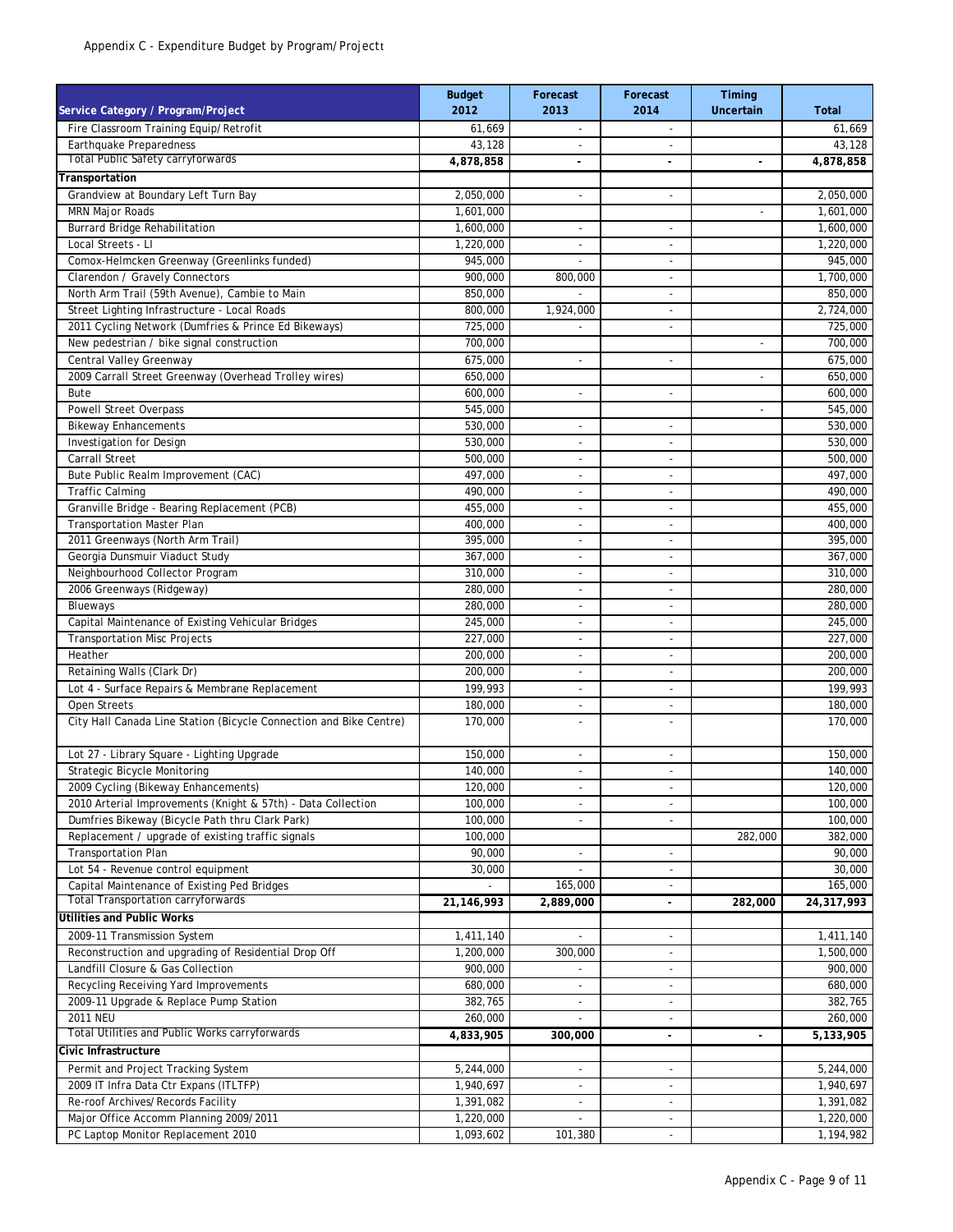| Service Category / Program/Project                                | <b>Budget</b><br>2012 | Forecast<br>2013               | Forecast<br>2014               | Timing<br>Uncertain | <b>Total</b>       |
|-------------------------------------------------------------------|-----------------------|--------------------------------|--------------------------------|---------------------|--------------------|
| Access 311                                                        | 850,000               | $\overline{\phantom{a}}$       | $\overline{\phantom{a}}$       |                     | 850,000            |
| VanDocs (ERDMS)                                                   | 818,373               |                                | $\overline{a}$                 |                     | 818,373            |
| City Hall Re-Piping                                               | 790,000               | ٠                              | ٠                              |                     | 790.000            |
| Content Mgmt System (Web Renewal) 2010                            | 733,253               | $\overline{\phantom{a}}$       | $\overline{\phantom{a}}$       |                     | 733,253            |
| Seismic Upgrading Program 2011                                    | 567,000               | $\overline{\phantom{a}}$       | $\overline{a}$                 |                     | 567,000            |
| Recapitalization Planning Software                                | 480,500               | 500,000                        | $\overline{\phantom{m}}$       |                     | 980,500            |
| VPD Arrest & Booking System Repl 2011                             | 465,560               | $\overline{\phantom{a}}$       | $\overline{a}$                 |                     | 465,560            |
| HVAC Systems 2011                                                 | 390,000               | $\overline{\phantom{a}}$       | $\overline{\phantom{a}}$       |                     | 390,000            |
| ISF - City Hall Heritage Exterior Upgrade                         | 309,000               | $\overline{\phantom{a}}$       | $\overline{\phantom{m}}$       |                     | 309,000            |
| Hazardous Materials Abatement Program 2011                        | 300,000               | $\overline{\phantom{a}}$       | $\overline{\phantom{a}}$       |                     | 300,000            |
| VanPhone+ (VoIP)                                                  | 277,000               |                                | ٠                              |                     | 277,000            |
| Real-Time Energy Monitoring Retrofits                             | 275,000               | 130,000<br>÷,                  | $\overline{\phantom{m}}$<br>ä, |                     | 405,000            |
| Data Network Upgrades 2011<br>Security Enhancements Phase 2 (PCI) | 245,650<br>235,640    |                                | ٠                              |                     | 245,650<br>235,640 |
| Data Storage 2011                                                 | 230,000               | $\overline{\phantom{a}}$       | ٠                              |                     | 230,000            |
| VPD Network Access Control 2011                                   | $\overline{210,000}$  | $\overline{\phantom{a}}$       | $\overline{\phantom{a}}$       |                     | 210,000            |
| Emergency Major Maintenance 2009                                  | 200,000               | $\overline{\phantom{a}}$       | ٠                              |                     | 200,000            |
| IT Work & Resource Portfolio Mgt 2011                             | 196,850               | $\overline{\phantom{a}}$       | ٠                              |                     | 196,850            |
| <b>Accessibility Retrofits 2011</b>                               | 180,000               | $\blacksquare$                 | ٠                              |                     | 180,000            |
| IT Asset Management                                               | 180,000               | $\overline{\phantom{a}}$       | $\overline{\phantom{a}}$       |                     | 180,000            |
| Engineering IMS (Hansen)                                          | 170,000               | $\overline{\phantom{a}}$       | ٠                              |                     | 170,000            |
| Mechanical Systems 2009                                           | 160,000               | ٠                              | $\overline{\phantom{a}}$       |                     | 160,000            |
| W3f Building Envelope Systems 2010                                | 160,000               | ٠                              | ٠                              |                     | 160,000            |
| Mechanical Systems 2011                                           | 155,000               | $\overline{\phantom{a}}$       | $\overline{\phantom{0}}$       |                     | 155,000            |
| Server Replacement 2011                                           | 155,000               | $\overline{\phantom{a}}$       | $\overline{\phantom{a}}$       |                     | 155,000            |
| Office Upgrade Project 2010                                       | 152,184               | ٠                              | ä,                             |                     | 152,184            |
| HVAC Systems 2009                                                 | 140,000               | 25,000                         | $\overline{a}$                 |                     | 165,000            |
| Mechanical Systems 2010                                           | 140,000               | $\overline{\phantom{a}}$       | ٠                              |                     | 140,000            |
| Server Virtualization 2011                                        | 140,000               | $\overline{\phantom{a}}$       | $\overline{\phantom{a}}$       |                     | 140,000            |
| Data Protection 2011                                              | 137,500               | $\overline{a}$                 | $\overline{a}$                 |                     | 137,500            |
| Fibre Network Expansion 2011                                      | 135,000               | $\overline{\phantom{a}}$       | $\overline{\phantom{0}}$       |                     | 135,000            |
| HVAC Systems 2010                                                 | 135,000               | $\overline{\phantom{a}}$       | $\overline{a}$                 |                     | 135,000            |
| Building Envelope (including roofing) 2011                        | 130,000               | $\overline{\phantom{a}}$       | $\overline{\phantom{a}}$       |                     | 130,000            |
| Open Data Open Standards Open Source                              | 130,000               | ÷,                             |                                |                     | 130,000            |
| 2008 Roofing Upgrades                                             | 123,986               | $\overline{\phantom{a}}$       | $\overline{\phantom{a}}$       |                     | 123,986            |
| SAP - BI Module (part of IMS)<br>Data Network Upgrades - City     | 118,454<br>114,000    | $\overline{\phantom{a}}$       | ä,                             |                     | 118,454            |
| Legal Svcs Case Mgmt System Repl 2011                             | 106,500               | $\overline{\phantom{a}}$<br>÷, | $\overline{\phantom{m}}$<br>ä, |                     | 114,000<br>106,500 |
| Electrical Systems 2010                                           | 100,000               | $\overline{\phantom{a}}$       | $\overline{\phantom{a}}$       |                     | 100,000            |
| SAP PS/IM Modules (part of IMS)                                   | 100,000               | $\overline{\phantom{a}}$       | $\overline{\phantom{a}}$       |                     | 100,000            |
| SQL Server 2008 Upgrade (2011)                                    | 99,000                | $\overline{\phantom{a}}$       | $\overline{\phantom{a}}$       |                     | 99,000             |
| Upgrade/Relocate VPD Branch Offices 2011                          | 96,000                | $\tilde{\phantom{a}}$          | ٠                              |                     | 96,000             |
| Cable Plant Documentation 2011                                    | 94,944                | ٠                              | $\overline{\phantom{a}}$       |                     | 94,944             |
| Data Protection 2010 - City                                       | 80,000                | ٠                              | ٠                              |                     | 80,000             |
| Recycling Program 2010                                            | 80,000                | $\overline{\phantom{a}}$       | $\overline{\phantom{a}}$       |                     | 80,000             |
| Recycling Program 2011                                            | 80,000                | $\overline{\phantom{a}}$       | $\overline{\phantom{a}}$       |                     | 80,000             |
| Fire Protection Sys Non-Cap 2009                                  | 75,000                | ٠                              | $\overline{\phantom{a}}$       |                     | 75,000             |
| Bldg Interior Systems Non-Cap 2009                                | 70,000                | ٠                              | ٠                              |                     | 70,000             |
| Misc Energy Efficiency Projects                                   | 68,603                | $\overline{\phantom{a}}$       | $\overline{\phantom{m}}$       |                     | 68,603             |
| VPL Server Lifecycle Repl 2011                                    | 63,750                | $\overline{\phantom{a}}$       | $\overline{\phantom{a}}$       |                     | 63,750             |
| Windows 7 Upgrade/PC Repl 2011                                    | 60,800                | $\overline{\phantom{a}}$       | $\overline{\phantom{m}}$       |                     | 60,800             |
| VanDocs 7 Upgrade 2011                                            | 57,539                | ٠                              | $\overline{a}$                 |                     | 57,539             |
| Fire Protection Systems 2011                                      | 55,000                | $\overline{\phantom{a}}$       | $\overline{\phantom{a}}$       |                     | 55,000             |
| Building Interior Systems 2011                                    | 50,000                | $\overline{\phantom{a}}$       | $\blacksquare$                 |                     | 50,000             |
| On-Line Service Implementation                                    | 46,644                | $\overline{\phantom{a}}$       | $\overline{\phantom{m}}$       |                     | 46,644             |
| Bldg Interior Systems Non-Cap 2010                                | 45,000                | $\overline{\phantom{m}}$       | $\overline{\phantom{m}}$       |                     | 45,000             |
| Change Mgmt Module SDE 2011                                       | 45,000                | $\overline{\phantom{a}}$       | $\overline{a}$                 |                     | 45,000             |
| 2008 IT Applications - Tools                                      | 40,000                | $\overline{\phantom{a}}$       | $\blacksquare$                 |                     | 40,000             |
| GIS Hardware & Software                                           | 40,000                | $\overline{\phantom{a}}$       | $\overline{\phantom{m}}$       |                     | 40,000             |
| Recycling Program 2009                                            | 40,000                | $\overline{\phantom{a}}$       | $\qquad \qquad \blacksquare$   |                     | 40,000             |
| Environmental Site Assessments 2009                               | 30,000                | $\overline{\phantom{a}}$       | ٠                              |                     | 30,000             |
| Server Replacement 2010 - City                                    | 30,000                | $\overline{\phantom{a}}$       | $\overline{a}$                 |                     | 30,000             |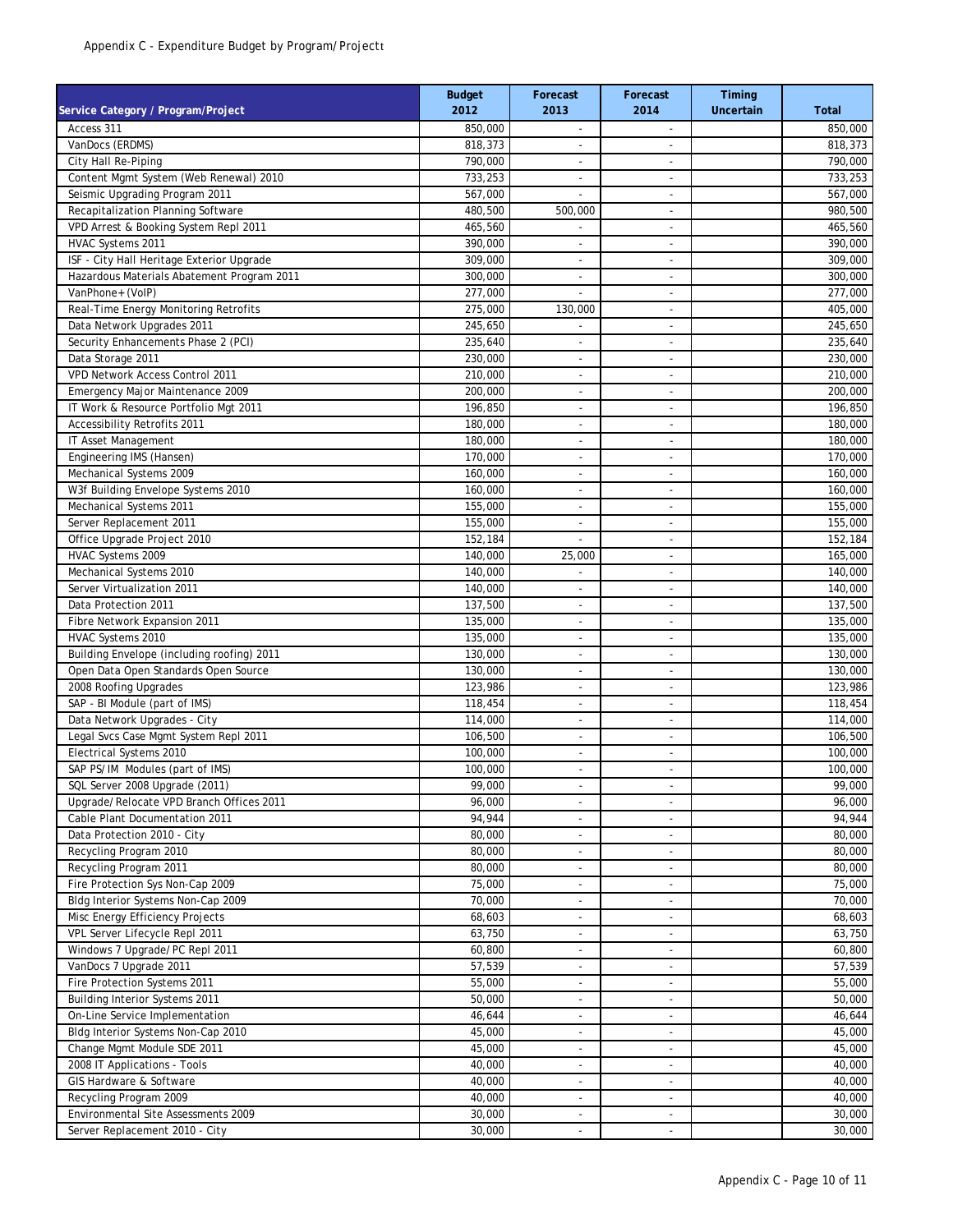| Service Category / Program/Project            | <b>Budget</b><br>2012 | Forecast<br>2013         | Forecast<br>2014         | Timing<br>Uncertain | Total       |
|-----------------------------------------------|-----------------------|--------------------------|--------------------------|---------------------|-------------|
| City Hall Cycling Facility Improvements       | 28,000                | ۰                        | ٠                        |                     | 28,000      |
| <b>Environmental Site Assessments 2011</b>    | 25,000                | $\overline{\phantom{a}}$ | $\overline{\phantom{a}}$ |                     | 25,000      |
| VPL Public Network Upgrade 2011               | 23,367                | ۰                        | ٠                        |                     | 23,367      |
| Indoor Air Quality Investigations 2011        | 22,500                | ۰                        | ٠                        |                     | 22,500      |
| Woodward's Heritage Bldg TI/Relocation of CSG | 22,000                | ۰                        | ٠                        |                     | 22,000      |
| City Hall Precinct Minor Reno 2010            | 20,000                | ۰                        | ٠                        |                     | 20,000      |
| Accessibility Retrofits 2009                  | 19,500                | ۰                        | ۰                        |                     | 19,500      |
| Green Desktop 2011                            | 12,000                | ۰                        | ۰                        |                     | 12,000      |
| SQL 2008 Infrastructure (2010)                | 8,000                 | ۰                        | ٠                        |                     | 8,000       |
| VPL Security Server Repl 2011                 | 2,500                 | ٠                        | ٠                        |                     | 2,500       |
| Electrical Systems 2011                       |                       | 90,000                   | ۰                        |                     | 90,000      |
| IT Infrastr Unallocated from Closeouts        |                       |                          | 1,000,000                |                     | 1,000,000   |
| Total Civic Infrastructure carryforwards      | 23,055,978            | 846,380                  | 1,000,000                | ٠                   | 24,902,358  |
| Total carryforwards                           | 83,969,810            | 6,191,063                | 1,191,614                | 43,952,380          | 135,304,868 |
| Total new requests and carryforwards          | 255,096,336           | 232,178,932              | 186,462,956              | 161,787,380         | 835,525,604 |